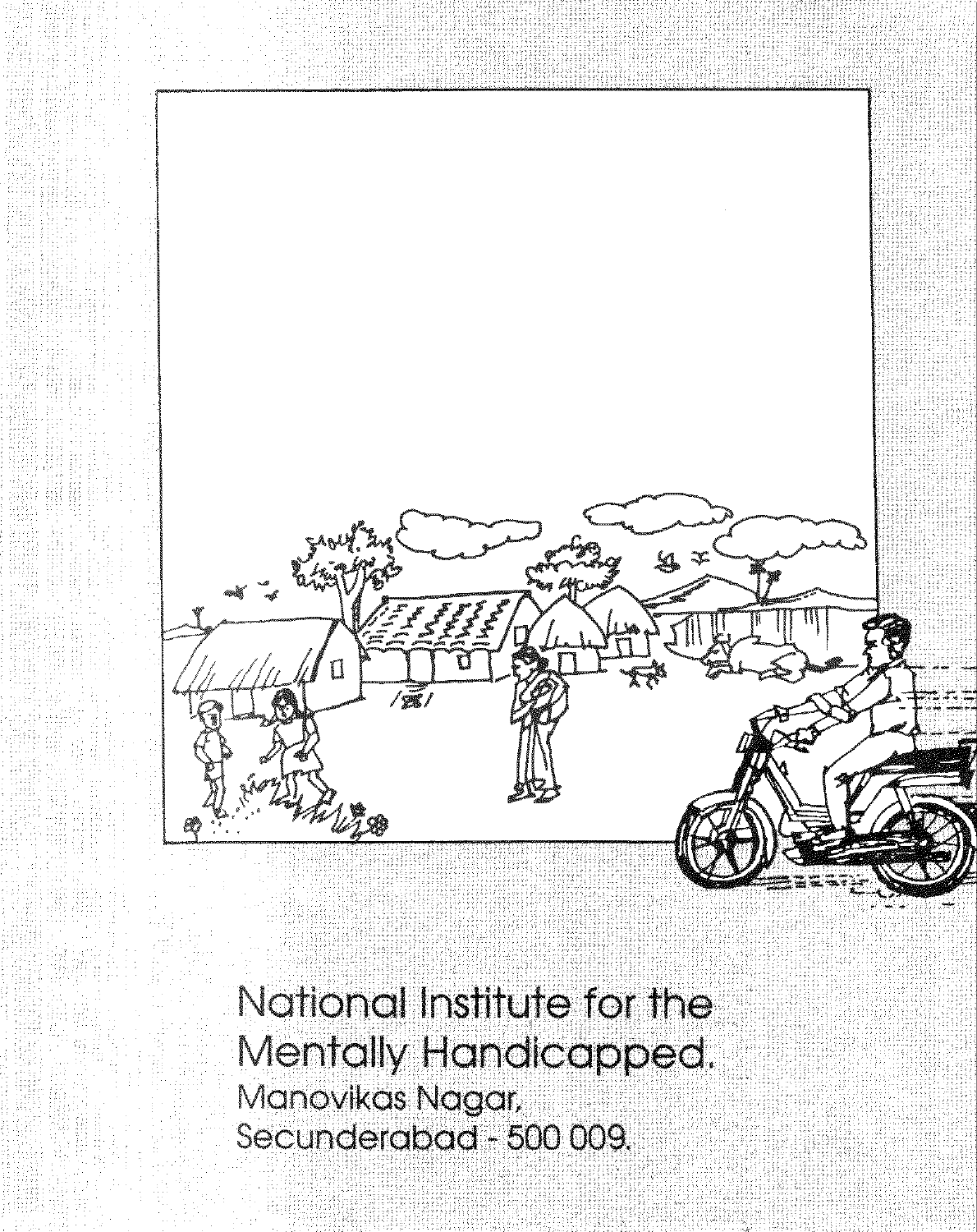# MENTAL RETARDATION A Manual for Multi Rehabilitation Workers



NATIONAL INSTITUTE FOR THE MENTALLY HANDICAPPED (Ministry of Welfare, Govt. of India) MANOVIKAS NAGAR, SECUNDERABAD - 500 009. Phone: 841741-45 Fax No: 0842-840198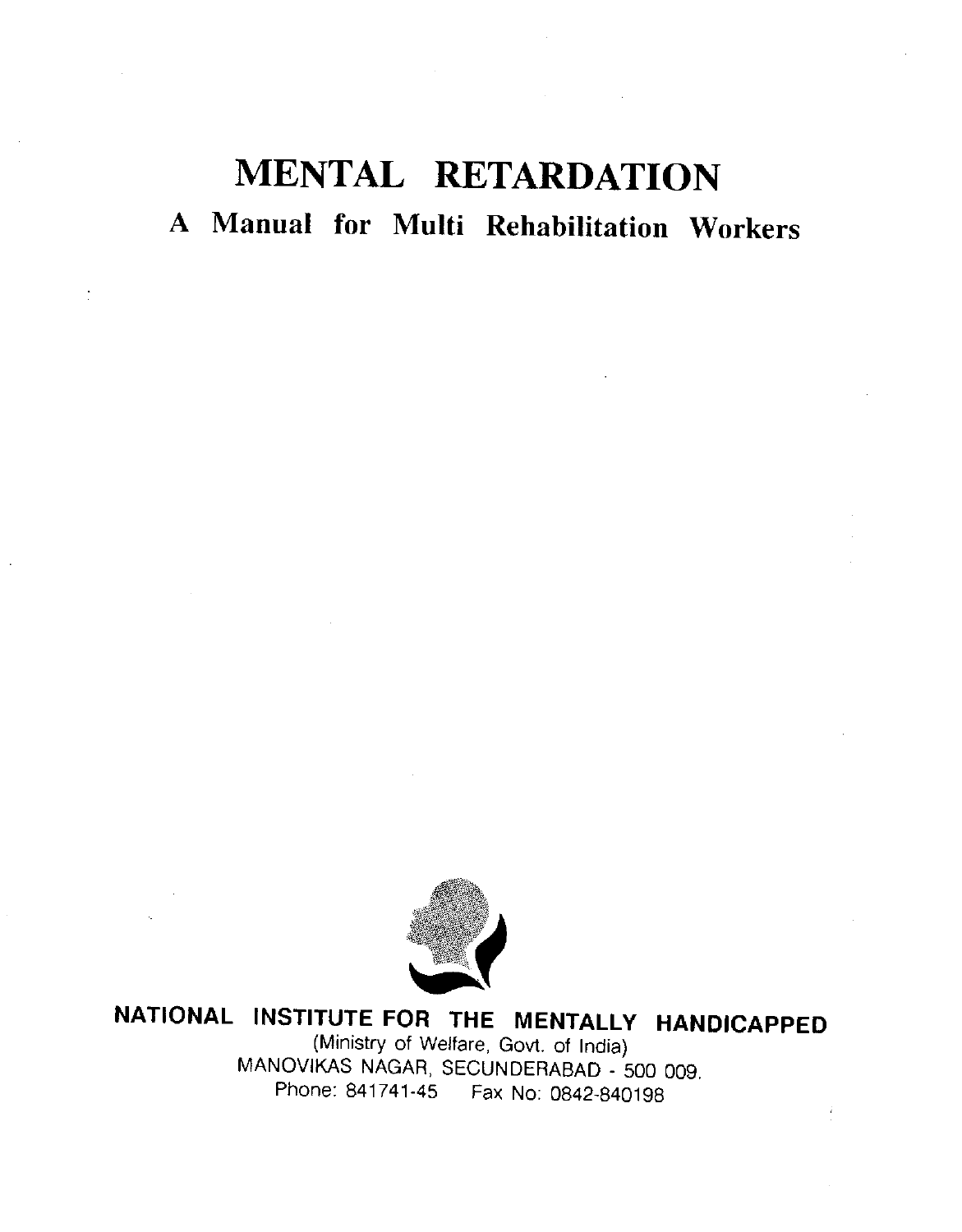# MENTAL RETARDATION

A Manual for Multi Rehabilitation Workers

**CONTRIBUTORS** 

T.MAOHAVAN

MANJULA KALYAN

#### IMPORTANT

'Any part or full of this publication may be reproduced in any form Including translation into Hindi or any regional language with written permission from NIMH for the purpose of teaching training and research without making profit out of it.

Copy right @1988 National Institute for the Mentally Handicapped Secunderabad - 500 009, First Published in 1988 with financial assistance from UNICEF Reprint 1994 (NIMH)

Printed at :- Sree Ramana Process, Secunderabad. Hello : 811750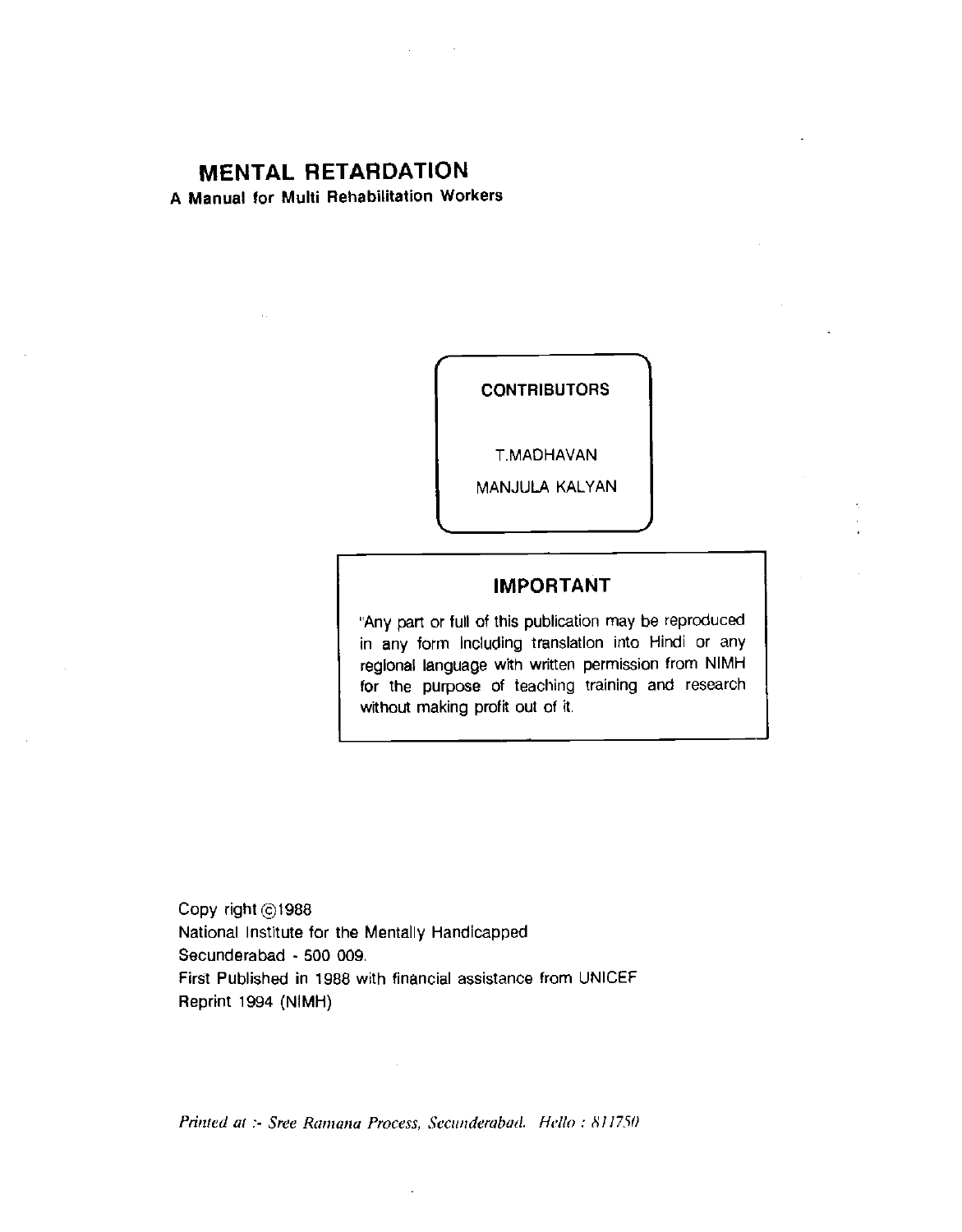# CONTENTS

 $\mathcal{L}^{\mathcal{L}}$  and  $\mathcal{L}^{\mathcal{L}}$  are  $\mathcal{L}^{\mathcal{L}}$  . Then  $\mathcal{L}^{\mathcal{L}}$  are  $\mathcal{L}^{\mathcal{L}}$ 

 $\sim$   $\sim$ 

 $\mathbb{R}^2$ 

|                            | Foreword                                           |      |
|----------------------------|----------------------------------------------------|------|
|                            | Preface                                            | Page |
|                            | About the Manual                                   |      |
|                            | Acknowledgements                                   |      |
| CHAPTER ONE                | - Nature of Mental Retardation                     | 1    |
|                            | <b>Features of Mental Retardation</b>              |      |
|                            | Mental Retardation and Mental Illness              |      |
|                            | <b>Causes and Prevention of Mental Retardation</b> |      |
|                            | Summary                                            |      |
|                            | Self Evaluation - 1                                |      |
|                            | Answer Key<br>$-1$                                 |      |
|                            | <b>CHAPTER TWO</b> -- Identification and Referral  | 12   |
|                            |                                                    |      |
|                            | <b>Ten Stages of Normal Development</b>            |      |
|                            | Screening Schedule - 1 (Below 3 years)             |      |
|                            | Screening Schedule - 2 (3 - 6 years)               |      |
|                            | Screening Schedule - 3 (7 years and above)         |      |
|                            | <b>Referral for Detailed Assessment</b>            |      |
|                            | Summary                                            |      |
|                            | Self Evaluation - 2<br>$-2$                        |      |
|                            | Answer Key                                         |      |
| CHAPTER THREE - Management |                                                    | 22   |
|                            | <b>Assessment Checklist</b>                        |      |
|                            | Hints for Successful Skill Training                |      |
|                            | <b>Case Illustrations</b><br>$1 - 4$               |      |
|                            | List of Activities 1 - 40                          |      |
|                            | Summary                                            |      |
|                            | <b>Self Evaluation</b><br>- 3                      |      |
|                            | Answer Key<br>— 3                                  |      |
|                            | CHAPTER FOUR - Guidance to Parents                 | 53   |
|                            |                                                    |      |
|                            | <b>Some Common Questions Parents ask</b>           |      |
|                            | Summary                                            |      |
|                            | Self Evaluation - 4                                |      |
|                            | Answer Key<br>4                                    |      |
|                            |                                                    |      |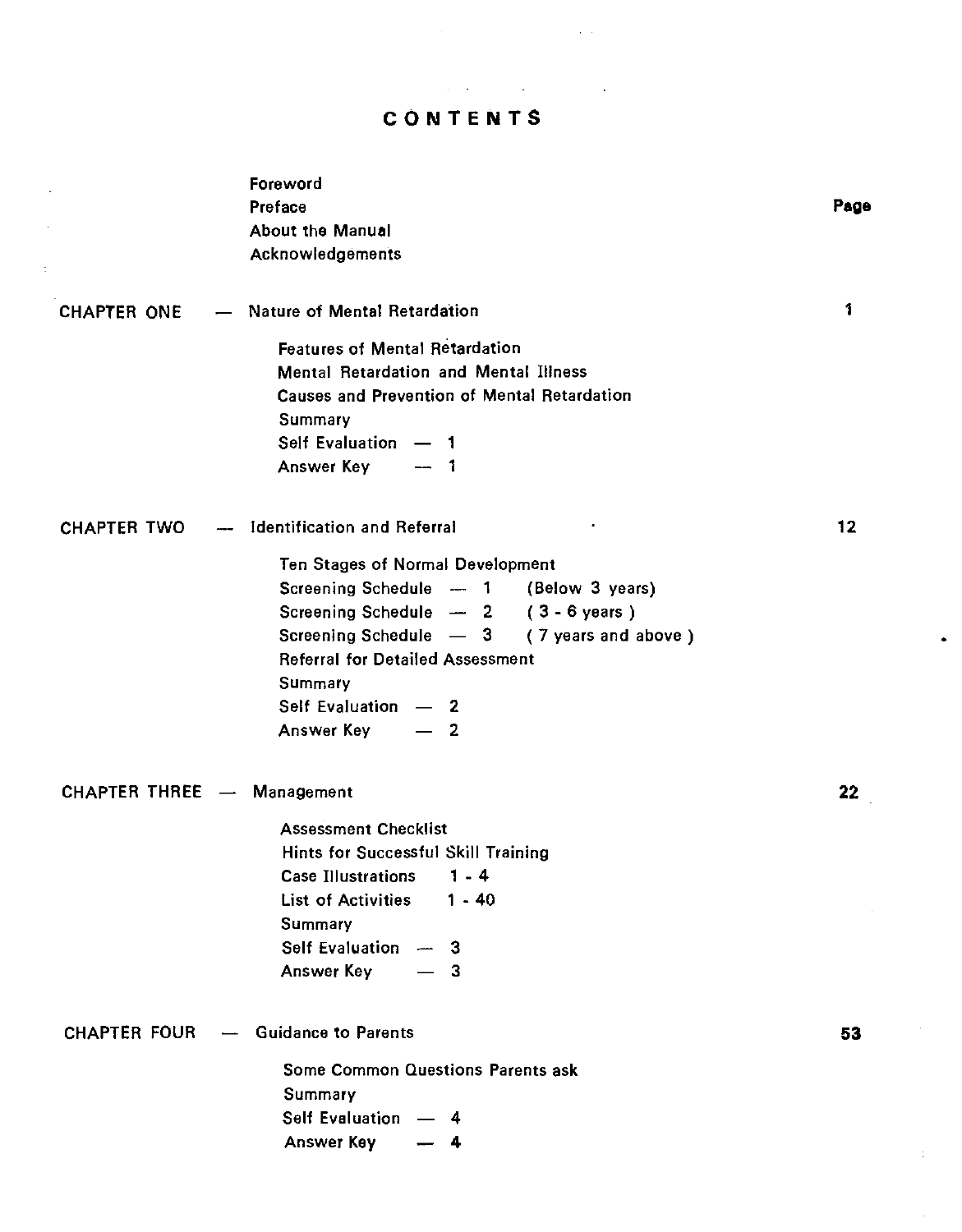<span id="page-4-0"></span> $\tau$ e*legrams*:"WELFARE' <sup>'</sup>'वसुर्धंव कुटुम्बकम्'' *Telex*:3l-5556 MSW-IN



संयुक्त सचिव



 $\mathcal{N}^{\text{MB}}$  with  $\mathcal{N}$  and  $\mathcal{N}^{\text{MB}}$ - कल्याण मंत्रालय<br>2002 - GOVERNMENT OF INDIA MINISTRY OF WELFARE

नई दिल्ली-IT0 001, जक $\,$  18 FEB 1900 JOINT SECRETARY Dated. New Delhi-110 001, the

#### FOREWORD:

The District Rehabilitation Centre scheme is being tried as a pilot project in 10 districts in the country with two primary health centre units for each of the centres. The personnel in the DRC scheme include village rehab multi rehabilitation assistants, multi rehabilitation the apists, multi rehabilitation technicians, medical officers, physiotherapists, speech pathologists, occupational therapists, orthotic prosthetic engineers, psychologists, and vocational guidance<br>counsellors. There is a need for developing comprehensive manuals for training various groups of personnel working in the DRC scheme. The manual for village rehabilitation workers of the DRC scheme has already been published. For the management of the mentally handicapped persons, it is envisaged that the vi multi rehabilitation assistants/multi rehabilitation therapists and the psychologists of the District Rehabilitation Centre scheme will be the key personnel to offer the services. It has been found that comprehensive manuals giving information on identification, referral and management procedures suitable for rural areas so far as mental retardation is concerned are not available. The Nati for the village rehabilitation workers has already been published by NIMH. This is the second manual which gives the information on the general information, identification, referral procedures, management and counselling procedures for mental retardation.<br>The field trial of the manual has shown that it is possible to introduce early inter-<br>vention service to children with delayed development will be able to provide comprehensive services in the rural areas. With the suitable linkages in the primary health care programme, and ICDS programme it should be feasible to extend the coverage to the handicapped population.

S.N. MENON Joint Secretary Ministry of Welfare Government of India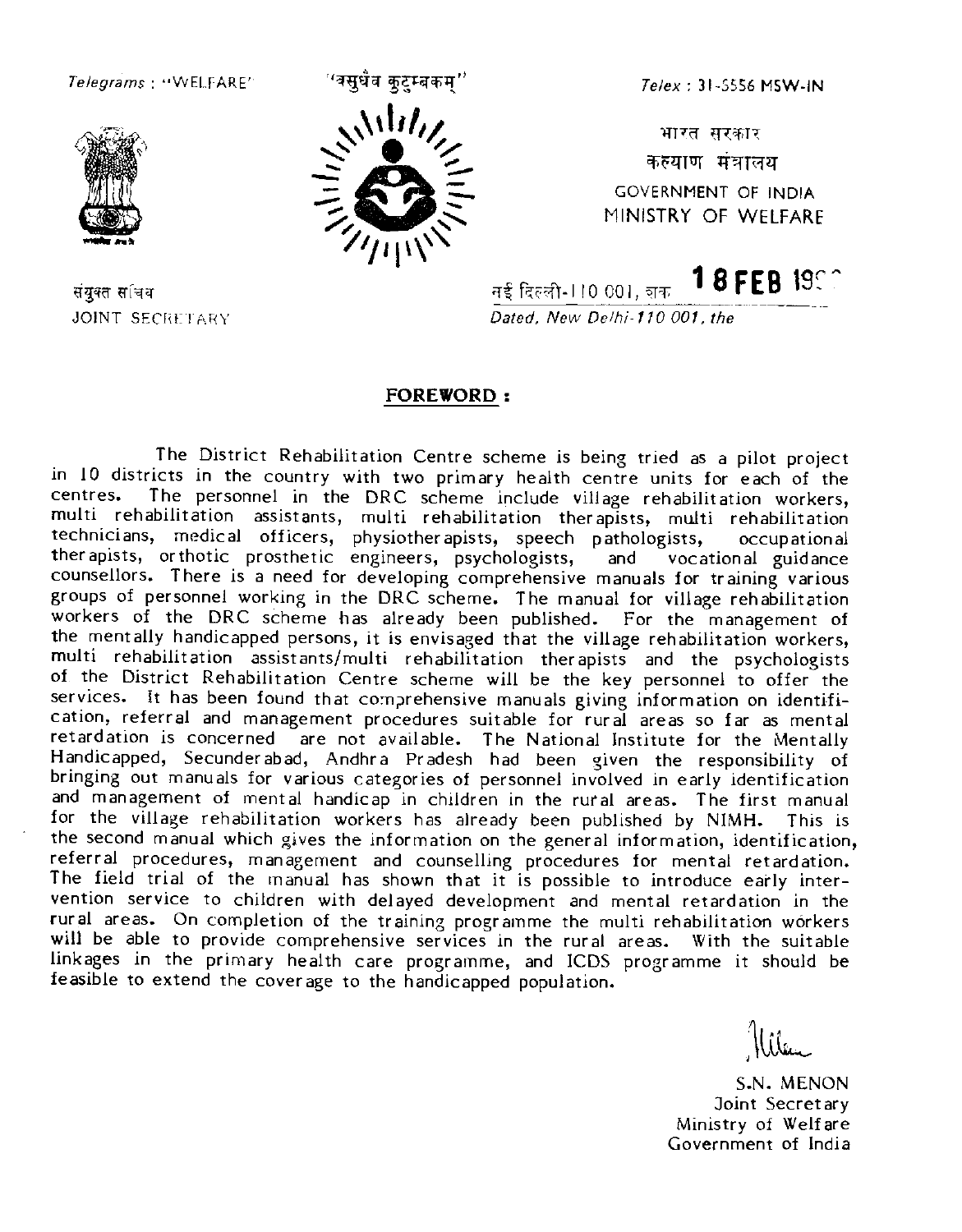#### PREFAcE

<span id="page-5-0"></span>Transfer of technology is necessary to initiate, spread and strengthen services for mentally handicapped persons in the rural areas. The technology has to be simple and suitable to the needs of the people in order to become an integral part of the rural life. Through the present manual an effort has been made to train rural based rehabilitation worker to detect developmental delay, make an assessment and undertake stimulation activities. The pilot trial has shown that it is possible to train such workers for performing the above tasks, but it remains to be seen how far the network of services can sustain itself with the inputs available in the rural area itself. Obviously, there cannot be only one model which will be suitable for rural areas, it is necessary to develop several models of services which can fulfil the divergent needs of the people in the rural area. Such efforts will continue in the forseeable future, however. humble beginnings have been made and it is hoped that the efforts to establish services for mentally handicapped persons in the rural areas will soon pick up momentum.

Date: 1 March, 1988 D.K. MENON

Director, NIMH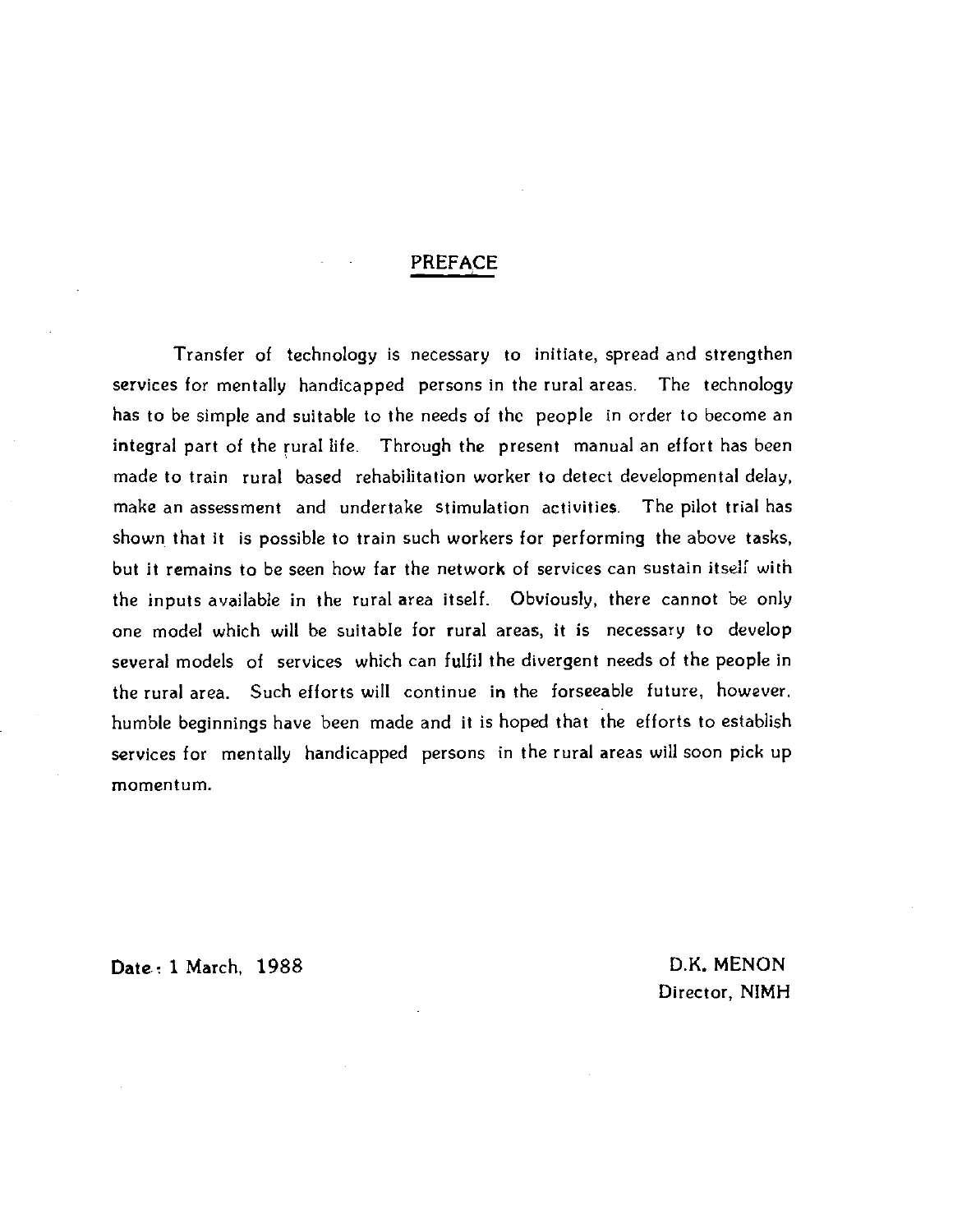# About the Manual

<span id="page-6-0"></span>This manual is written to help the Multi Rehabilitation Worker of the District Rehabilitation Centre scheme. This includes the Multi Rehabilitation Assistant and the Multi Rehabilitation Therapist This is the second of a series of manuals intended to guide workers in the District Rehabilitation Centre Scheme in the early identification and management of mental handicap in children. As this manual is meant for lower level workers in the rural area, basic information on mental retardation is given in easy English with illustrations. The manual gives information on the nature of mental retardation, its causes, its prevention, how to identify it and how to manage the situation. Also the manual provides guidance to parents.

As the Multi Rehabilitation Workers have to carry out the home training programme of the mentally handicapped children, the chapter on management which includes the various activities for training the child in essential skills is given in detail. After reading and understanding the manual, the Multi Rehabilitation Worker will be in a position to identify persons with mental retardation, refer them to the psychologists at the District Rehabilitation Centre, manage the mentally retarded persons under the guidance of the psychologists of the centre and guide the parents of the mentally retarded persons.

Each chapter has instructional objectives at the beginning and a self check questionnaire at the end.

It is hoped that the Multi Rehabilitation Worker finds the manual helpful in identifying and managing the mentally retarded individuals effectively.

> 7. MADHA VAN Project Coordinator

February. 1988.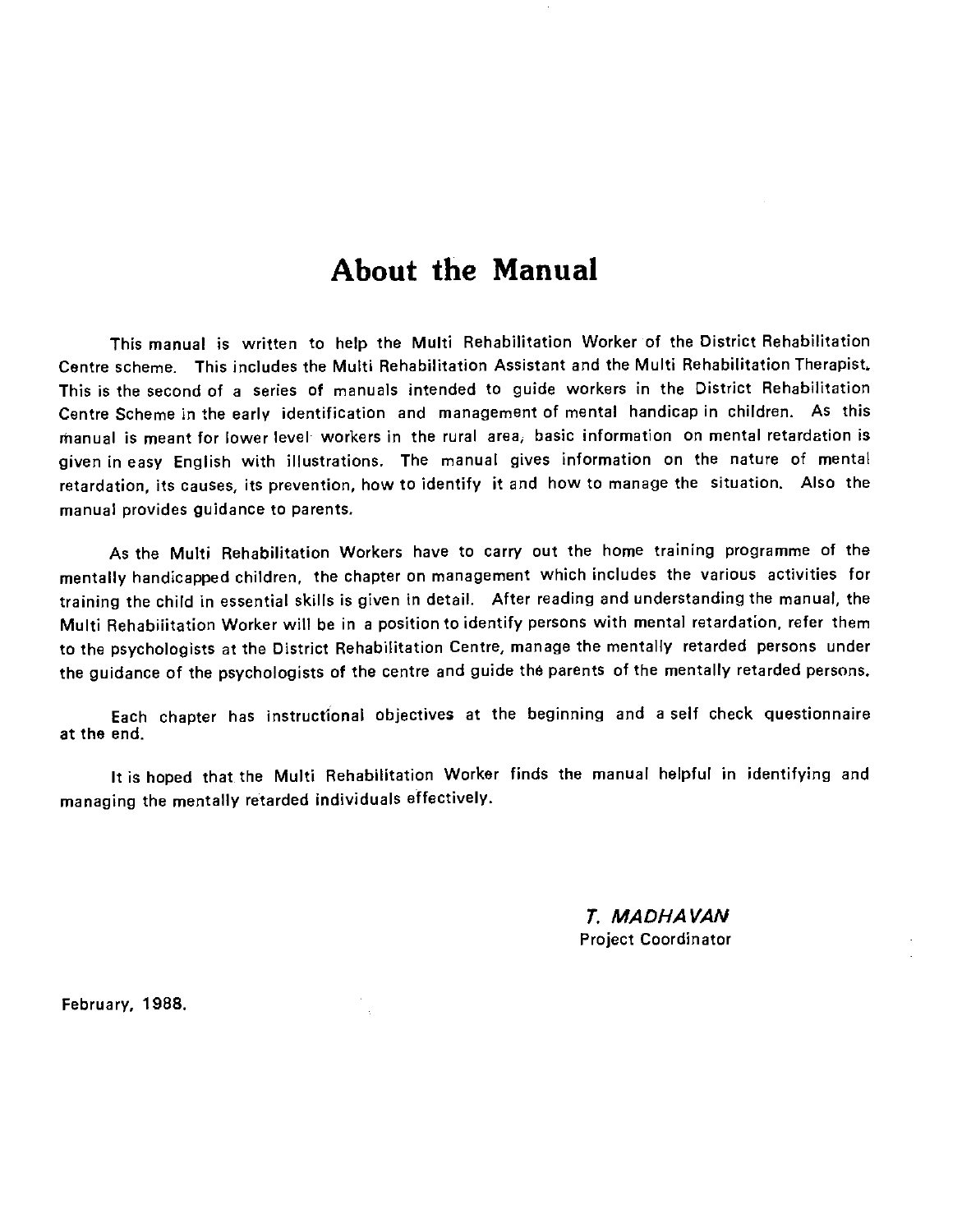# <span id="page-7-0"></span>Acknowledgements

We express our sincere thanks to those persons who gave their valuable comments on the first three drafts of the manual. We are thankful to the project advisory committee members, Prof. N.K. Jangira, Mr. P. Jayachandran and Dr. Mohan Isaac for their constant guidance. Our thanks are due to the UNICEF for the financial assistance to carryout the project. We extend our thanks to the Regional Director and staff of the Regional Rehabilitation Training Centre, Madras for their kind help in field testing the manual.

The forty activities given in chapter III are derived from the field trial of endorsement by the rural parents of 100 developmental milestones. We place on record the work done by Ms. Vijayalakshmi Myreddi during the initial phases of the project and carrying out the field trial of developmental milestones. We thank Ms. Shyamala Kumari for her kind help in the project. We record our appreciation to Prof. B. V. L. Narayana Row for editing the manual. The help renderded by Mr. K. S. R. C. Murthy and Mr. Venkateswara Rao is gratefully acknowledged.

T. M.

 $\mathcal{F}_{\mathcal{A},\mathcal{B}}$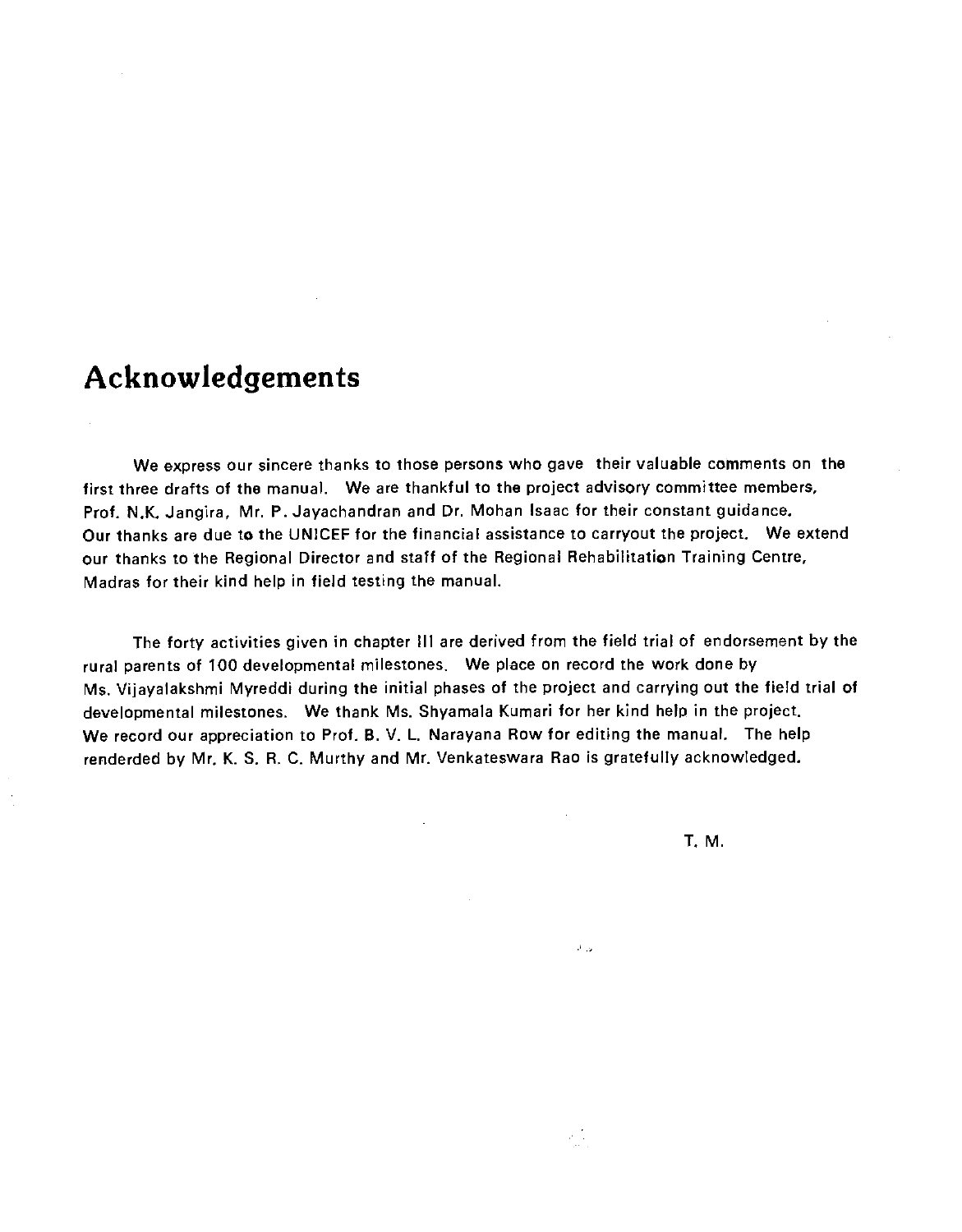# CHAPTER - <sup>I</sup>

<span id="page-8-0"></span> $\mathcal{A}^{\mathcal{A}}$  and  $\mathcal{A}^{\mathcal{A}}$  are  $\mathcal{A}^{\mathcal{A}}$  . In the  $\mathcal{A}^{\mathcal{A}}$ 

# NATURE OF MENTAL RETARDATION

# OBJECTIVES :

 $\lambda$ 

On completing this chapter the Multi—Rehabilitation Worker will be able to

- 1. Explain the components of mental retardation
- 2. Explain the features of mental retardation
- 3. List the causes of mental retardation

 $\sim$ 

4. Describe the measures that can be adopted to prevent mental retardation

 $\sim$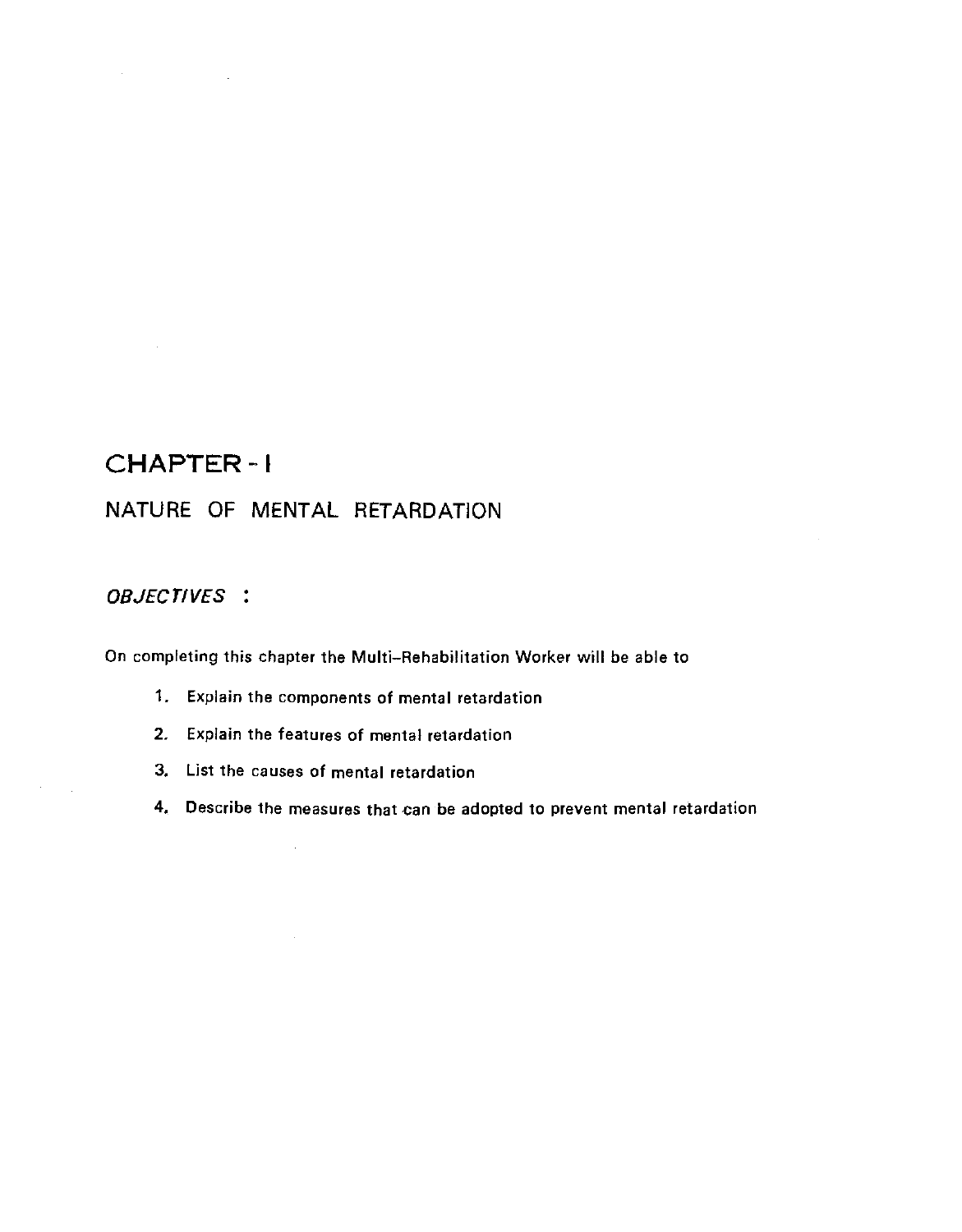# CHAPTER- 1

# Nature of Mental Retardation

The terms 'Mental retardation', 'mental deficiency', 'mental handicap'and 'mental subnormality' refer to the same condition. Persons with less than average mental ability or intelligence are called 'Mentally retarded'.

Let us understand the term 'mental retardation'. We have people amongst us, some who are rich and others who are poor,some who are tall and some others who are short and, some who are fair and some others who are dark. Some people are strong and some others are weak. Similarly we have people with different mental abilities - average, more than average, and less than average. People with less than average mental ability are called mentally retarded. Such people have difficulty in changing their way of functioning appropriate to the various situations in everyday life.

The mentally retarded have many things in common with the normal people. But there arealso characteristics which are different.

# What are the Mentally Retarded People like?

#### 1. Slow Reaction

They respond SLOWLY to what others say and to what happens in their surroundings. Sometimes they do not respond at all.





#### 2, Absence of Clarity

They CANNOT EXPRESS CLEARLY their thoughts, needs and feelings.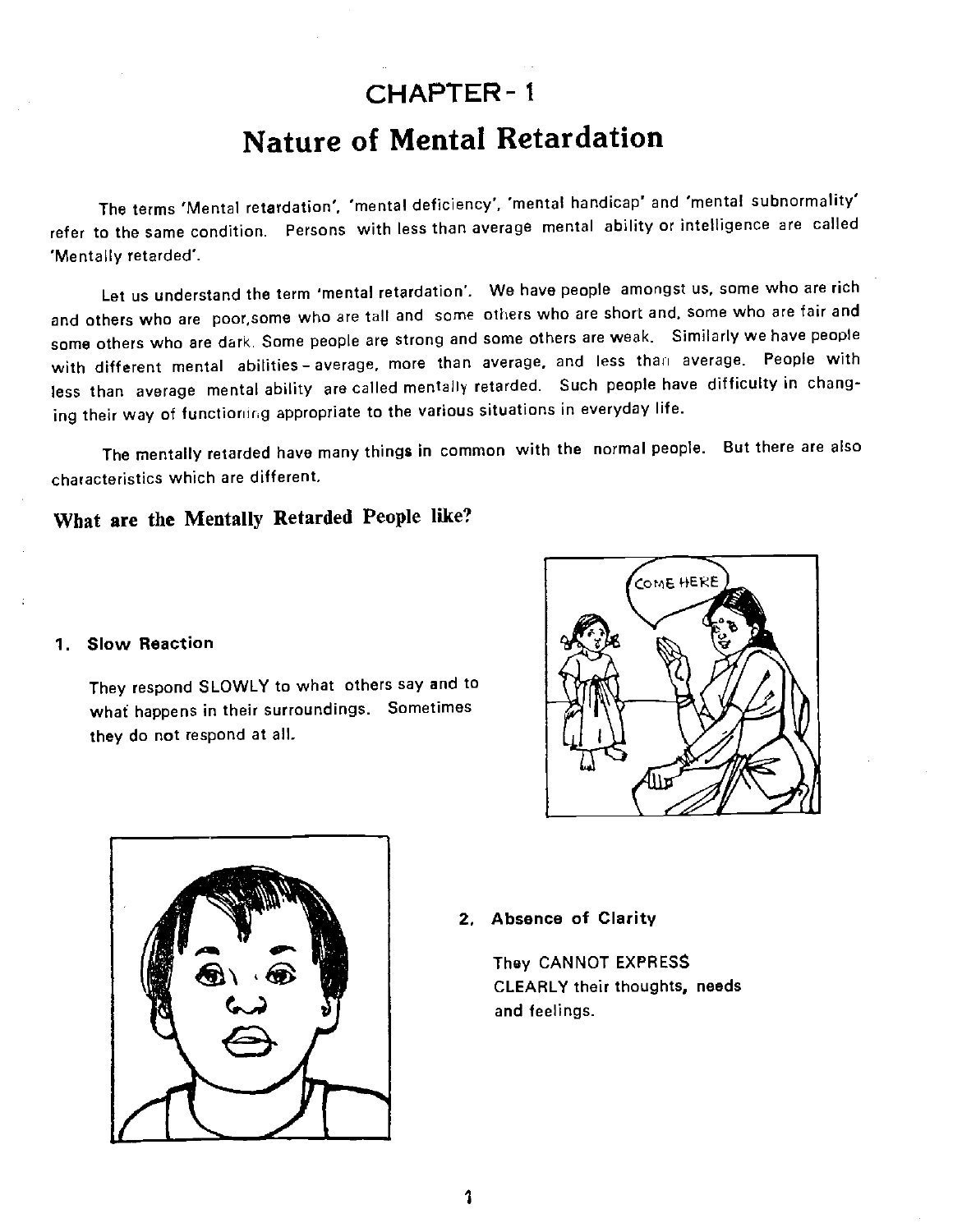#### 3. Inability to Learn Fast

They cannot learn anything new and different as easily as the others. They are SLOW IN LEARNING.





# 4. Inability to Understand Quickly

They cannot UNDERSTAND easily what they see, hear, touch, smell or taste.

# 5. Inability to Decide

They cannot take EVEN SIMPLE DECISIONS They do not know what to do, say, and so on.

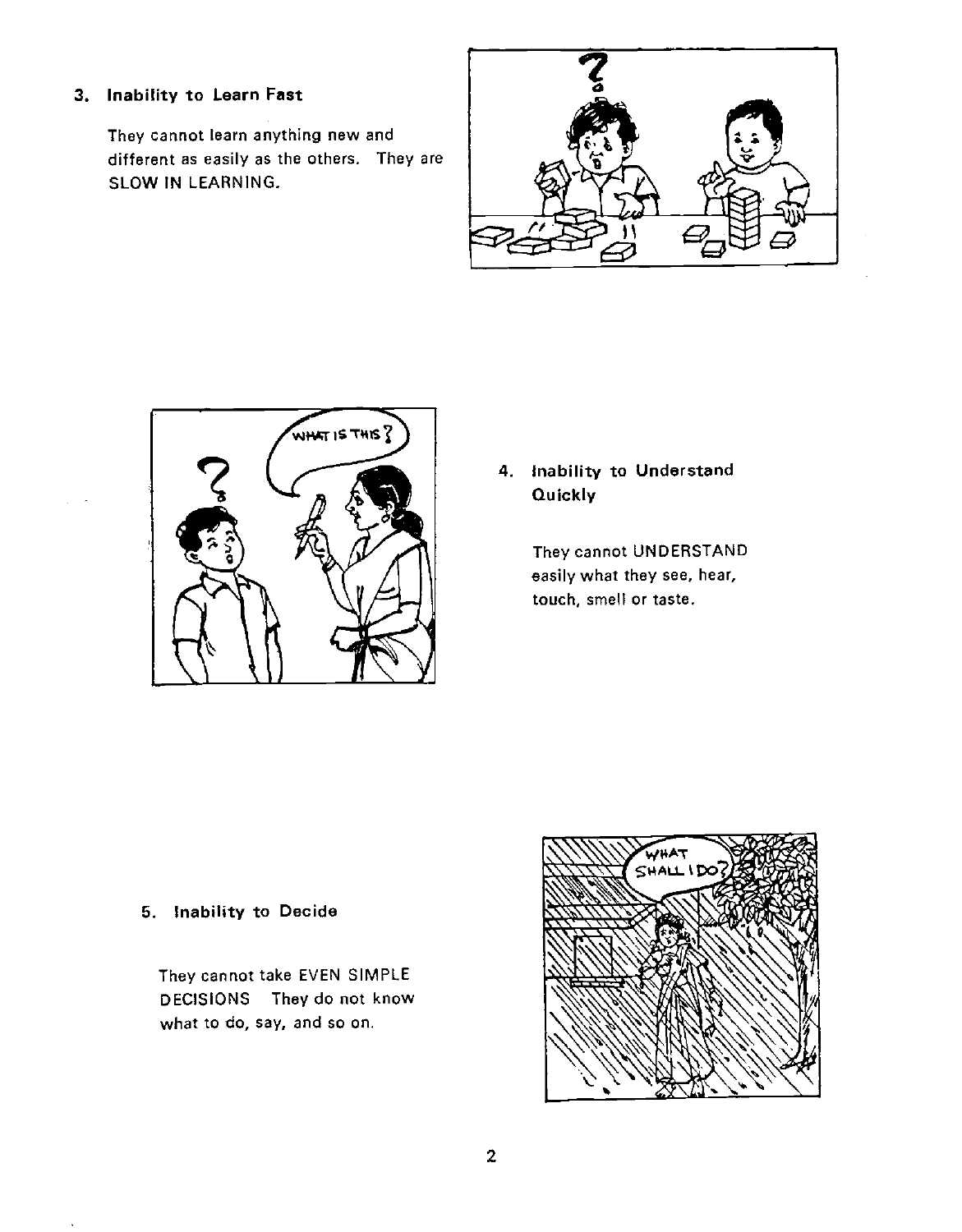#### 6. Lack of Concentration

Some of them CANNOT GIVE CONTINUOUS ATTENTION to one person or one activity. Some of them have difficulty in changing from one activity to another.











#### 7. Short Temper

Some find it DIFFICULT TO CONTROL THEIR FEELINGS. They may throw things all over, injure themselves or others.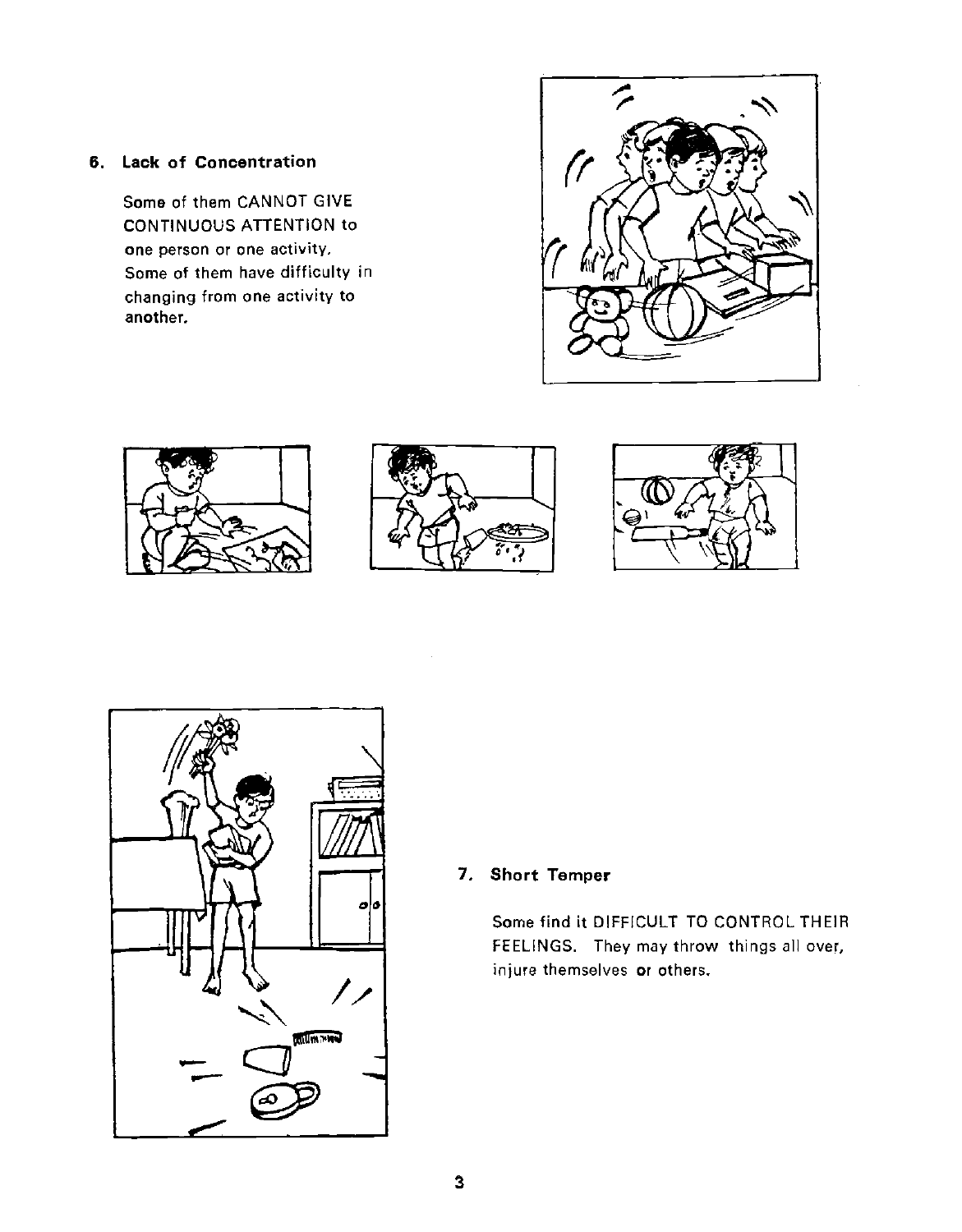<span id="page-12-0"></span>

# 8. Inability to Remember

Some can REMEMBER ONLY FOR A SHORT TIME of what they are told Sometimes they do not remember at all.

#### 9. Lack of Coordination

Some have DIFFICULTY IN SUCKING. CHEWING OR EATING, use of hands or moving from place to place.



# 10. Delay in Development

#### FEATURES OF MENTAL REtARDATION

- 
- 2. Absence of Clarity 7. Short Temper
- 3. Inability to Learn Fast 8. Inability to Remember
- 4. Inability to Understand Quickly 9. Lack of Coordination
- 
- 1. Slow Reaction **6. Lack of Concentration** 
	-
	-
	-
- 5. Inability to Decide '10. Delay in Development

\*Adopted from WHO - Training Disabled people in the community.

A manual on community based rehabilitation for developing countries, W.H.O. RHB/83.1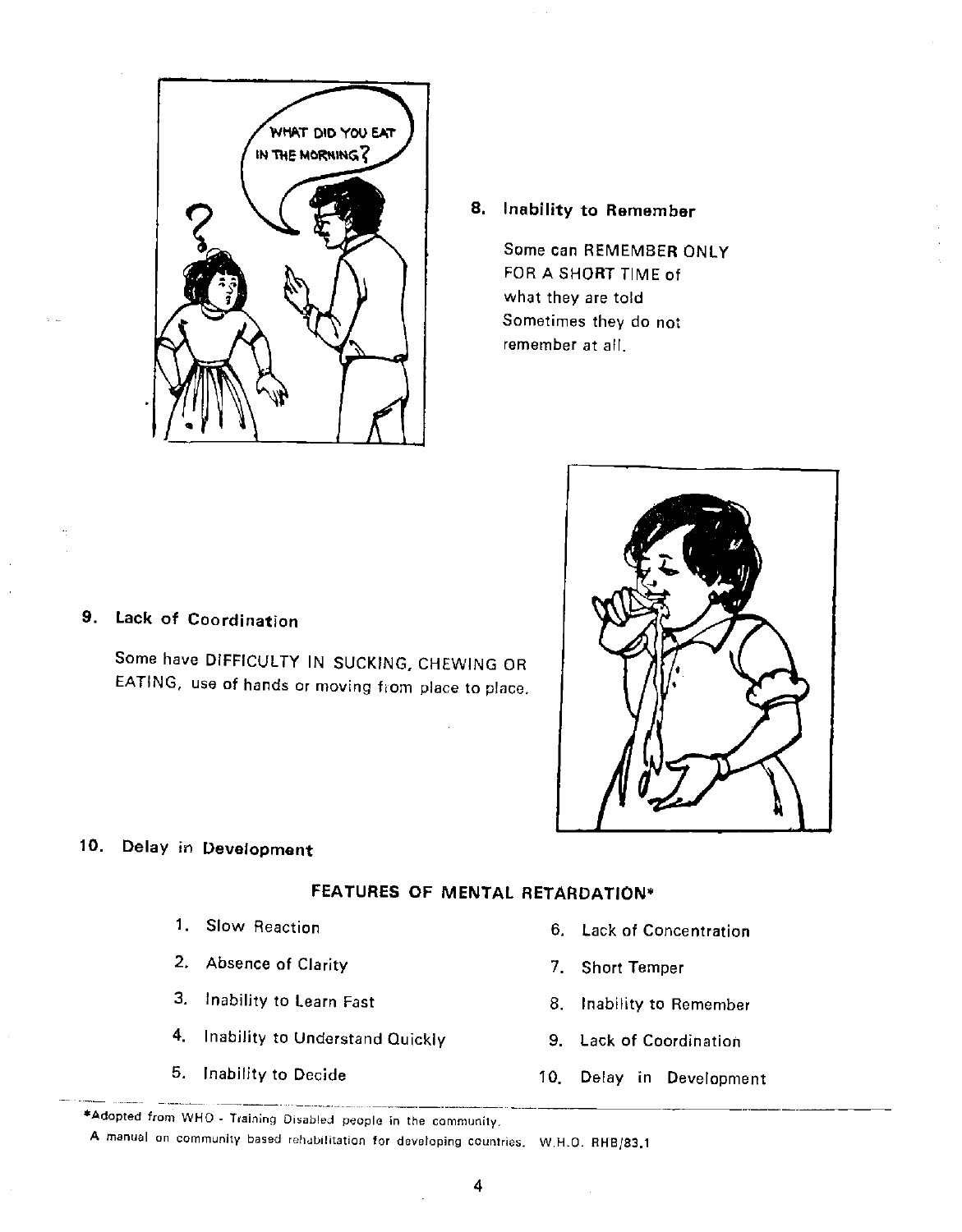# <span id="page-13-0"></span>Mental Retardation is not the same as Mental Illness

Mental retardation is not the same as mental illness, Mental Retardation is a condition, It cannot be cured. However, the mentally retarded person can be helped to learn many things. ONE OF THE MAJOR FEATURES OF MENTAL RETARDATION IS DELAYED DEVELOPMENT. Some mentally retarded persons have external characteristics such as a small head, big or small and slanting eyes, squint, a thick tongue, the drooling of saliva, irregular teeth, short and fat limbs and flat feet.

On the other hand, PEOPLE SUFFERING FROM MENTAL ILLNESS HAVE NORMAL DEVELOPMENT OF PHYSICAL AND MENTAL ABILITIES. Some of the symptoms of mental illness are : behaving in a strange manner, becoming moody and withdrawn, having suicidal tendencies, seeing and hearing things which others do not see and hear, suspecting others abnormally and becoming unusually cheerful and boastful. The mentally retarded persons do not share these features.

Remember:

MENTAL ILLNESS CAN BE CURED WITH MEDICAL HELP MENTAL RETARDATION CANNOT BE CURED BECAUSE IT IS NOT AN ILLNESS.

#### Prevention of Mental Retardation

Let us see WHAT CAUSES MENTAL RETARDATION AND HOW WE CAN PREVENT IT. There are many factors that cause mental retardation Some factors are known and some are not known. The conditions that occur before the birth of a baby i.e. when the child is in the mother's womb, during delivery and after the birth of a baby, may lead on to mental retardation.

#### 1. Factors During Pregnancy which Lead to Mental Retardation

Some of the CAUSES DURING PREGNANCY are infections in the mother, the mother having fits, the mother having injuries over her abdomen due to accidents, the drinking of alcohol by the mother and not eating a properly balanced diet by the mother.



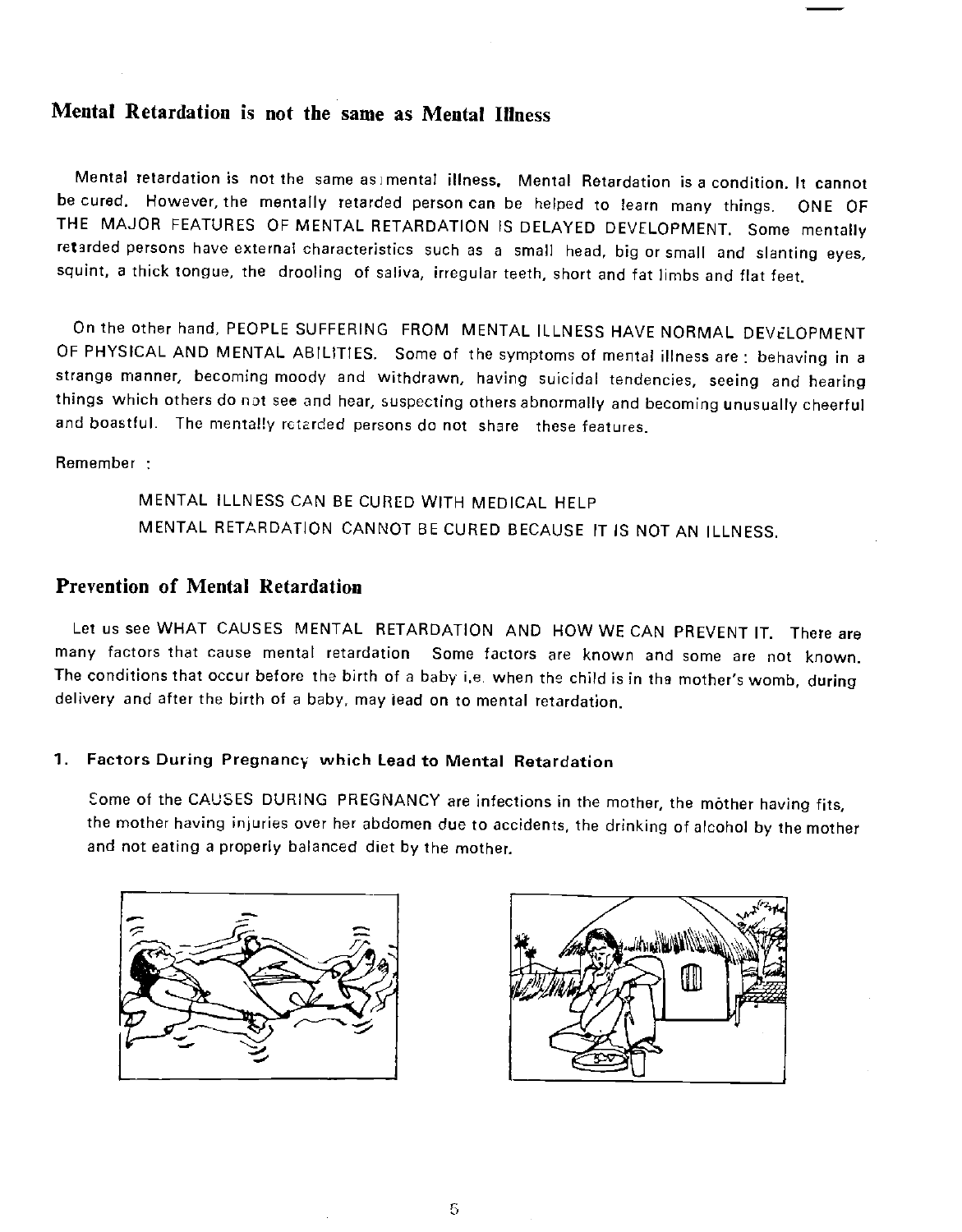#### Precautions to be Taken

Let us see how mental retardation can be prevented during this period.



- 1. A REGULAR HEALTH CHECK UP of the pregnant woman must be made by a qualified doctor.
- 2. A BALANCED DIET must be eaten by the pregnant woman including green and leafy vegetables, rice or wheat, maize, ragi or bajra, mixed cereals, beans, peas, milk and milk products. Eggs, meat and chicken may be taken if the person likes and can afford.



- 3. If the pregnancy is not wanted and AN ABORTION is planned, the a bortion SHOULD BE DONE ONLY IN A HOSPITAL BY A QUALIFIED DOCTOR.
- 4. VACCINATION AGAINST TETANUS must be taken by the pregnant woman.



5. Carrying heavy loads, walking on slippery ground, climbing trees or narrow stools and ladders during pregnancy should be avoided to PREVENT ACCIDENTS.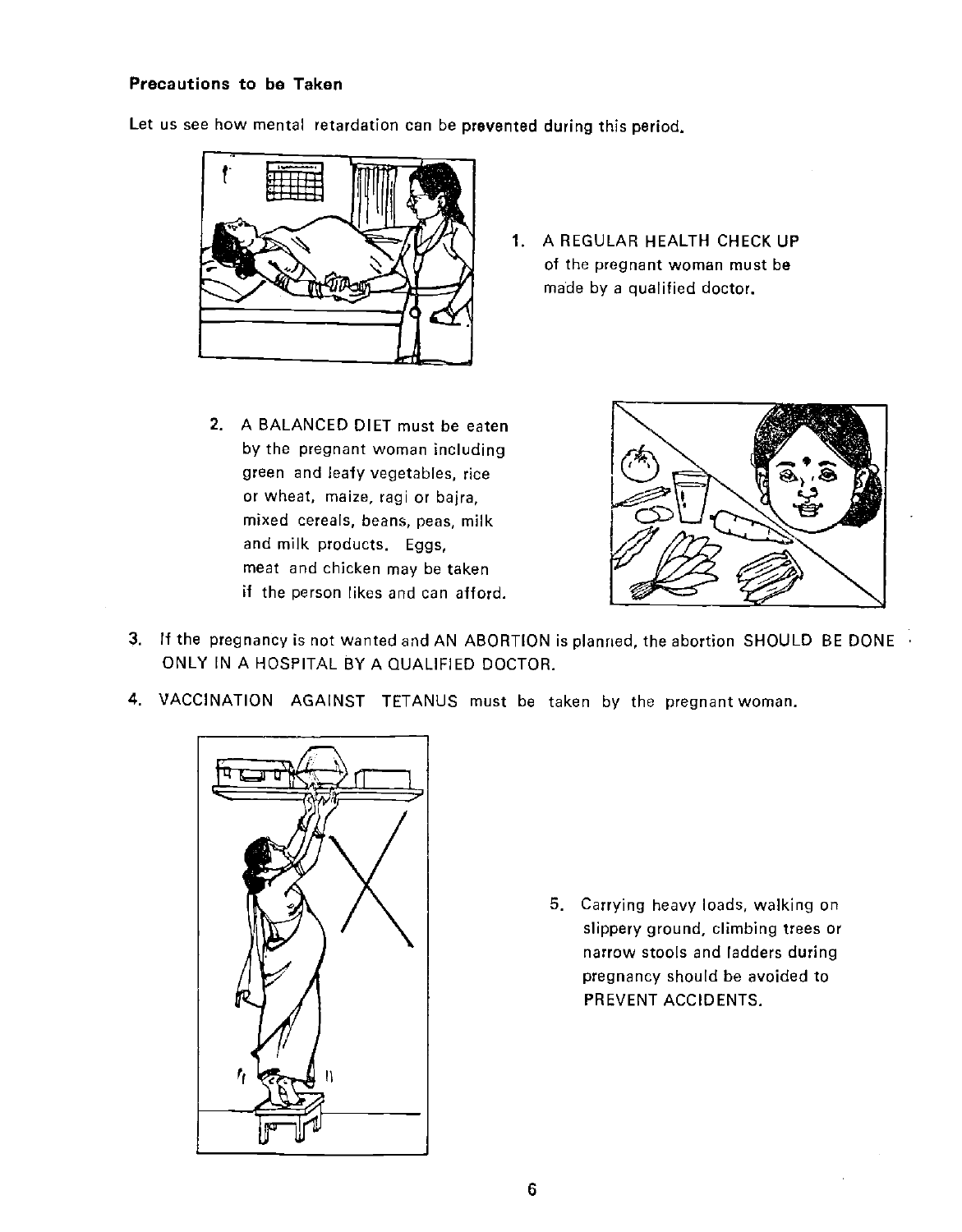6. Medicines should be taken by the pregnant woman only on the advice of a qualified doctor.



#### 2. Factors During the Delivery Leading to Mental Retardation

Complications DURING THE DELIVERY OF A BABY can damage the brain resulting in mental retardation. For example, a prolonged labour, the head of the baby being held high up in the birth canal for a long time, the lack of respiration immediately after birth or the child being born before the full term of nine months, can cause mental retardation.

#### Precautions to be Taken

To PREVENT mental retardation during this period

- 1. DELIVERY must be conducted BY A TRAINED PERSON and the first delivery if possible, should be in a hospital where more facilities are available than at home.
- 2. In case the baby does not cry immediately after birth or turns blue, PROPER BREATHING MUST BE ENSURED and oxygen given immediately.
- 3. If abnormalities such as a big head or the baby looking yellow are noticed, a doctor must be consulted immediately.
- 3. Factors Leading to Mental Retardation After the Birth of a Baby



AFTER BIRTH, prolonged fever with fits and loss of consciousness, accidents resulting in injury to head, severe diarrhoea, poor nutrition for a long time, jaundice and uncontrolled fits can cause mental retardation in a child.

1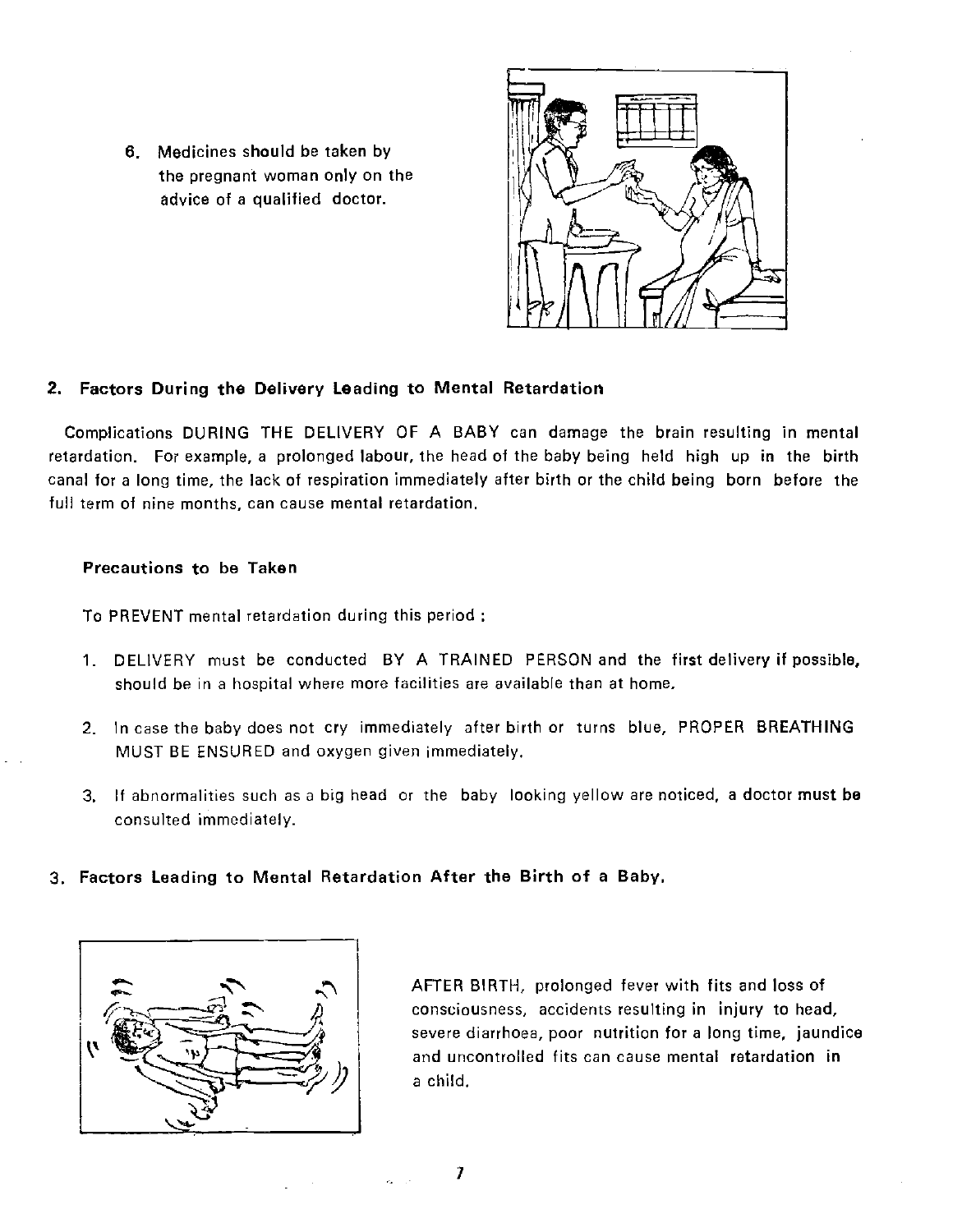#### Precautions to be Taken

To PREVENT mental retardation during this period

1. The child should be immunized against diphtheria, whooping cough, tetanus, polio, measles and tuberculosis curing the first year.



2. HIGH FEVER in a Child (40°C or 104°F and above) can damage the brain. HIGH FEVER SHOULD BE BROUGHT DOWN IMMEDIATELY. Uncover the child completely. Soak some pieces of cloth in cold water and place the wet pieces of cloth on the forehead, the body, the arms and the legs. Fan the child and change the wet pieces frequently. Give the child plenty of water with sugar or jaggery to drink. Give medicines

to reduce the fever on the advice of a doctor. DO NOT WRAP THE CHILD IN WARM CLOTHING OR BLANKETS.

3. If the child develops fits, a doctor should be consulted. Uncontrolled fits can lead to mental retardation. DRUGS MUST BE REGULARLY GIVEN SO THAT FITS ARE BROUGHT UNDER CONTROL.





4. During EPIDEMICS like brain fever and cholera, CONTAMINATED FOOD SHOULD BE AVOIDED. Children should be given freshly prepared food and boiled water.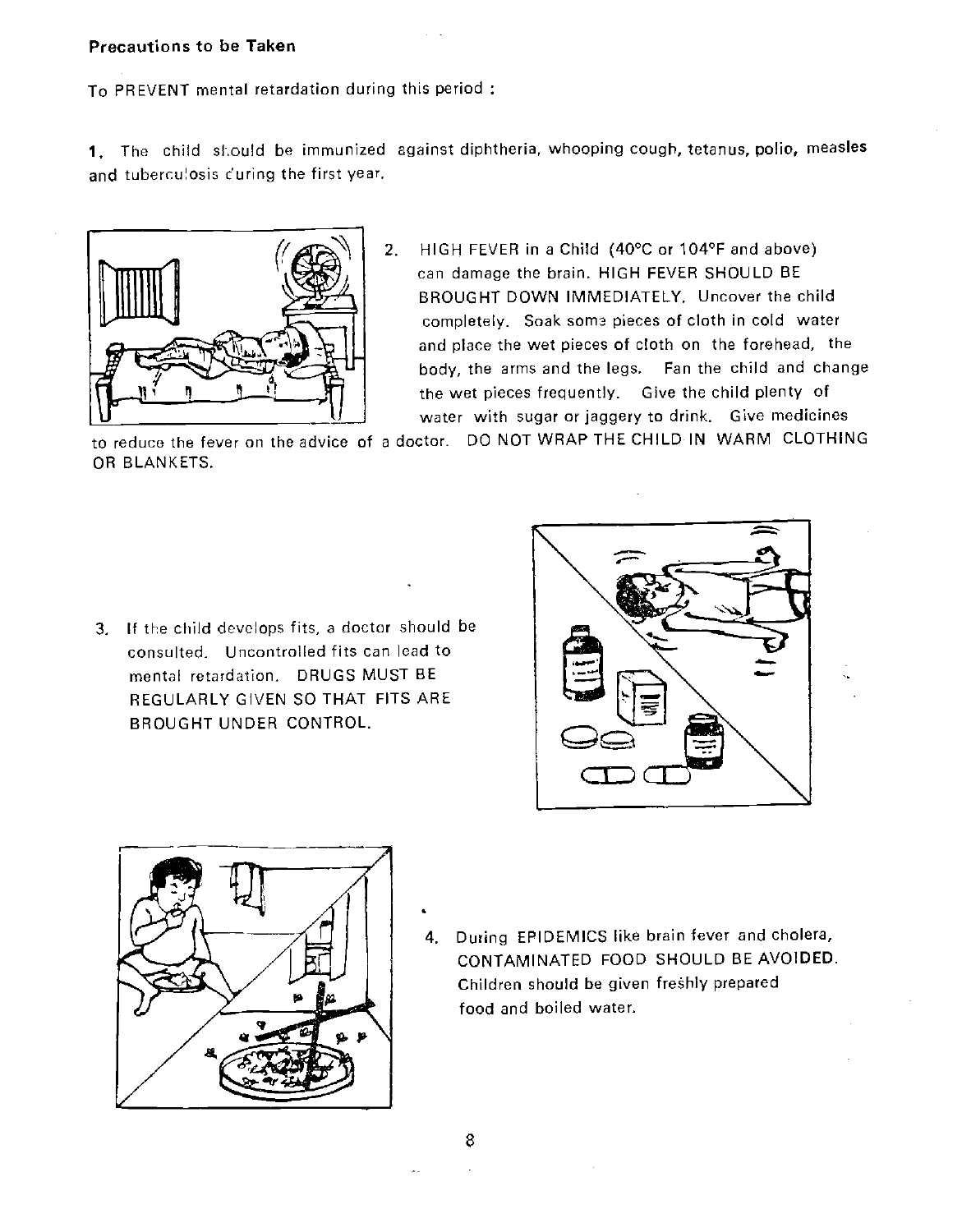<span id="page-17-0"></span>5. Head injury due to accidents can damage the brain. Accidents must be avoided.

![](_page_17_Picture_1.jpeg)

### 4. Other Factors

#### Hereditary Factors

- 1. Some defects can be transmitted from ONE GENERATION TO THE OTHER. These are hereditary factors. For example, if there is a mentally retarded person among the parents or the forefathers, there is a chance of bearing a mentally retarded child. Hence, marriage among blood relatives should be avoided, particularly when there is a history of mental retardation in the family.
- 2. Child bearing by a woman under 18 years and over 35 years of age should be avoided.
- 3. If a child is barn with a small / big head or stiff limbs, he should be taken to a doctor to prevent further disabilities.

#### Summary:

- 1. Mentally retarded people are low in intelligence and cannet fully adapt themselves to a given situation.
- 2. The following features are noticed in mentally retarded persons.

| 1. Slow Reaction                   | 6. Lack of Concentration |
|------------------------------------|--------------------------|
| 2. Absence of Clarity              | 7. Short Temper          |
| 3. Inability to Learn Fast         | 8. Inability to Remember |
| 4. Inability to Understand Quickly | 9. Lack of Coordination  |
| 5. Inability to Decide             | 10. Delay in Development |

- 3. There are many factors which cause mental retardation. The conditions which occur before the birth of a baby, during delivery and after the birth of a baby may lead on to mental retardation.
- 4. Mental retardation can be prevented by taking precautions.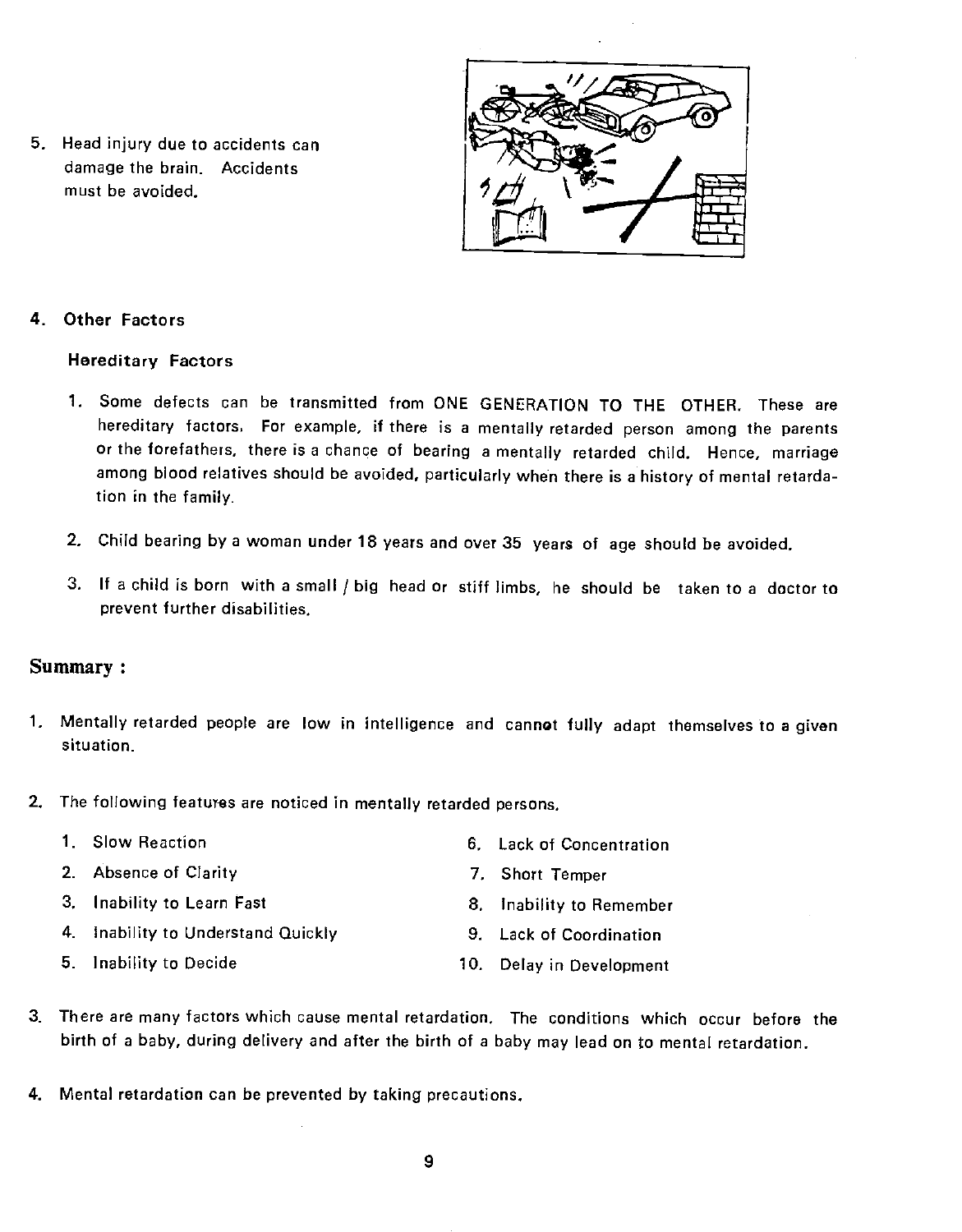<span id="page-18-0"></span>After going through this chapter, please answer the following questions. Check whether your answers are right or wrong from the answer key. In case you are not able to answer the questions correctly, go through the suggested pages of the manual once again.

| 1. | The features of mental retardation include all of the following except.                                            |     |                                    |            |
|----|--------------------------------------------------------------------------------------------------------------------|-----|------------------------------------|------------|
|    | Slow reaction<br>a)                                                                                                | C). | Difficulty in understanding        |            |
|    | b)<br>Suicidal tendencies                                                                                          | d)  | Unclear expression                 |            |
| 2. | All of the following can cause mental retardation except                                                           |     |                                    |            |
|    | Brain fever in the child<br>a.                                                                                     |     | c. Dfificult delivery              |            |
|    | b.<br>Black magic and/or karma                                                                                     |     | d. Poor nutrition during pregnancy |            |
|    |                                                                                                                    |     |                                    |            |
|    |                                                                                                                    |     |                                    |            |
|    |                                                                                                                    |     |                                    |            |
| 5. | Study the following statements carefully. Do you consider them True or False?                                      |     |                                    |            |
|    | Balanced diet must be taken by the mother during pregnancy.<br>а.                                                  |     |                                    | True/False |
|    | b.<br>A child having fits need not be treated for fits.                                                            |     |                                    | True/False |
|    | с,<br>Immuization against diptheria, whooping cough, tetanus and polio<br>should be done only after the 10th year. |     |                                    | True/False |
|    | d.<br>In a child with high fever, efforts must be taken to bring down the<br>fever immediately.                    |     |                                    | True/False |
|    | e. If a pregnant woman consumes lot of alcohol she will have a healthy baby,                                       |     |                                    | True/False |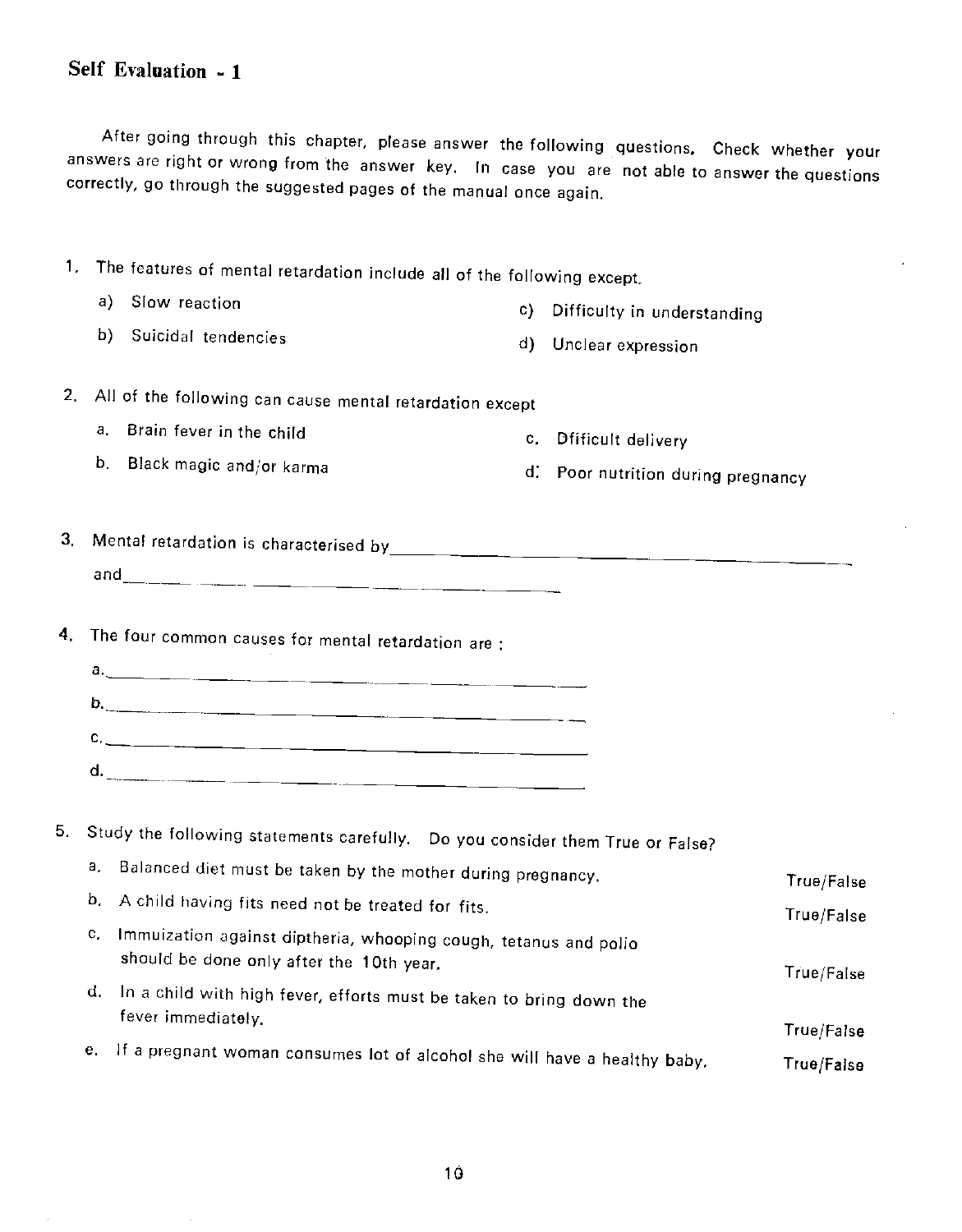# <span id="page-19-0"></span>Answer Key-i

 $\frac{1}{2}$ 

| 1. ხ |              |                                                                     | See pages $1-4$ |  |
|------|--------------|---------------------------------------------------------------------|-----------------|--|
| 2. b |              |                                                                     | See pages 5-9   |  |
|      |              | 3. Iow intelligence and difficulty in adapting to a given situation | See pages 1, 9  |  |
| 4.   | a            | Infections in the mother                                            |                 |  |
|      |              | b poor nutrition in the mother                                      |                 |  |
|      | c.           | complications during the delivery of a baby                         |                 |  |
|      |              | d prolonged high fever with fits in a child                         | See page 5-9    |  |
| 5.   | $\mathbf{a}$ | True                                                                | See page 6      |  |
|      |              | b False                                                             | See page 8      |  |
|      |              | False                                                               | See page 8      |  |
|      | C.           |                                                                     | See page 8      |  |
|      | d            | True                                                                | See page 5      |  |
|      |              | e False                                                             |                 |  |

 $\cdot$ 

 $\overline{a}$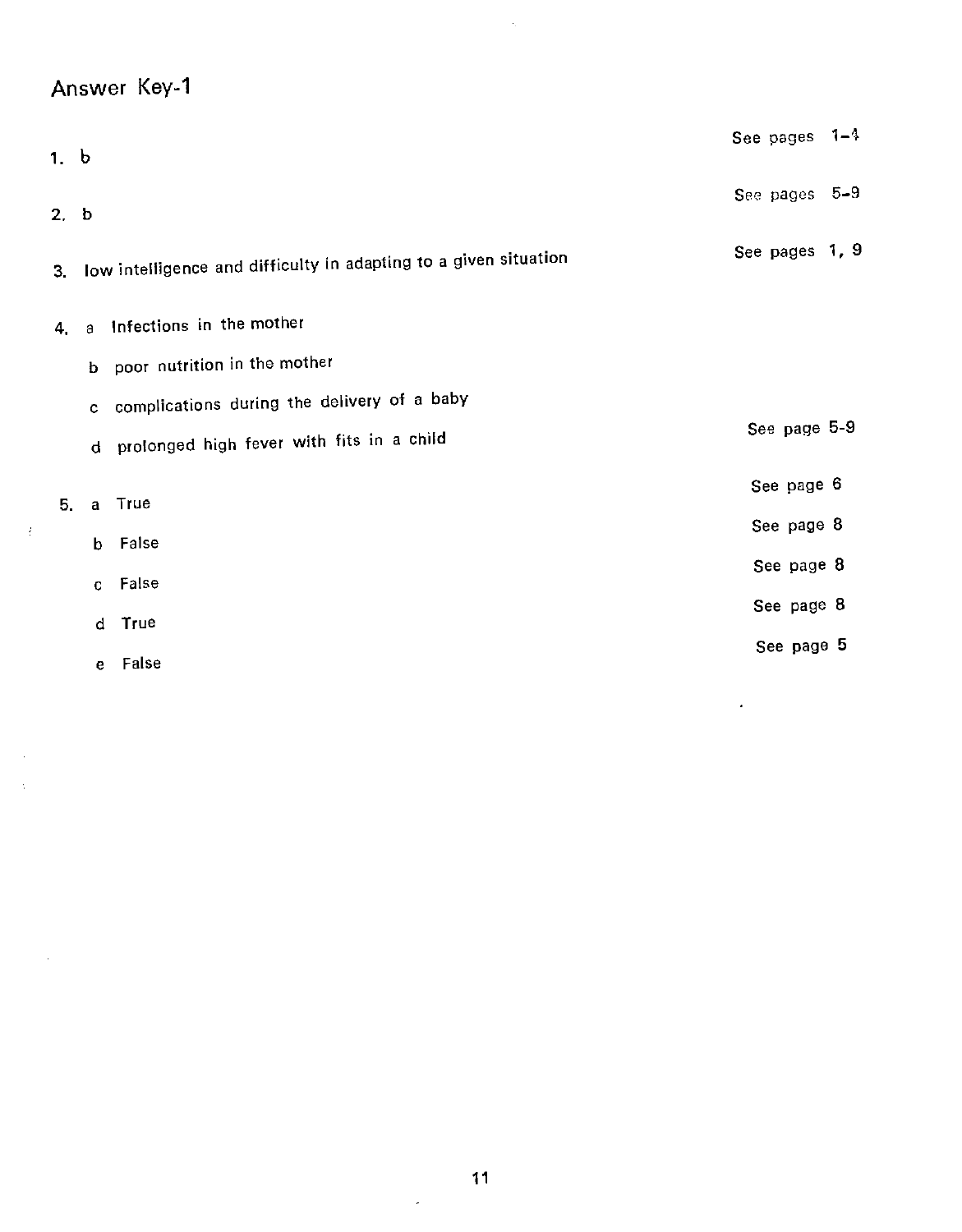# <span id="page-20-0"></span>CHAPTER -2

# IDENTIFICATION AND REFERRAL

#### OBJECTIVES:

On completing this chapter the Multi—Rehabilitation Worker will be able to

- 1. List ten normal stages of development
- 2. Use the three screening schedules to identify a child with mental retardation

 $\mathbb{S}^{\mathfrak{s}}_{\mathbb{Z}_2}$ 

Schedule—i (below 3 years)

Schedule-2  $(3-6 \text{ years})$ 

Schedule—3 (7 years and above)

3. Describe the procedure for referral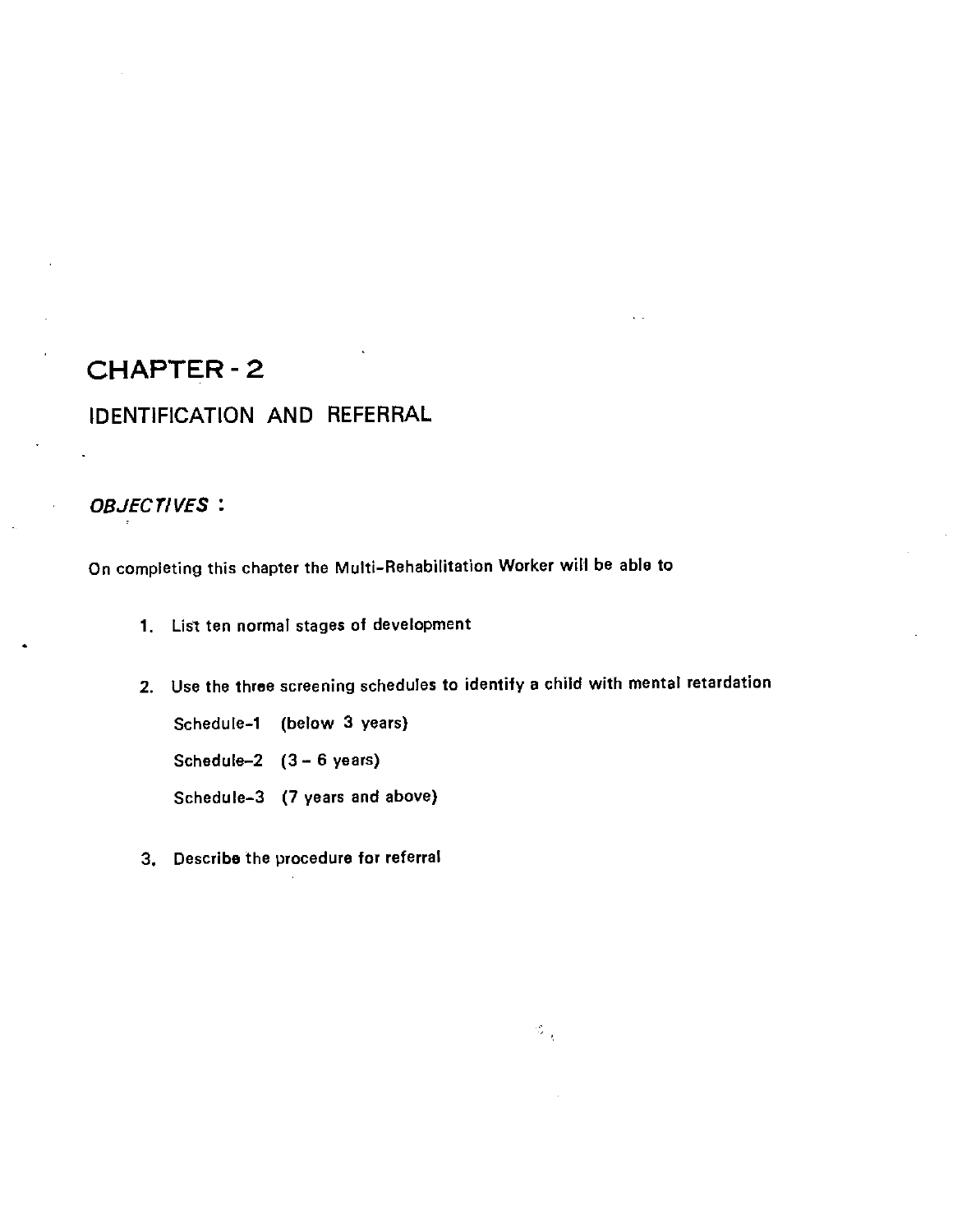# CHAPTER - 2 Identification and Referral

# How to Identify a Child with Mental Retardation ?

The growth and development of children follow a particular pattern. Every child passes through certain stages of development. It is important to know these stages of development as it helps in identifying children who have DELAYED DEVELOPMENT. Some of the IMPORTANT STAGES OF DEVELOPMENT along with the normal age range, are given below.

![](_page_21_Picture_3.jpeg)

Stage-i

Age : 1 to 3 months Development: Responds to name / voice

Stage-2

Age:  $1$  to 4 months Development : Smiles at others

![](_page_21_Picture_8.jpeg)

![](_page_21_Picture_9.jpeg)

#### Stage-3

Age  $: 2$  to 6 months Development : Holds head steady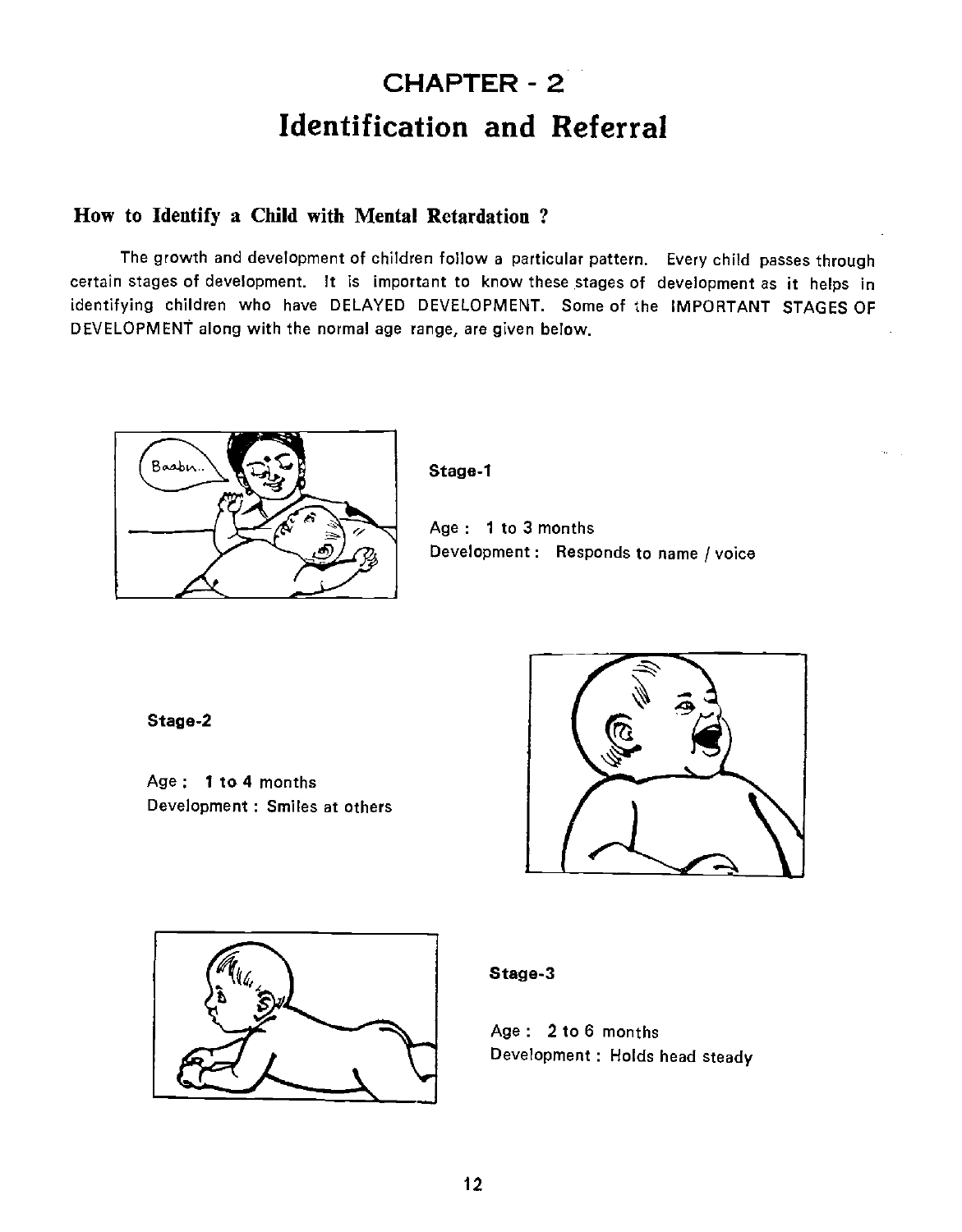![](_page_22_Picture_0.jpeg)

![](_page_22_Picture_1.jpeg)

Age : 5 to 10 months

Stage-4

Development : Sits without support

### Stage-S

Age  $: 9$  to 14 months Development : Stands without support

### Stage-6

Age: 10 to 20 months Development : Walks independently

![](_page_22_Picture_6.jpeg)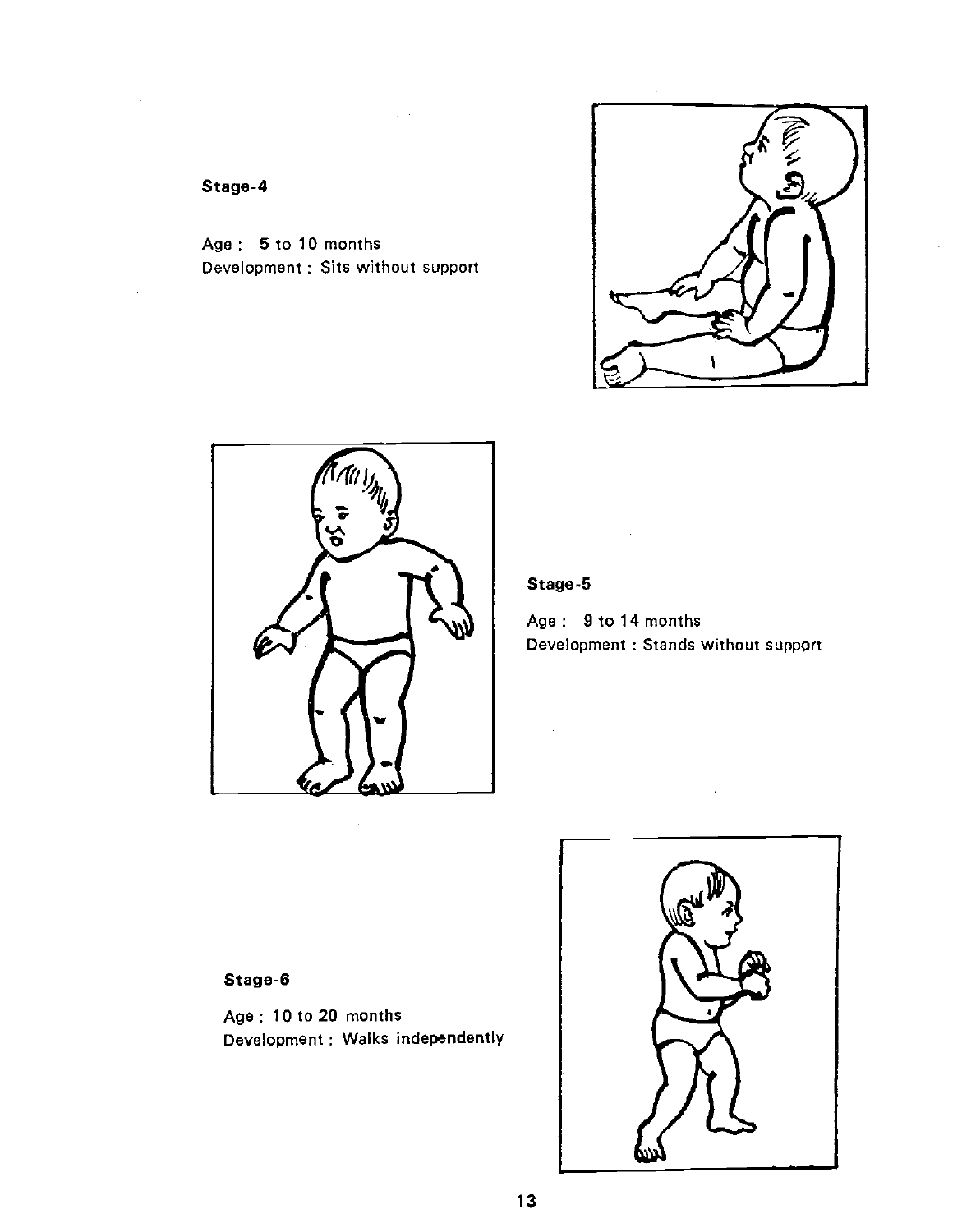![](_page_23_Picture_0.jpeg)

### Stage-7

Age: 16 to 30 months Development : Talks in 2 to 3 word sentences

# Stage-S

Age : 2 to 3 years Development : Self feeding

![](_page_23_Picture_5.jpeg)

![](_page_23_Picture_6.jpeg)

### Stage-9

Age: 2 to 3 years Development : Tells name

Stage-10

Age: 3 to 4 years Development : Has toilet control

![](_page_23_Picture_11.jpeg)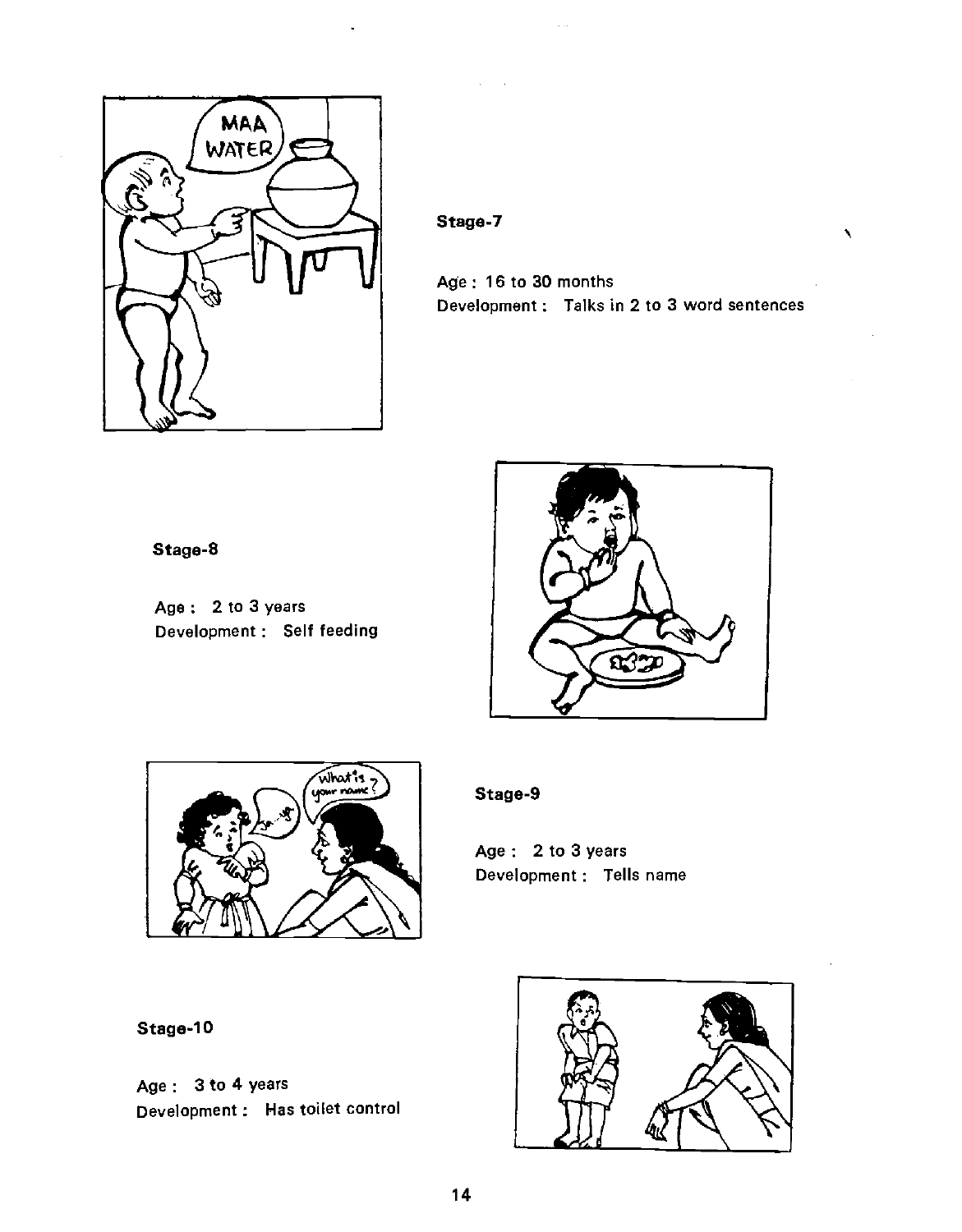## <span id="page-24-0"></span>Identification of Persons with Mental Retardation:

We have seen how a normal child develops, If you notice a delay in normal development, you should suspect the child to be mentally retarded. Use the following questionnaires or checklists called screening schedules to identify mental retardation. There are three screening schedules given below. The first schedule is for children below 3 years. The second schedule is for children between 3-6 years. The third schedule is for children who are 7 years and above.

| Stage<br>No. | CHILD'S<br><b>PROGRESS</b>  | <b>NORMAL</b><br>DEVELOPMENT<br>Age Range | DELAYED<br>DEVELOPMENT: If<br>not achieved by the |
|--------------|-----------------------------|-------------------------------------------|---------------------------------------------------|
| 1.           | Responds to name/voice      | 1- 3 months                               | 4th month                                         |
| 2.           | Smiles at others            | $1 - 4$ menths                            | 6th month                                         |
| 3.           | <b>Holds head steady</b>    | 2- 6 months                               | 6th month                                         |
| 4.           | Sits without support        | 5-10 months                               | 12th month                                        |
| 5.           | Stands without support      | 9-14 months                               | 18th month                                        |
| 6.           | Walks well                  | 10-20 months                              | 20th month                                        |
| 7.           | Talks in 2-3 word sentences | 16-30 months                              | 3rd year                                          |
| 8.           | Eats/drinks by self         | 2-3 years                                 | 4th year                                          |
| 9.           | Tells his name              | $2-3$ years                               | 4th year                                          |
| 10.          | Has toilet control          | 3-4 years                                 | 4th year                                          |
| 11.          | Avoids simple hazards       | $3-4$ years                               | 4th year                                          |
|              | Other factors               |                                           |                                                   |
| 12.          | Has fits                    | Yes<br>No                                 |                                                   |
| 13.          | Has physical disability     | Yes<br>No                                 |                                                   |

Screening Schedule I (below 3 years)

IF THE CHILD IS FOUND TO BE DELAYED IN ANY OF THE STAGES GIVEN FROM 1 - 11 AND IF THE CHILD HAS FITS OR PHYSICAL DISABILITY, SUSPECT MENTAL RETARDATION.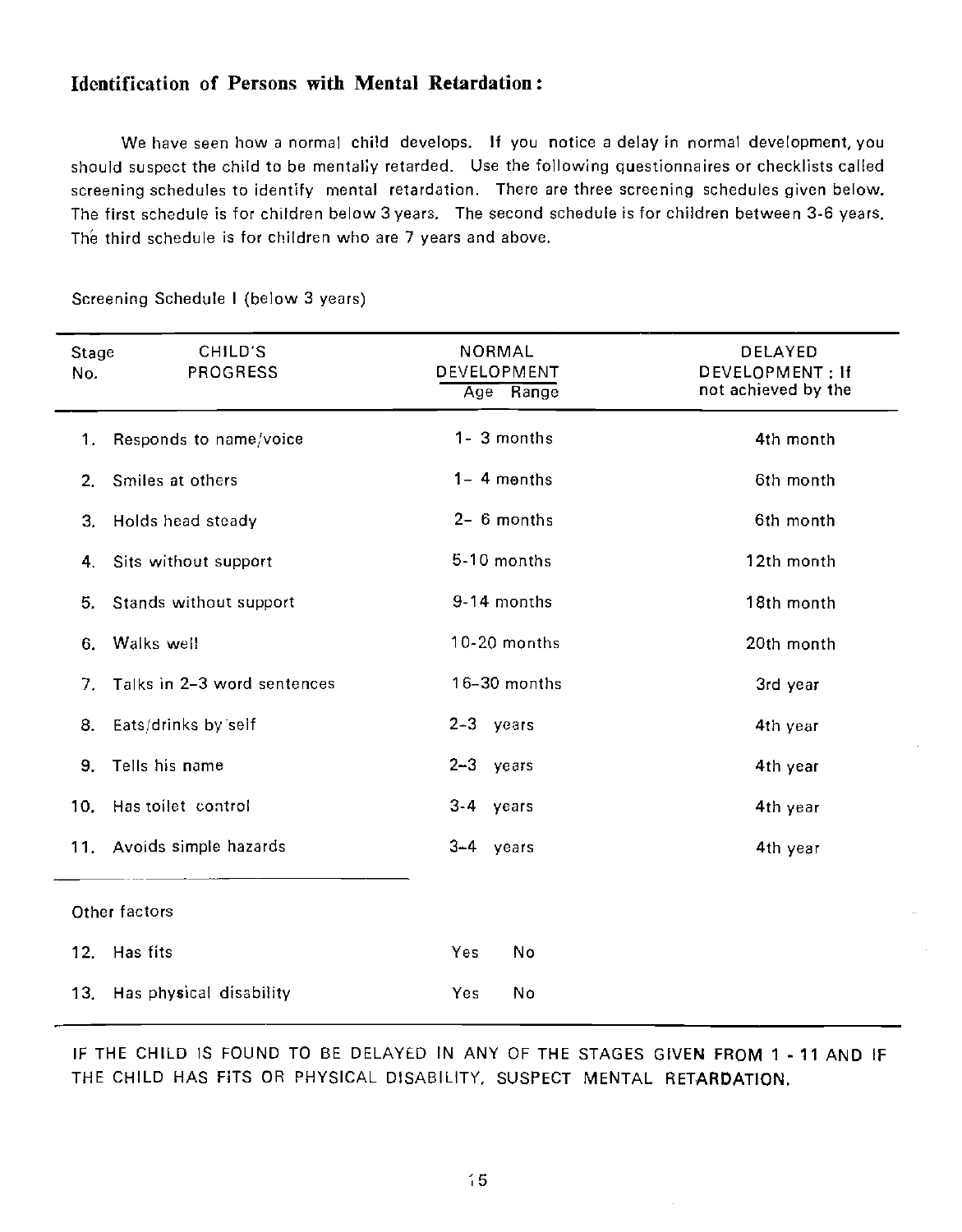<span id="page-25-0"></span>Screening Schedule - II\* (3 to 6 years)

### Observe the following:

- 1. Compared with other children, did the child have any serious delay in sitting, standing, or walking? No walking a standing or walking?
- 2. Does the child appear to have difficulty in hearing? The Most Communication of the North Communication of No
- 3. Does the child have difficulty in seeing? The Contract of the Contract of the Vest No. No. No. No. No. No. No
- 4. When you tell the child to do something, does he seem to have problems in understanding what you are saying? The Contract of the Contract of the Vest No.
- 5. Does the child sometime have weakness and/or stiffness in the limbs and/ordifficulty in walking or moving his arms? Yes 1 New Yes 15 New Yes 15 New Yes 15 New Yes
- 6. Does the child sometimes have fits, become rigid, or lose consciousness? Yes Yes No
- 7. Does the child have difficulty in learning to do things like other children of his age? No was not a set of the set of the set of the set of the set of the set of the set of the set of the set of the set of the set of the set of the set of the set of the set of the set of the set of the set of the
- 8. Is the child not able to speak at all? (Cannot make himself understood in words) in words/say any recognizable words) and the state of the North World World World World World World World World Wo
- 9. Is the child's speech in any way different from normal? (not clear enough to be understood by people other than his immediate family) and the non-thermodynamic No-
- 10. Compared to other children of the same age, does the child appear in any way backward, dull or slow? Yese No. 2012 12:00:00 No. 2012 12:00:00 No. 2012 12:00:00 No. 2013

IF ANY OF THE ABOVE ITEMS IS ANSWERED 'YES' SUSPECT MENTAL RETARDATION

\*Adapted from the International Pilot Study of Severe Childhood Disability - Final Report -Screening for Severe Mental Retardation in Developing Countries.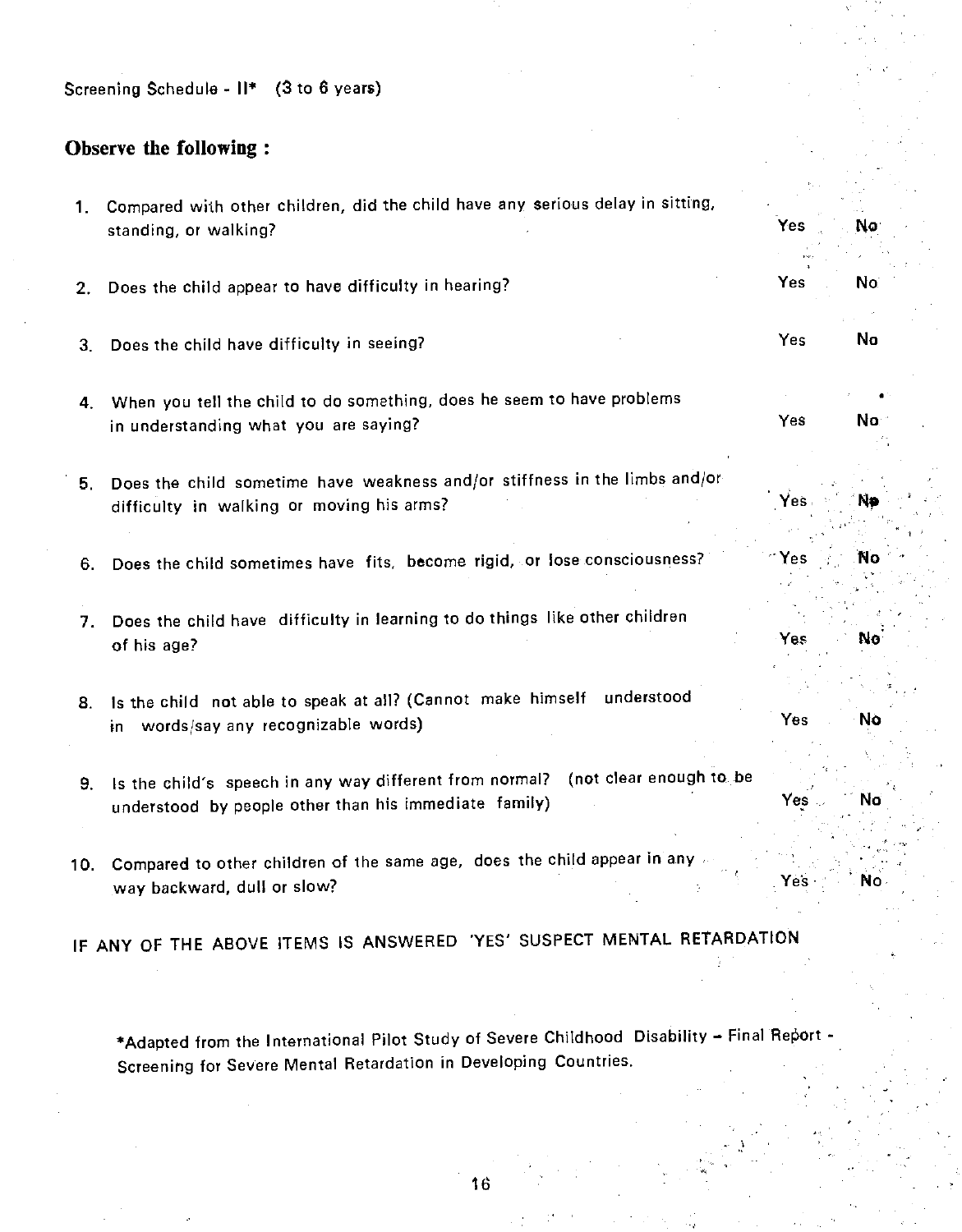<span id="page-26-0"></span>Screening Schedule - III (7 years and above)

# Observe the following:

|      | 1. Compared with other children, did the child have any serious<br>delay in sitting, standing or walking?      | Yes | No |
|------|----------------------------------------------------------------------------------------------------------------|-----|----|
|      | 2. Can the child not do things for himself like eating,<br>dressing, bathing and grooming?                     | Yes | No |
|      | 3. Does the child have difficulty in understanding when you<br>say "do this or that"?                          | Yes | No |
|      | 4. Is the child's speech unclear?                                                                              | Yes | No |
|      | 5. Does the child have difficulty in expressing, without<br>being asked what the child has seen/heard?         | Yes | No |
| 6.   | Does the child have weakness and/or stiffness in the<br>limbs and/or difficulty in walking or moving his arms? | Yes | No |
| 7.   | Does the child sometimes have fits, become rigid or lose<br>consciousness?                                     | Yes | No |
| 8. . | Compared to other children of his age, does the child<br>appear in any way backward, dull or slow?             | Yes | No |

IF ANY OF THE ABOVE ITEMS IS ANSWERED 'YES' SUSPECT MENTAL RETARDATION.

Note: Screening schedule 2 and screening schedule 3 ensure the prompt identification of every single mentally retarded child. Do not worry if the questions sometimes identify persons with handicaps other than mental retardation. Such persons can be later assessed. Our chief concern is the identificetion of the mentally retarded child,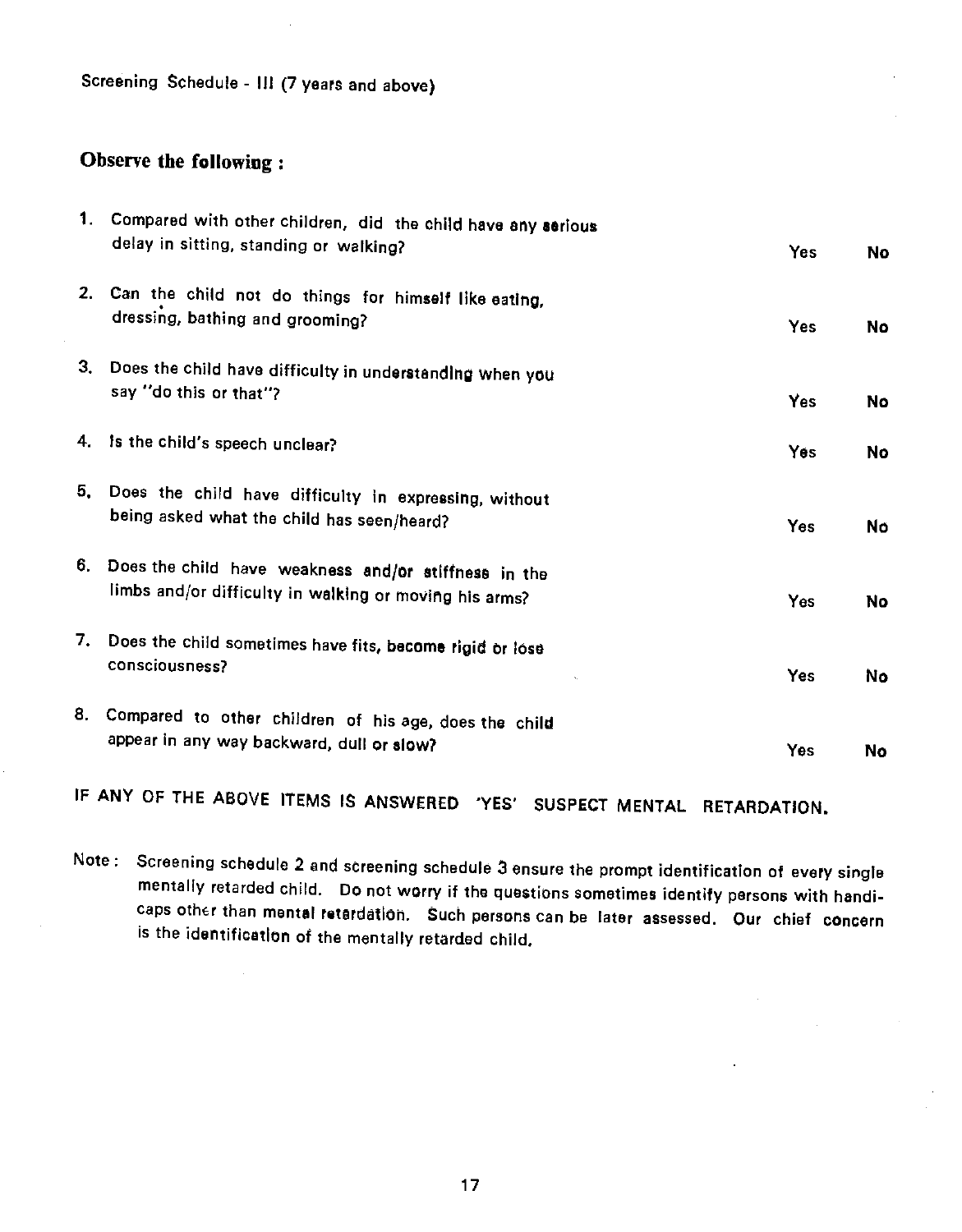#### <span id="page-27-0"></span>Referral for Detailed Assessment

Once a case is suspected, me diagnosis of mental retardation must be established by a person who has adequate training in identifying mental retardation. The places where such a diagnosis can be made are

- a. the paediatrics/psychiatry departments of general hospitals,
- b. mental hospitals,
- c. child guidance clinics and
- d. special schools for the mentally retarded persons.

In addition, the psychologist at the District Rehabilitation Centre can confirm the diagnosis. The Multi Rehabilitation Workers should refer the suspected case to the psychologist at the District Rehabilitation Centre or the mobile team. Once the diagnosis is established, initial assessment is made and a programme is planned, the Multi Rehabilitation Worker can make the followup visits and undertake home training of the mentally retarded persons. The cases should be referred back to the psychologist or a referrel agency once in three or four months for review.

![](_page_27_Figure_7.jpeg)

The following information is needed from the parents before arriving at the diagnosis:

- a. detailed history about the health of the mother during pregnancy,
- b. details of the nature and type of delivery of the child and difficulties encountered if any,
- c. details of the child after birth such as immunization and illnesses such as fever, fits, jaundice, measles; and

4

d. history of similar illness in the family.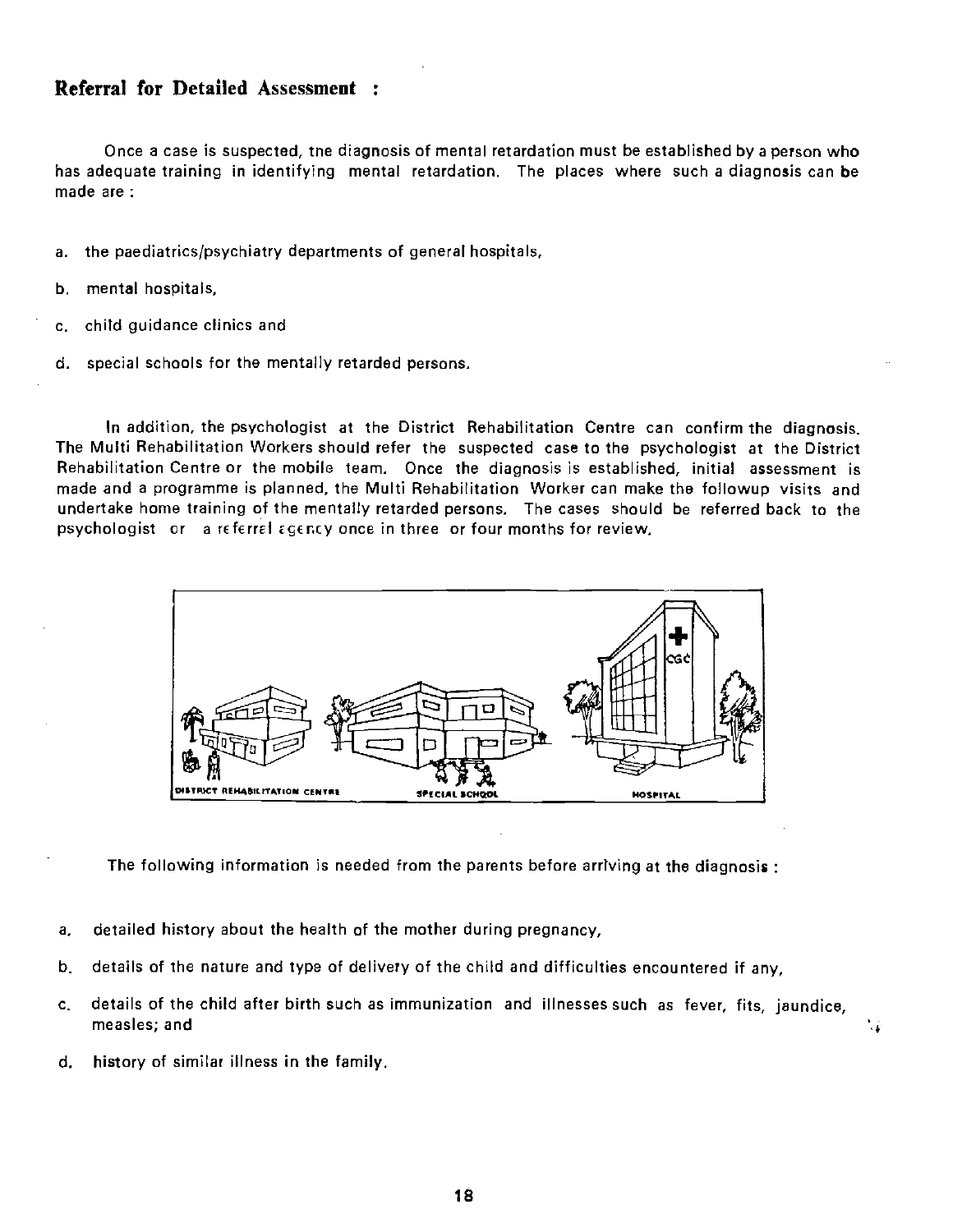<span id="page-28-0"></span>After eliciting the history a developmental assessment is done and if needed, psychological testing is done. The child is assessed on the assessment checklist to findout the current level of his func-<br>tioning. The child is examined by the medical doctor to findout whether there are any medical problems such as fits. If any drugs are necessary, they are prescribed. A management plan is then drawn out.

The management plan of the mentally retarded child depends upon the current level of functioning of the child and the associated conditions such as epilepsy, hyperkinesis, behaviour problems and sensory handicaps.

The management plan varies from infant stimulation exercises, training in daily living skills and functional academics to prevocational and vocational skills. Apart from this, help is needed in speech, locomotion, management of problematic behaviour and management of medical problems. The details about management of a mentally retarded child are given in the following chapters.

Summary:

This chapter described

- 1. Ten normal stages of development.
- 2. Three screening schedules.
- 3. The various places where referral of suspected cases can be made,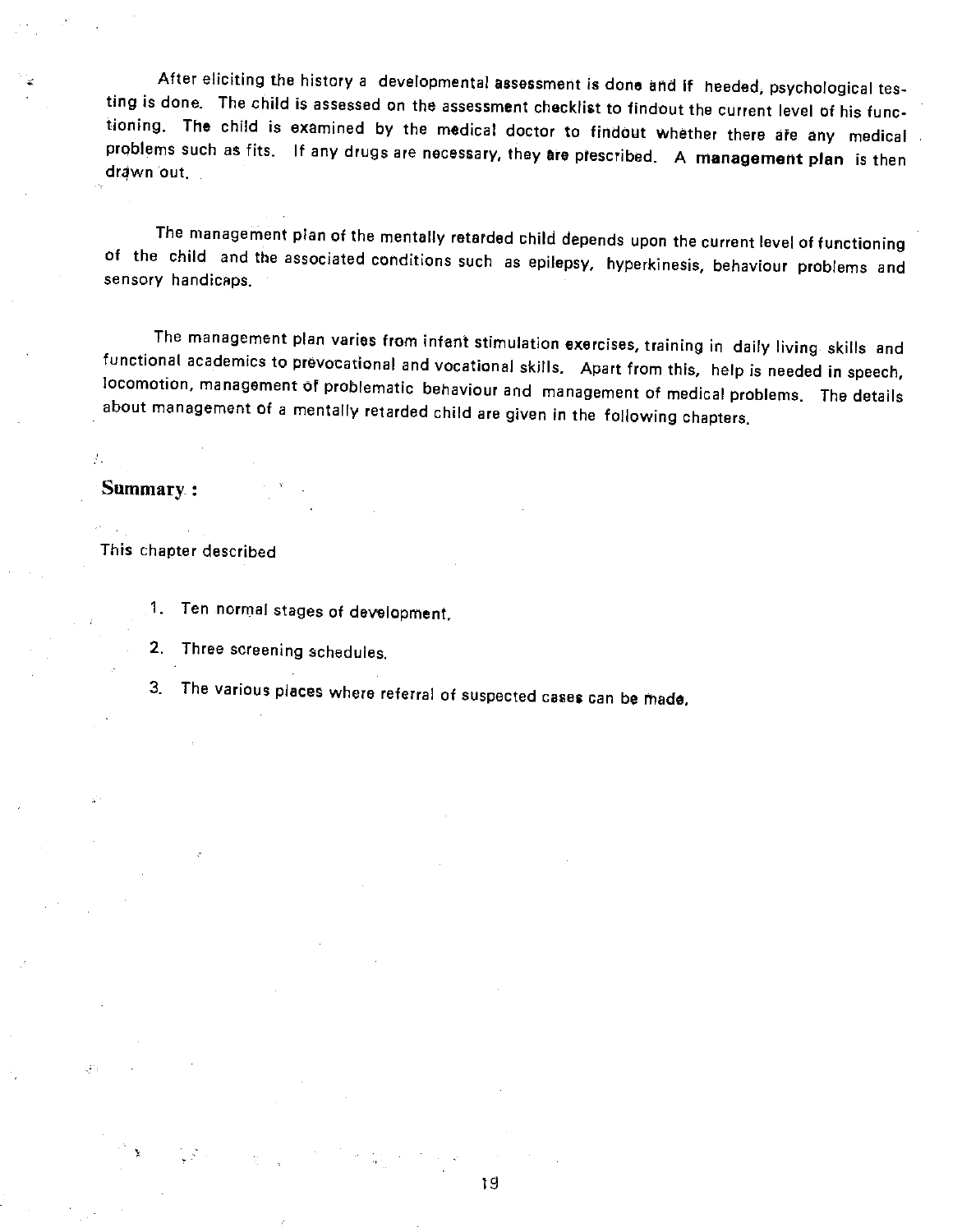# <span id="page-29-0"></span>Self Evaluation-2

- 1. A normal child of 6 months will be able to
	- a. walk
	- b. sit
	- c. say one or two words
	- d. indicate toilet needs
- 2. When mental retardation is suspected in a child he can be referred to all of the following except
	- a. the psychologist
	- b. the faith healer
	- c. the special school
	- d. the district rehabilitation center
- 3. Match the following

#### Stages

- a. Telling name
- b. Responding to name
- c. Toilet control
- d. Head control

# Age Range

1. 1-3 months

( }

 $(\hspace{0.05cm})$  ) and

 $(\Box \otimes \Box)$  ,  $\Box$ 

 $\overline{\textbf{C}}\left(\mathbf{Q}\right) = \begin{bmatrix} \mathbf{C} & \mathbf{C} & \mathbf{C} \\ \mathbf{C} & \mathbf{C} & \mathbf{C} & \mathbf{C} \end{bmatrix}$ 

 $\left($ 

 $($   $)$ 

ť

 $($  )  $)$   $\in$   $\mathbb{R}$ 

 $\mathcal{E}$ 

- 2. 2-6 months
- 3. 2—3 years
- 4. 3-4 years

4. Match the following

#### Stages

- a. Self feeding
- b. Standing without support
- c. Smiling at others
- d. Sitting without support

### Age range

- 1. 5—1Omonths
- 2. 2—3 years
- 3. 9-14 months
- 4. 1-4 months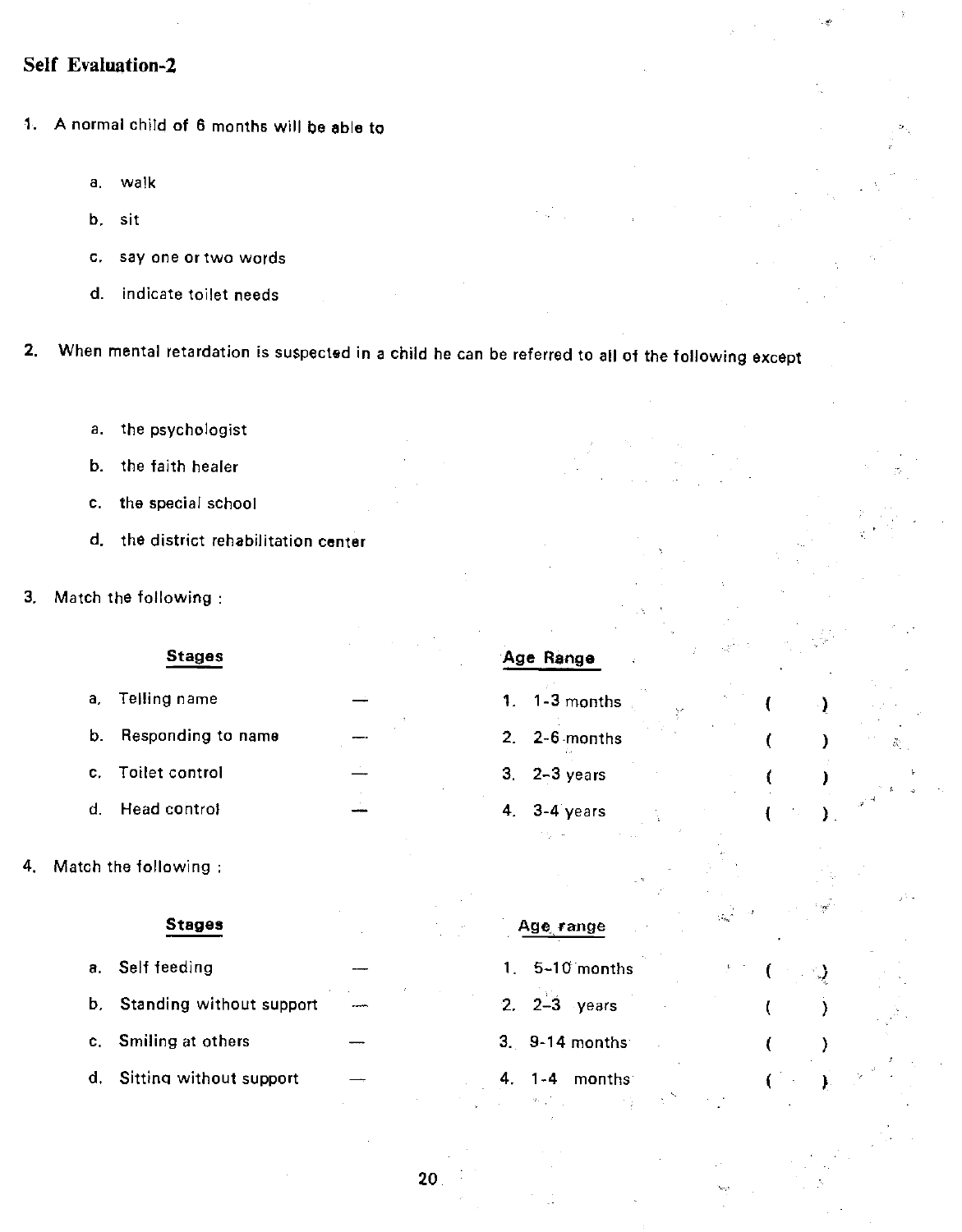<span id="page-30-0"></span>5. Study the foltowing statements carefully. Do you consider them as True or False?

| 1. | The management plan of a mentally retarded child depends upon the current level<br>of functioning.                                                                                | True/False |
|----|-----------------------------------------------------------------------------------------------------------------------------------------------------------------------------------|------------|
| 2. | The management plan does not depend upon associated conditions such as<br>epilepsy and sensory handicaps.                                                                         | True/False |
|    | 3. The assessment checklist does not give the current level of functioning.                                                                                                       | True/False |
| 4. | Detailed history about the mother's health during pregnancy and the nature and<br>type of delivery and difficulties encountered if any are helpful in arriving at a<br>diagnosis. | True/False |

# Answer Key-2

| 1. b           |                         | See page 13     |
|----------------|-------------------------|-----------------|
| 2. b           |                         | See page 18     |
| 3 <sub>l</sub> | $a - 3$                 |                 |
|                | $b - 1$                 |                 |
|                | $c - 4$                 |                 |
|                | $d - 2$                 | See pages 12-14 |
|                | $4. a - 2$              |                 |
|                | $b - 3$                 |                 |
|                | $c - 4$                 |                 |
|                | $d - 1$                 | See pages 12-14 |
| 5.             | a True                  |                 |
|                | <b>b</b> False          |                 |
|                | False<br>$\mathbf{C}^-$ |                 |
|                | $\mathbf d$<br>True     | See pages 18,19 |

 $\frac{1}{2}$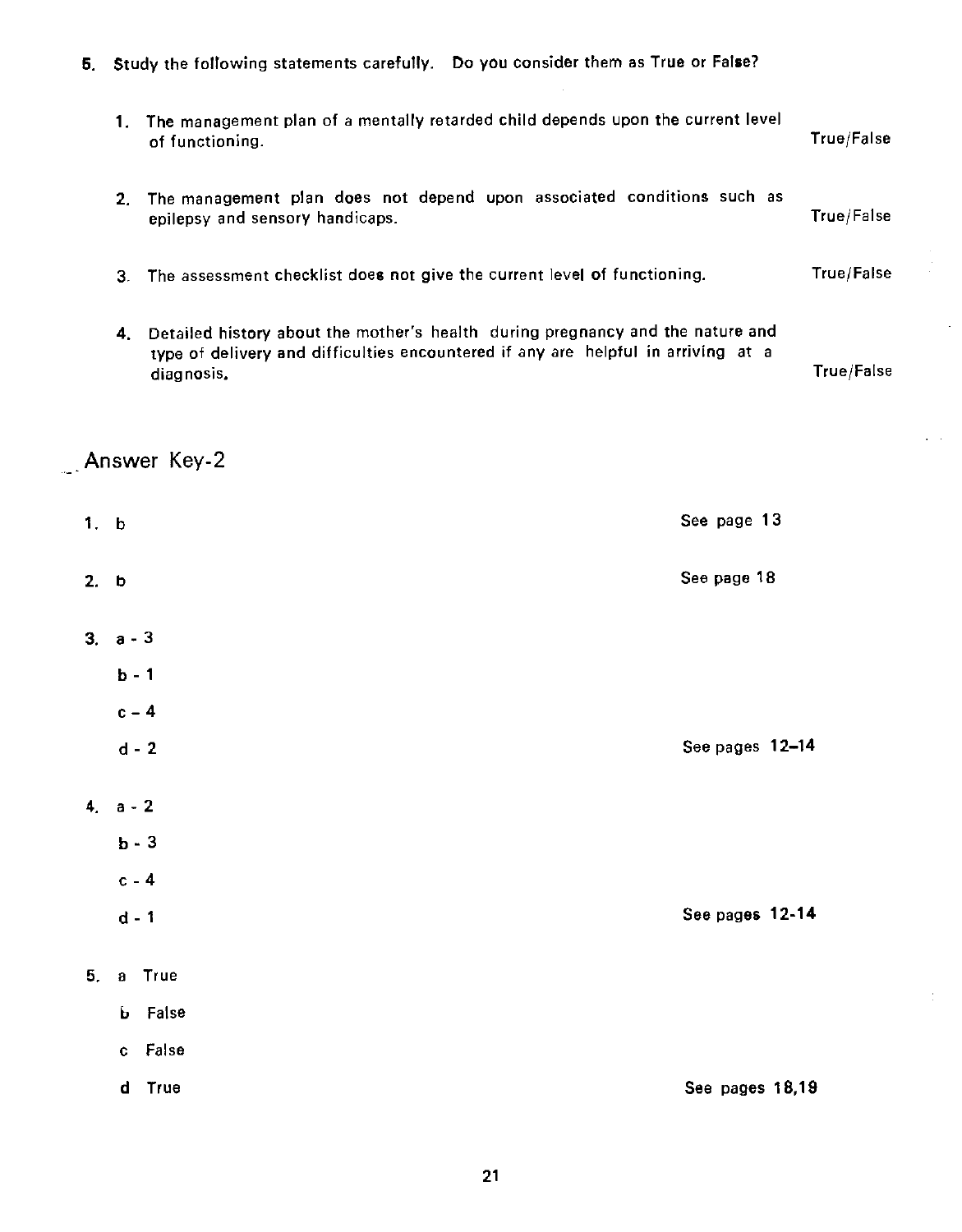# CHAPTER - 3 Management

<span id="page-31-0"></span>After establishing the diagnosis, the mentally retarded child is assessed for the skills he has already acquired and the skills that need to be developed. Following this, one or two skills are taken at a time for training such as feeding, toileting, dressing, bathing, brushing and language.

The method of training is systematically planned and caried out. The mentally retarded person is assessed periodically to find out the progress made or problems encountered during training and to make a new programme for training.

Before assessing the level of functioning of the mentally retarded child assess his hearing, vision, ability to speak and understand, ability to move about, and his responses to various stimuli. Then, use the following checklist to find out his level of performance. Keep the checklist in front of you and observe if the child can do the activity or not. If he does the activity tick  $(\sqrt)$  yes. If he cannot, tick ( X ) no. For example, let us take activity number one, i.e. Does the child smile at others? To test this, smile at him when he looks at you or hold his chin and talk to him with a smile. Then observe and score on the checklist accordingly.

# ASSESSMENT CHECXLIST

#### Age Range : 0-6 Months

| Does the child smile at others?<br>1.                                | Yes  | No. |
|----------------------------------------------------------------------|------|-----|
| Does the child hold his head erect when placed on his abdomen?<br>2. | Yes  | No. |
| 3. Does the child make sounds like 'ta-ta-ta' 'na-na-na'?            | Yes  | No  |
| 4. Does the child roll from back on to stomach?                      | Yes. | No  |
| 5. Does the child use his whole palm to grasp?                       | Yes  | No  |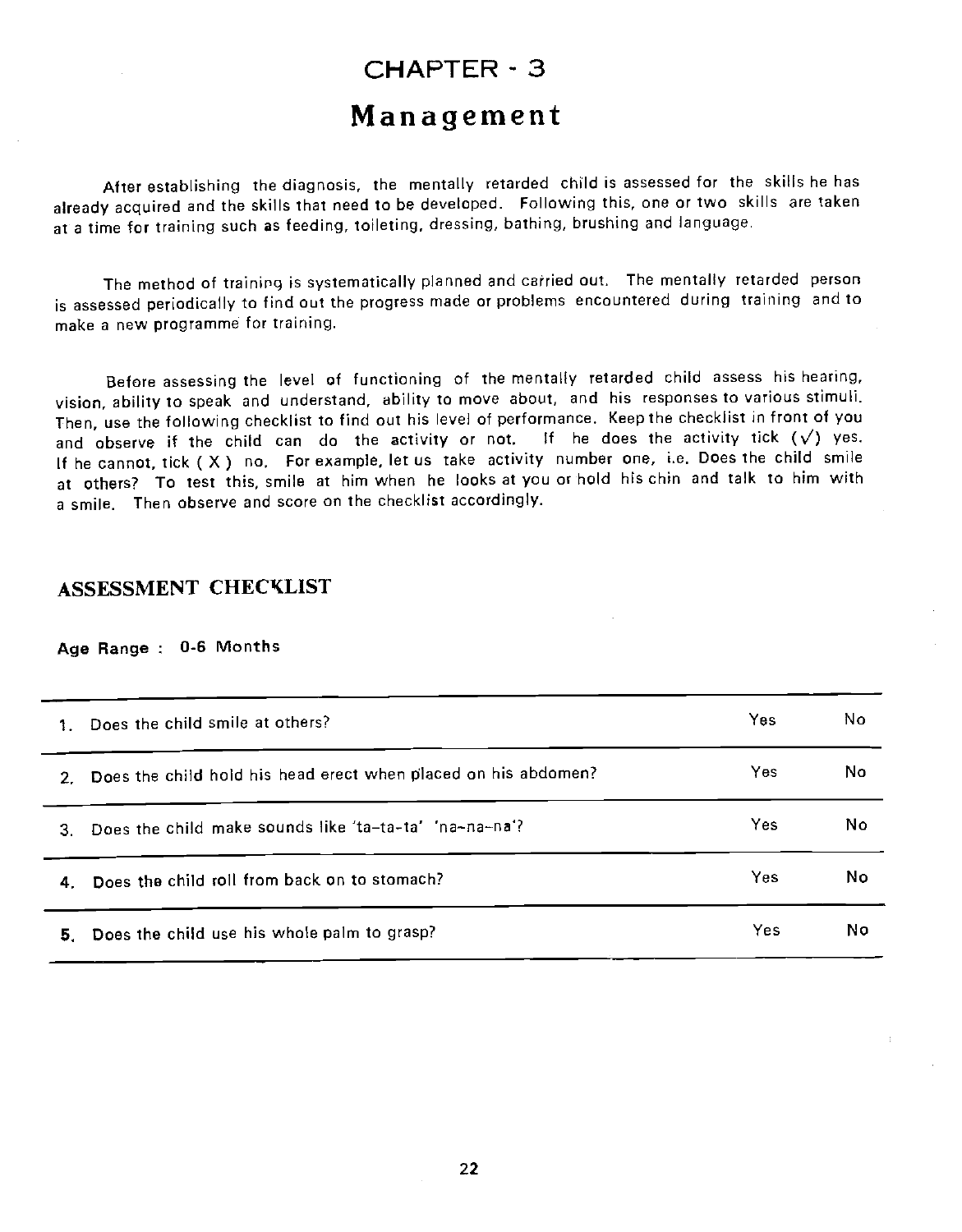# Age Range : 7-12 Months

<u>and the state of the state of the state</u>

| 6.  | Does the child respond to name?                                    | Yes. | No |  |
|-----|--------------------------------------------------------------------|------|----|--|
| 7.  | Does the child sit without support?                                | Yes  | No |  |
| 8.  | Does the child crawl on his stomach?                               | Yes  | No |  |
| 9.  | Does the child stand by holding on to an object?                   | Yes  | No |  |
| 10. | Does the child pick up things with his thumb and his index finger? | Yes. | No |  |

# Age Range : 1-2 Years

| 11. Does the child stand without support?                  | <b>Yes</b> | No |
|------------------------------------------------------------|------------|----|
| 12. Does the child say 'amma', 'atta', 'tata'?             | <b>Yes</b> | No |
| 13. Does the child walk without support?                   | Yes        | No |
| 14. Does the child drink by himself from a glass or a cup? | Yes        | No |
| 15. Does the child show body parts when asked?             | Yes        | No |
| 16. Can he greet others when reminded?                     | <b>Yes</b> | No |

# Age Range : 2-3 Years

 $\overline{\phantom{a}}$ 

| Does the child jump with both the feet together?<br>17.        | No<br>Yes  |  |
|----------------------------------------------------------------|------------|--|
| Does the child give verbal answers to simple questions?<br>18. | Yes<br>No  |  |
| Does the child hold a pencil properly?<br>19.                  | Yes.<br>No |  |
| Does the child indicate his toilet needs?<br>20.               | No<br>Yes  |  |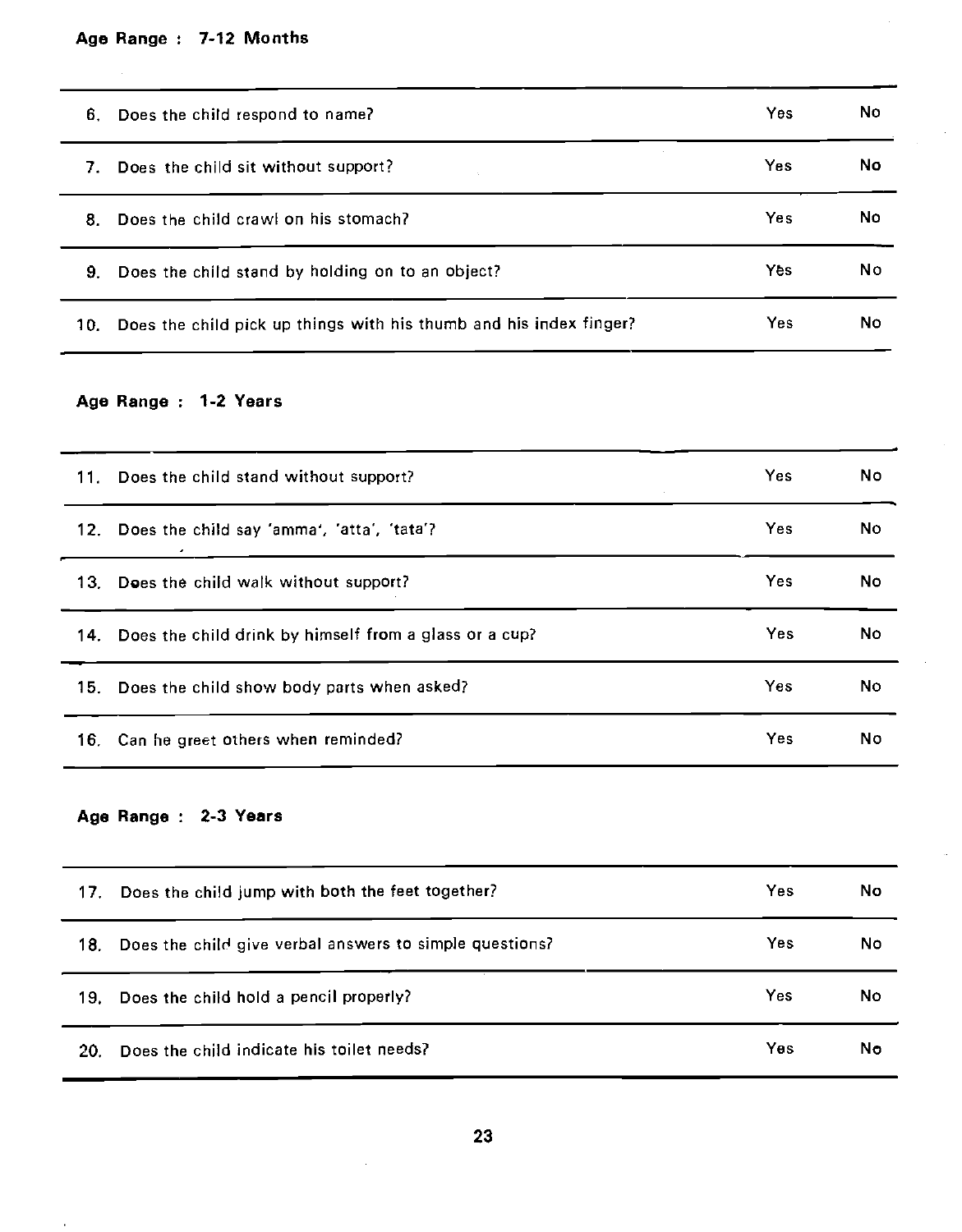|                 | 21. Can the child say his name?                               | Yes | No  |  |
|-----------------|---------------------------------------------------------------|-----|-----|--|
| 22 <sub>1</sub> | Does the child speak simple sentences with 2-3 or more words? | Yes | No. |  |
| -23.            | Can the child match colours?                                  | Yes | No  |  |

### Age Range : 3-4 Years

| 24. | Does the child brush his teeth?                                          | Yes        | No  |
|-----|--------------------------------------------------------------------------|------------|-----|
|     | 25. Can the child unbotton his clothes?                                  | <b>Yes</b> | No  |
| 26. | Does the child point to common objects by their use?                     | Yes        | No. |
|     | 27. Can the child walk up and down the steps (stairs) on alternate feet? | Yes        | No  |
|     | 28. Can the child eat by himself?                                        | Yes        | No  |
| 29. | Does the child differentiate big from small objects?                     | Yes        | No  |

### Age Range : 4-5 Years

|     | 30. Can the child copy patterns such as round, straight or slanting lines? | Yes        | No  |
|-----|----------------------------------------------------------------------------|------------|-----|
|     | 31. Can the child button his clothes?                                      | Yes        | No. |
|     | 32. Does the child comb his hair without help?                             | <b>Yes</b> | No. |
| 33. | Does the child wash his face without assistance?                           | Yes        | No  |
|     | 34. Can the child associate the time of the day with an activity?          | Yes.       | No  |
|     | 35. Can the child count upto 10 by rote?                                   | Yes        | No  |
|     | 36. Can the child name the colour of the objects when shown?               | <b>Yes</b> | No  |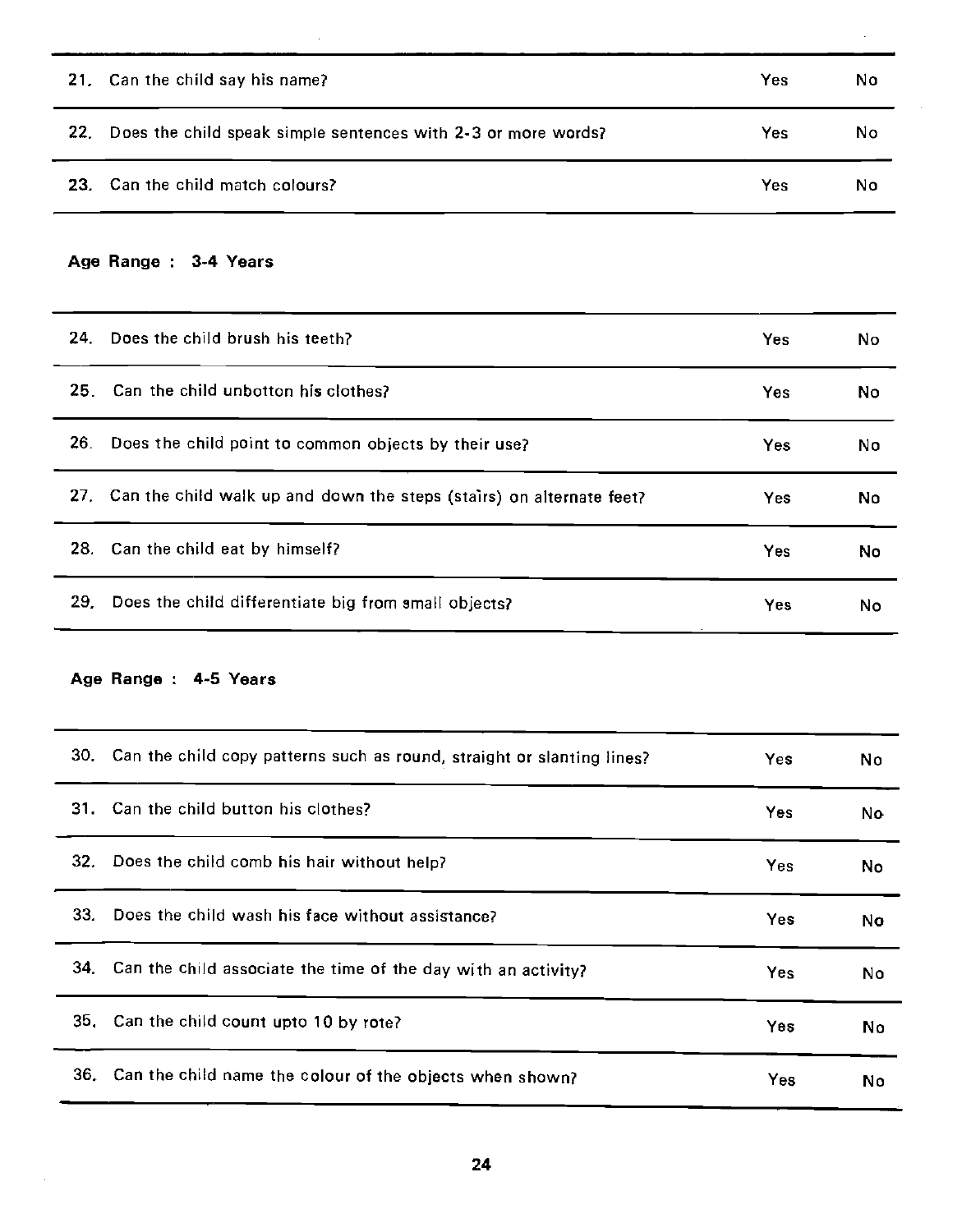<span id="page-34-0"></span>

|     | 37. Can the child follow two unrelated instructions? | Yes | No  |
|-----|------------------------------------------------------|-----|-----|
| 38. | Does the child name the days of the week in order?   | Yes | No  |
|     | 39. Can the child read simple words?                 | Yes | No. |
|     | 40. Can the child count meaningfully upto 10?        | Yes | No  |

Once a mentally retarded child's/person's level of functioning is known, a programme suitable for him/ her must be developed. Under the guidance of the psychologist at the District Rehabilitation Centre, the Multi Rehabilitation Workers (MRW) should plan the programme for the child. The Multi Rehabilitation Worker should demonstrate to the parent the method of training. The parents should follow the specific instructions at home. It is always better to HAVE THE PARENTS TRAIN THE CHILD AT HOME. Examples of such training are given on pages 26, 27 and 28.

#### Hints For Successful Skill Training

- Divide each training activity into small steps and demonstrate.
- Give the mentally retarded person repeated training in each activity.
- Give the training regularly and systematically. Do not let parents get impatient.
- Start the training with what the child already knows and then proceed to the skill that needs to be trained. By this the child will have a feeling of success and achievement.
- Reward his effort, even if the child attains near success by appreciation or with something that he likes.
- Reduce the reward gradually as he masters a skill and take up another skill for training.
- Use the training materials which are appropriate, attractive and locally available.
- Remember, there is no age limit for training a mentally retarded person.
- Remember, children learn better from children of the same age. Therefore, try and involve normal children of the same age in training the mentally retarded child, after orienting the normal child appropriately.
- Assess the child periodically, preferably once in four or six months,
- Remember, a mentally retarded child learns very slowly. Tell the parents not to be dejected at the slow progress, NOR FEEL THREATENED BY THE CHILD'S FAILURE.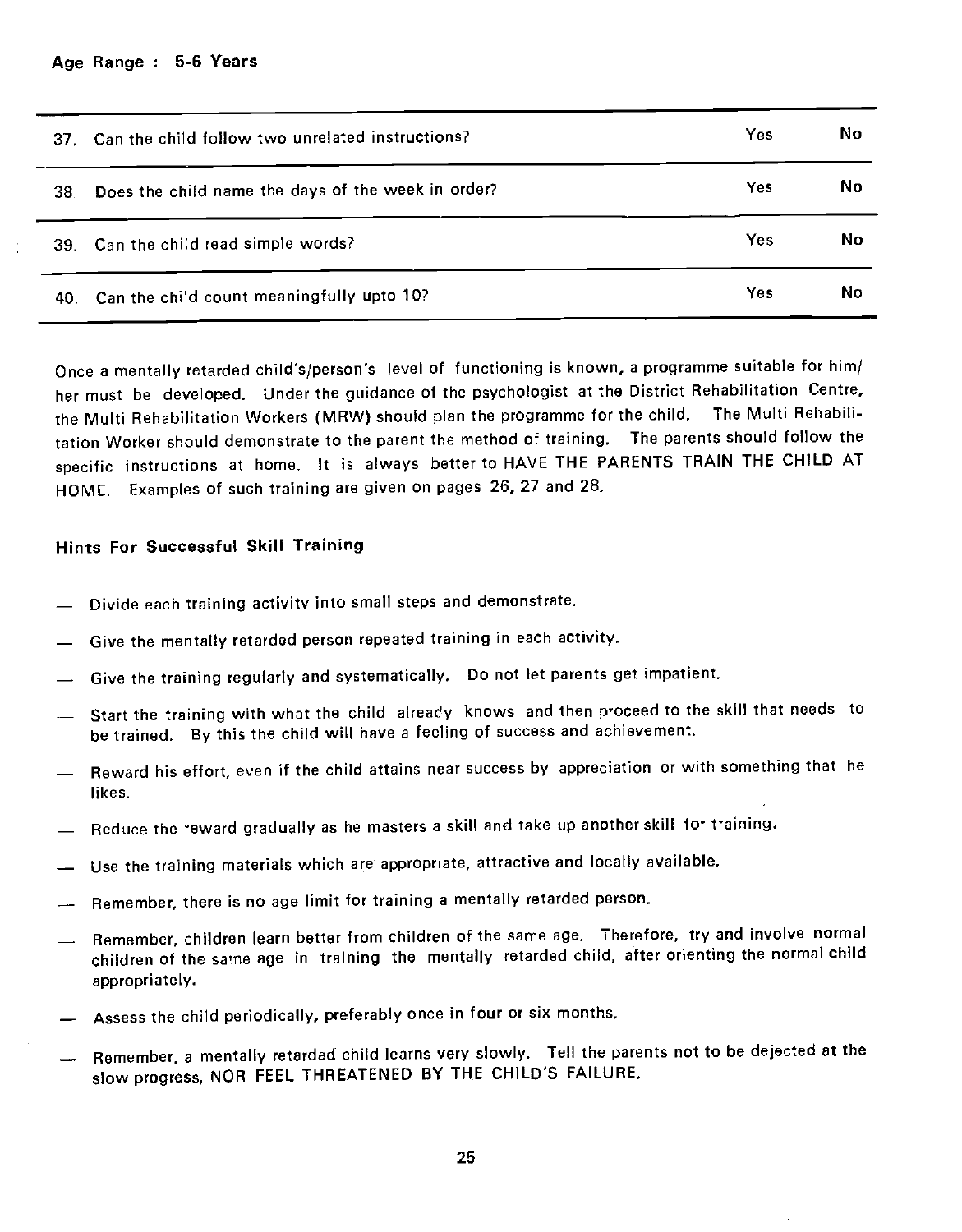<span id="page-35-0"></span>Training of a mentally retarded child can be carried out effectively by the use of a reward. There are a few important points to be remembered while rewarding the child. Reward must be given EVERY TIME the child does what you want the child to do.

- Tell the child why he is rewarded.
- $-$  Give the reward within 2 seconds of the child's correct action.
- Praise the child verbally whenever you give a reward.

It is also important to know what reward to give and when to give the reward. Some children like sweets, others like salty snacks. Some like to play with toys and others like to be hugged and kissed. Some others may like to collect small articles. Anything which the child likes can be given as a REWARD.

Observe the child to choose a reward and figure out what would please the child most. You can also ask the child's parents or other family members about the child's likes. The child should be given 3 or 4 choices like salty snacks, or a cool drink, or riding a tricycle, or listening to a radio. Select one or two items which the child seems to like most.

Always praise the child even if the child is given a reward for completing an activity. As the child cooperates in learning the activity, withdraw the reward gradually. Just praising the child will be enough to make the child master that activity.

Remember that 'over use' of any reward will make the child lose interest in that reward. It is necessary to give him different rewards at different times.

#### Mental Retardation: Case - 1

Laxmi is nine. Her mother brought Laxmi one year ago complaining of Laxmi's inability to brush her teeth, wear her clothes, take her bath and speak properly. Laxmi was assessed at the centre for the mentally retarded persons. She was diagnosed as moderately retarded. Laxmi's current level of functioning was assessed using the assessment checklist, it was decided to teach bathing skills to her.

Laxmi was fond of salt biscuits. To teach Laxmi bathing, her mother was asked to give Laxmi a biscuit if she allowed her mother to help her to hold the mug and pour water over her body. For every mug of water Laxmi poured on her body, she was given half a biscuit. Laxmi came to know that she would get a biscuit if she cooperated in her bathing.

Laxmi's mother gradually reduced her assistance of holding hands and Laxmi started pouring water on her body by herself. Laxmi's mother slowly stopped giving biscuits while she was bathing and instead she gave Laxmi a full biscuit after Laxmi finished all the water from the bucket. Laxmi's mother followed the same method to teach Laxmi to apply soap and wash it off.

Finally, Laxmi learnt to bathe herself.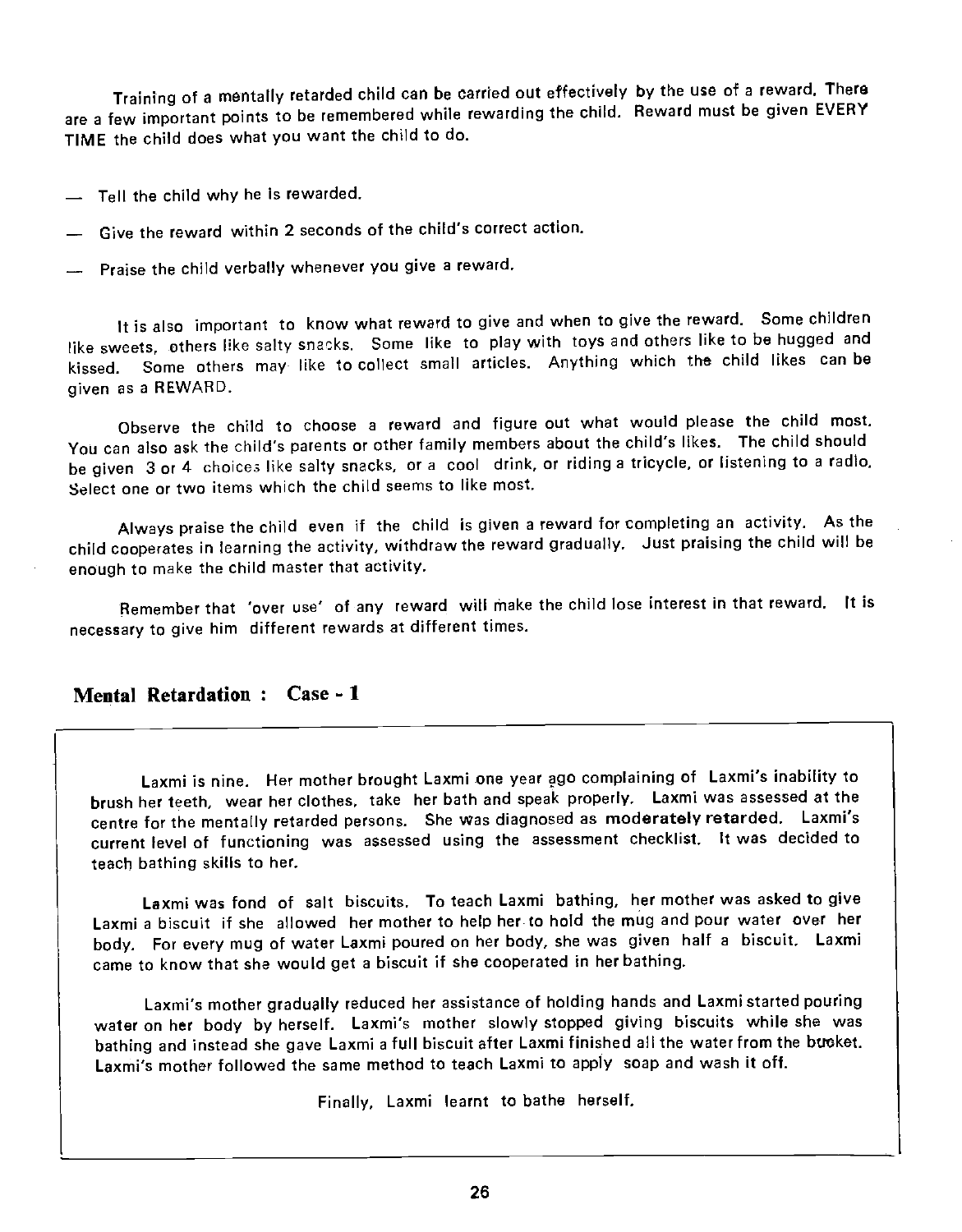$\mathcal{L}$ 

Anjali is three. Six months back she was brought with the complaints of inability to hold her head, inability to establish or maintain eye contact with others, not responding when called by name and not turning over or sitting.

She was born before the full term of pregnancy was completed, did not cry immediately after birth and was blue to look at.

The developmental assessment revealed that she might be a child with MODERATE MENTAL RETARDATION. The chances of improvement are better as she was brought to the centre for the mentally retarded at the young age of  $2\frac{1}{2}$  years.

After giving early stimulation exercises regularly, she learnt to hold her neck and turnover, respond to her name, look at persons and moving objects and is getting trained to sit. With continued exercises and training, Anjali is showing good improvement.

You should also know the timing of the reward i. e., when to give and how many times to give the reward. To begin with, while teaching a new activity, give the reward for every correct action. As the child progresses in learning that activity, give the reward evcry 2-3 minutes or after every 3 or 5 óorrect responses. (See Mental Retardation Case-i on page 26).

You should decide and plan out the method of rewarding (what to give and when to give) before starting to teach a new activity.

There are many methods to train the mentally retarded persons. The method that is used to teach an activity to one child may not be suitable for another child. You should know the different methods so that you can choose according to the child's need.

Some children understand when they are told what to do. That is they learn the activity by VERBAL INSTRUCTION. Some children learn by imitating a person. The instructor should stand in front of the child and do the activity slowly so that the child copies the instructor. That is they learn by MODELLING. There are children who learn to do any activity only when the instructor holds the hands of the child and makes him do the activity. That is they learn by PHYSICAL GUIDANCE.

Divide the activity into SMALL STEPS and teach the child STEP BY STEP. Only when the child learns one step, teach the next step.

If an activity is divided into 6 steps, IT IS ALWAYS BETTER TO TEACH THE 6TH STEP FIRST. When the child learns to do the 6th step-independently, the fifth step should be taken up and then the 4th step and so on. This method is found to be very effective in teaching mentally retarded children.

Give the training regularly and systematically. The child may take a long time to learn, DO NOT LOSE PATIENCE.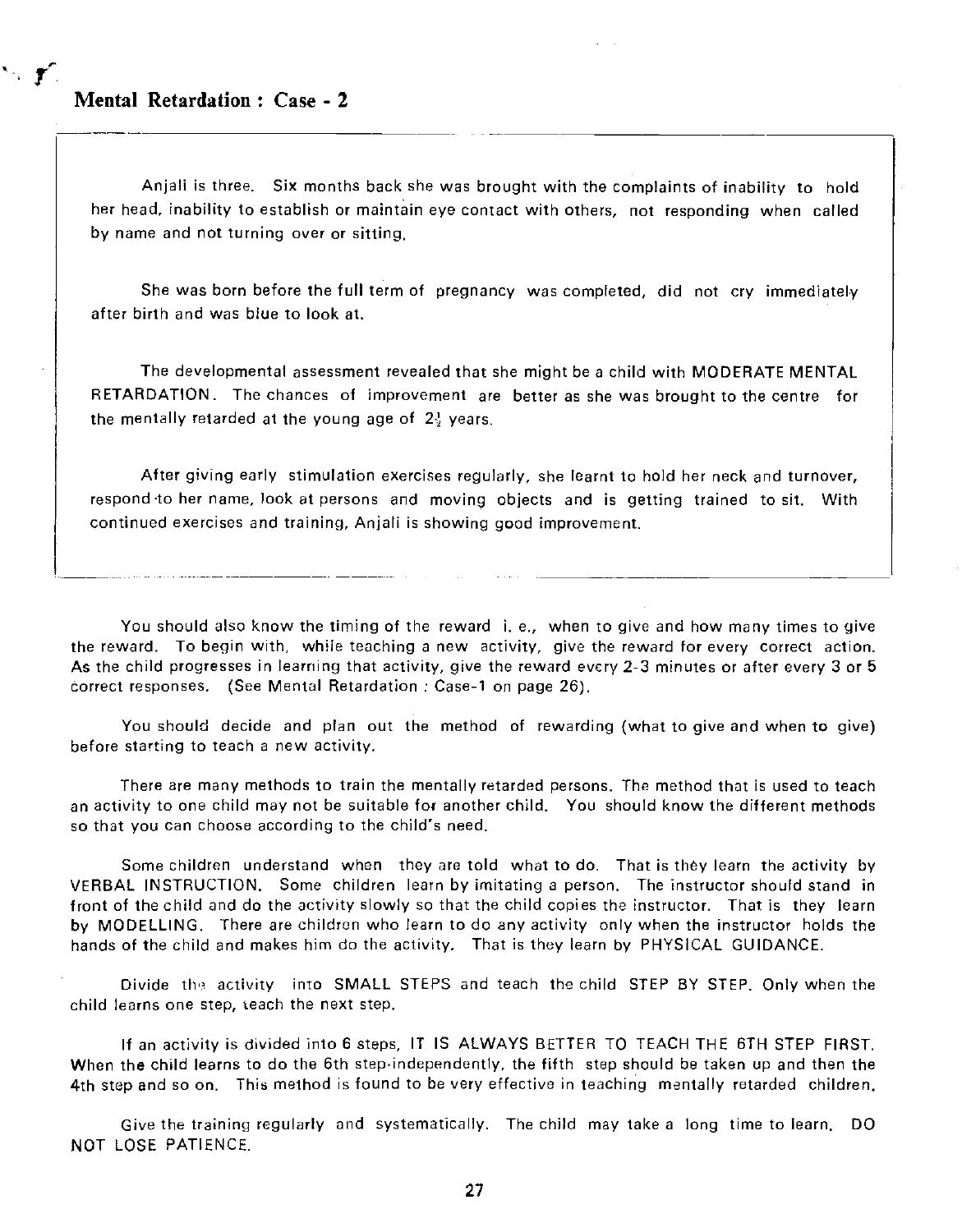## Mental Retardation : Case - 3

Mahesh is 15. He was unable to understand what is taught in school, unable to travel alone, unable to identify or manage money, and unable to see time. He was beating others and throwing things when ever he was angry.

The case history showed that he had very high fever leading to loss of consciousness when he was only 10 months old. After recovering, he had lost his ability to hold his neck, turn over or sit, All the other developments (standing, walking and talking) were delayed.

The boy was assessed for his intellectual abilities and current level of functioning in various skills. He was diagnosed to be a person with MILD MENTAL RETARDATION. The parents were counselled and a training programme was planned.

His behaviours of beating people and throwing things at people were corrected using behaviour modification techniques.

He is being trained in reading and writing required for daily living such as reading signboards and directions, writing name and address, and simple arithmetics, telling time and managing money. He is also being trained in a job in wood work involving sand papering. The parents are happy about his progress.

Repeated training ultimately makes the child learn the activity. Make the activity interesting by using appropriate and colourful materials.

Whatever method is chosen to teach the activity, the ASSISTANCE GIVEN SHOULD BE GRA-DUALLY REDUCED. If physical guidance (hand-over-hand) is used to teach an activity like drinking, gradually reduce the support of your hands by holding his wrist, then his elbow, and then his shoulder. Finally remove the hand and he will do the activity independently.

### Mental Retardation : Case - 4

Sita is nine. She was unable to feed herself, and unable to attend to her toilet needs. She had drooling of saliva from the mouth. She was not able to speak nor understand instructions. She was also having fits frequently from the age of 6 months.

The case history revealed that Sita was born after full term normal pregnancy but her mother had difficulty during the delivery of the baby. Sita's crawling, sitting and standing were delayed when compared with her brother and sisters.

Sita was taken to a number of faith-healers since her childhood. Not finding any improvement, she was taken to a doctor. The moment she was taken to a doctor, the doctor treated her for fits and referred her for further assessment and management to the centre for the mentally retarded persons. There, she was assessed for her INTELLECTUAL ABILITY and current level of functioning in various skills. She was diagnosed as SEVERELY MENTALLY RETARDED. Sita's parents were told about the child's condition. She is being trained in various skills such as feeding, toileting, bathing, language and so on. Sita's parents cooperate in training her. They are now aware of the child's condition.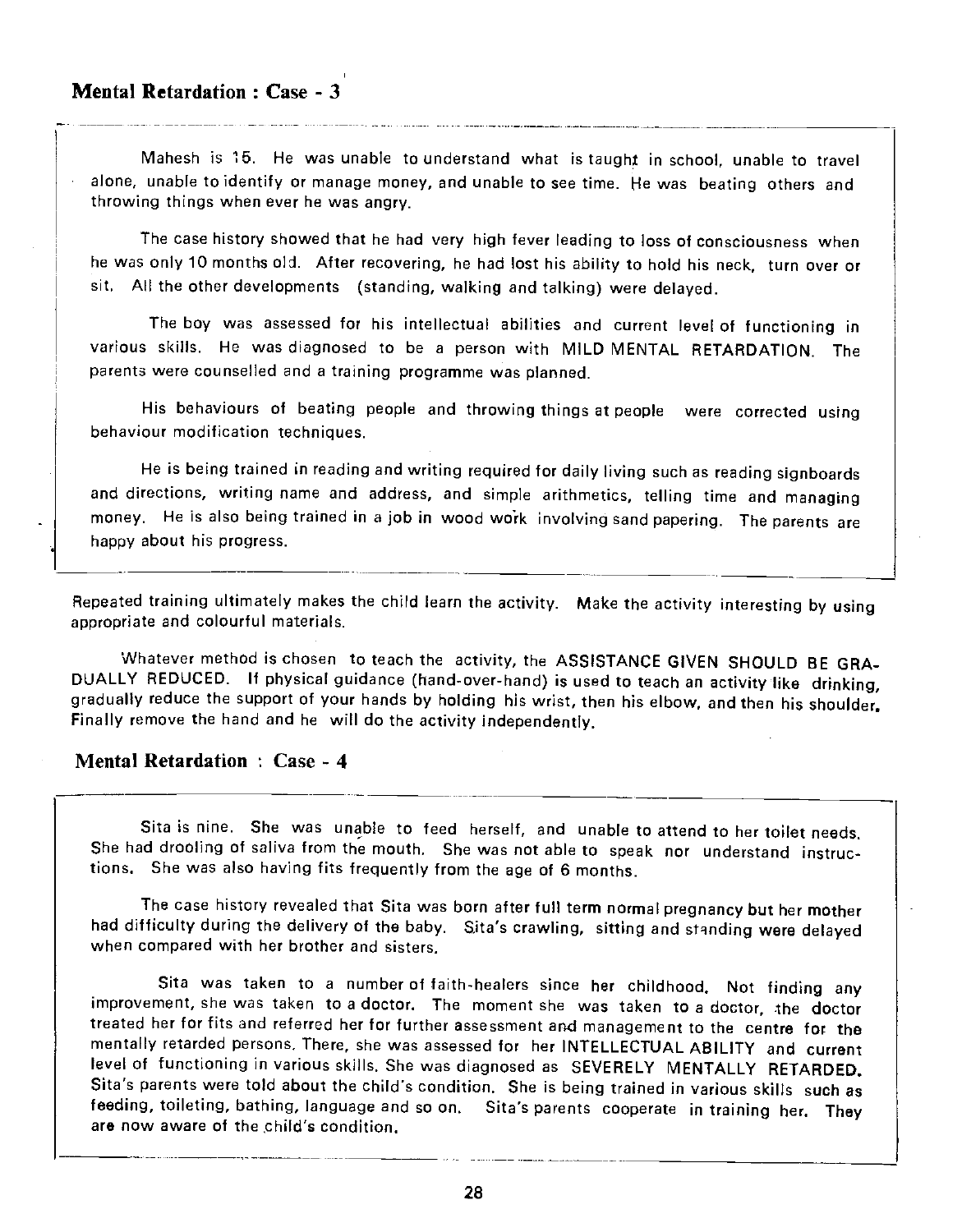<span id="page-38-0"></span>In the following pages, the activities for training a mentally retarded child in various areas are given. One or two such activities may be taken at a time. The sketches alongside the activities will help you in training the child

# LIST OF ACTIVITIES:

#### Activity - 1

To make the child smile in response to facial expression  $\begin{pmatrix} \cdot & \cdot & \cdot \end{pmatrix}$ of others.

- Bend your head slightly above the childs face to catch his look, talk to him and smile.
- Tatk and smile when you are feeding him, giving bath to him, dressing him, and so on.
- Respond by smiling whenever he smiles.
- -- Smile at him whenever you pick him up and play with him.

![](_page_38_Figure_8.jpeg)

![](_page_38_Picture_9.jpeg)

![](_page_38_Picture_10.jpeg)

#### Activity - 2

To make the child hold his head erect when placed on his abdomen on a flat surface.

Materials — A Rattle / Toy, Cylindrical Pillow.

- Keep a pillow under his arms and chest (as shown in the picture ). Hold a colourful toy in front of the child and let him look at it.
- Place the child on his stomach without the pillow. Rest his elbows on the floor. Physically guide the child to lift his hand and look up. Gradually reduce support.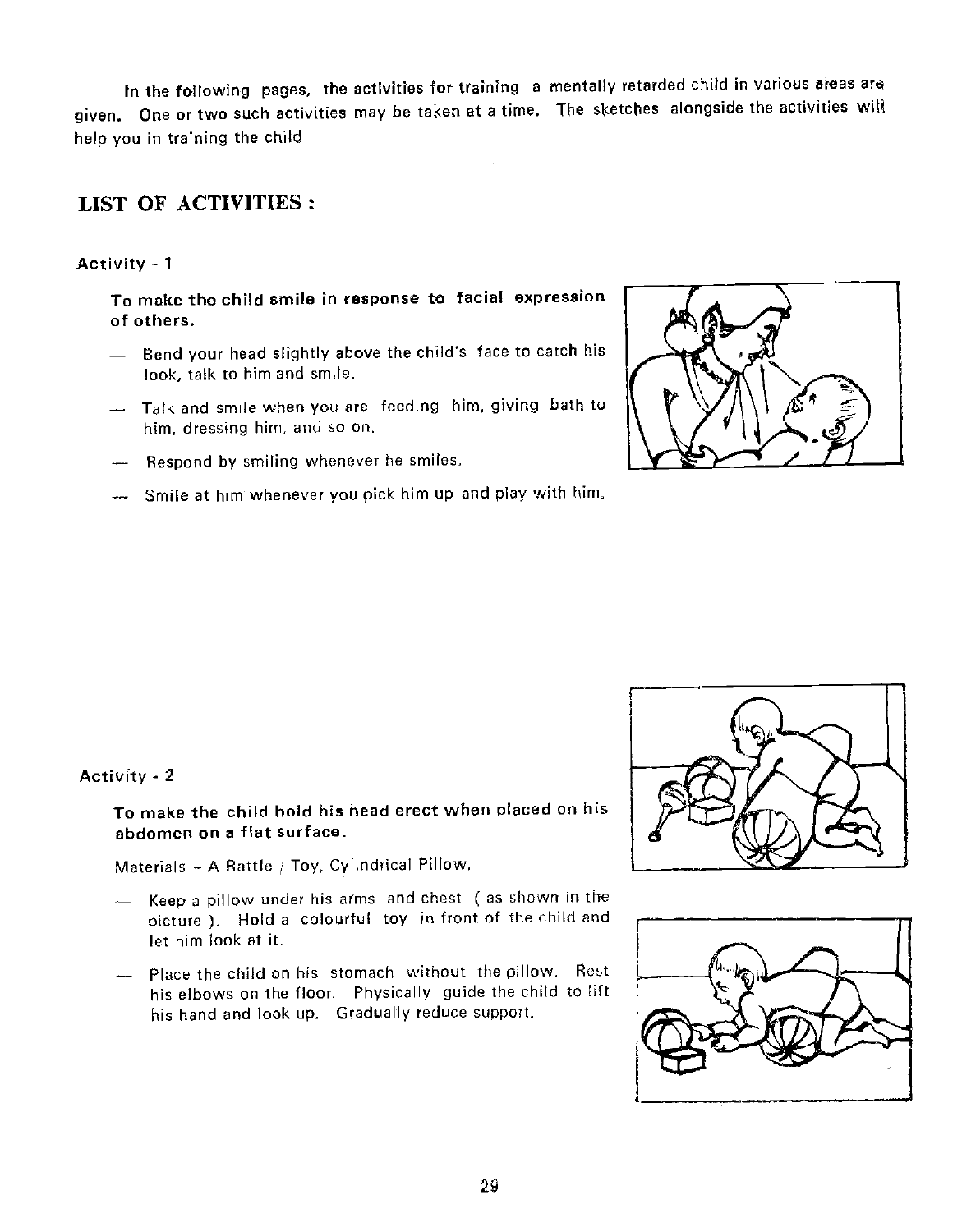To make the child say: 'Na-na', 'da-da', 'ya-ya',

Materials - Sugar syrup, Honey.

- $\rightarrow$  Keep the child in such a position that he can look at your face. Make sounds like 'na-na' 'da-da—da' and so on repeatedly. Let him try to reproduce the sounds.
- When the child responds to your talking by vocalizing, carefully apply sugar syrup / honey behind his upper teeth. The child would start licking and in the process would make sounds like 'da-da-da' nd 'na-na-na',

![](_page_39_Picture_5.jpeg)

![](_page_39_Picture_6.jpeg)

![](_page_39_Picture_7.jpeg)

![](_page_39_Picture_8.jpeg)

#### Activity - 4

To make the child roll from his back on to the stomach.

Materials — Colourful toys, Pillows.

- Show colourful toys to attract him en his side just above his head.
- When the child is on his back hold his leg and hand of the same side and gently rol I him over. Reduce the help gradually.
- Make him lie sideways. Keep a pillow to support him at the back and gently push the pillow so that he turns and reaches for the toys.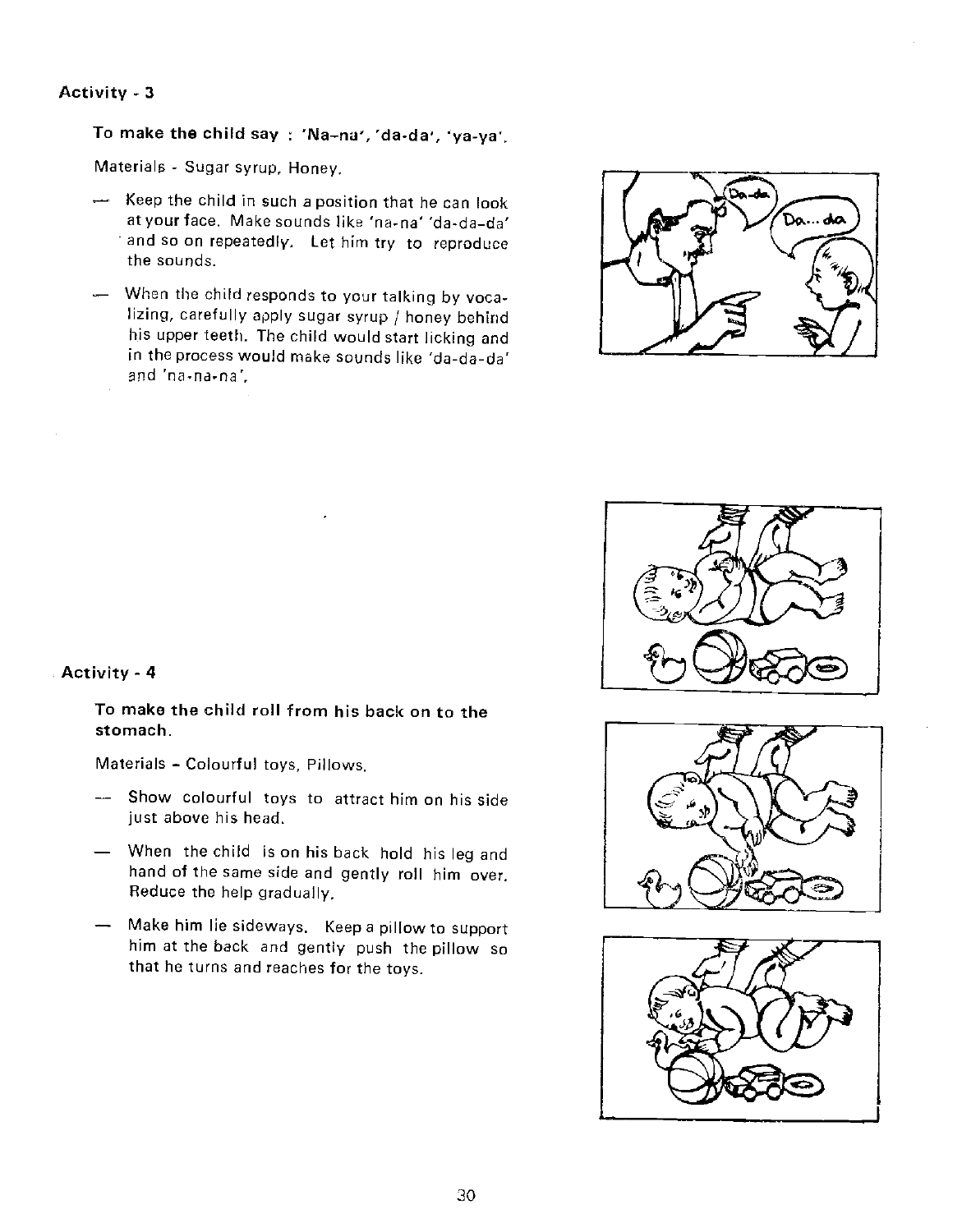#### To make the child use his whole palm to grasp.

Materials - A toy or a biscuit to fit in child's palm.

(The child can be lying on his back or sitting in your lap.)

- Place a toy/biscuit in the child's hand. Tell him to holr If he grip is not tight, hold his fist with your read. Showly release the pressure of your hand a refinally, take away your hand.
- Place maida paste at the lower part of the child's palm. Place a small toy in the centre of his palm and fold his fingers so that his fingers touch the paste. He can hold a toy for a few seconds because the fingers get stuck to the lower part of the palm.

![](_page_40_Picture_6.jpeg)

![](_page_40_Picture_7.jpeg)

#### Activity - 6

To make the child respond to his name.

Material- A mirror.

- Call the child by name during various activities such as feeding him, bathing him, changing of his clothes and playing with him.
- Show him his image in the mirror and say his  $\frac{1}{2}$ name. Ask "where is...........(name of the child)".
- Physically guide his hand to his chest and say "here is.....  $...,...,$  (name)" while looking into the mirror.
- Always use a single name and encourage the family members to call him by that name while talking to him.

![](_page_40_Picture_15.jpeg)

![](_page_40_Picture_16.jpeg)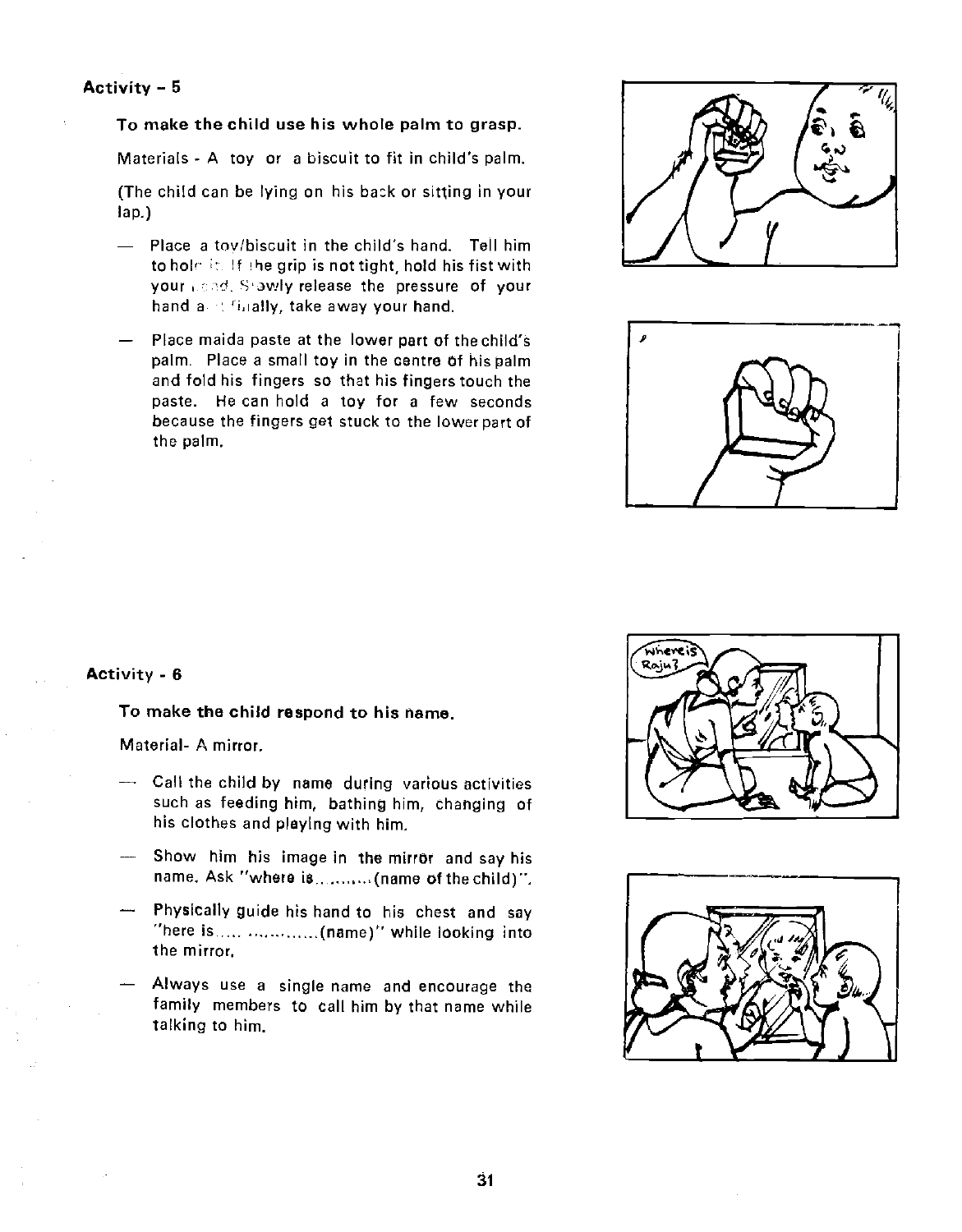To make the child sit without support.

Materials - Pillow and toys, Cardboard box.

(Select the activity depending upon the requirement of the child)

- $-$  Place the child on his back and hold his fingers tight and pull him upto a sitting position. See that his legs are stretched and slightly spread apart to get the balanée. Support the back with your palm and slowly reduce the support. Keep toys in front of the child so that the child is busy with them.
- Keep the pillows at the back of the child to support him in sitting position. Gradually remove pillows one by one so that the child sits without the support. Always keep some toys in front of the child and/or see that some other child plays with the child.
- In a cardboard box make the child sit in a corner. The height of the box should reach the shoulder of the child while sitting. Gradually reduce this height to under arms, to the waist and finally remove the box.
- Make the child sit in the corner of a room. Keep colourful toys in front of him. Keep talking to him.

![](_page_41_Picture_8.jpeg)

![](_page_41_Picture_9.jpeg)

![](_page_41_Picture_10.jpeg)

![](_page_41_Picture_11.jpeg)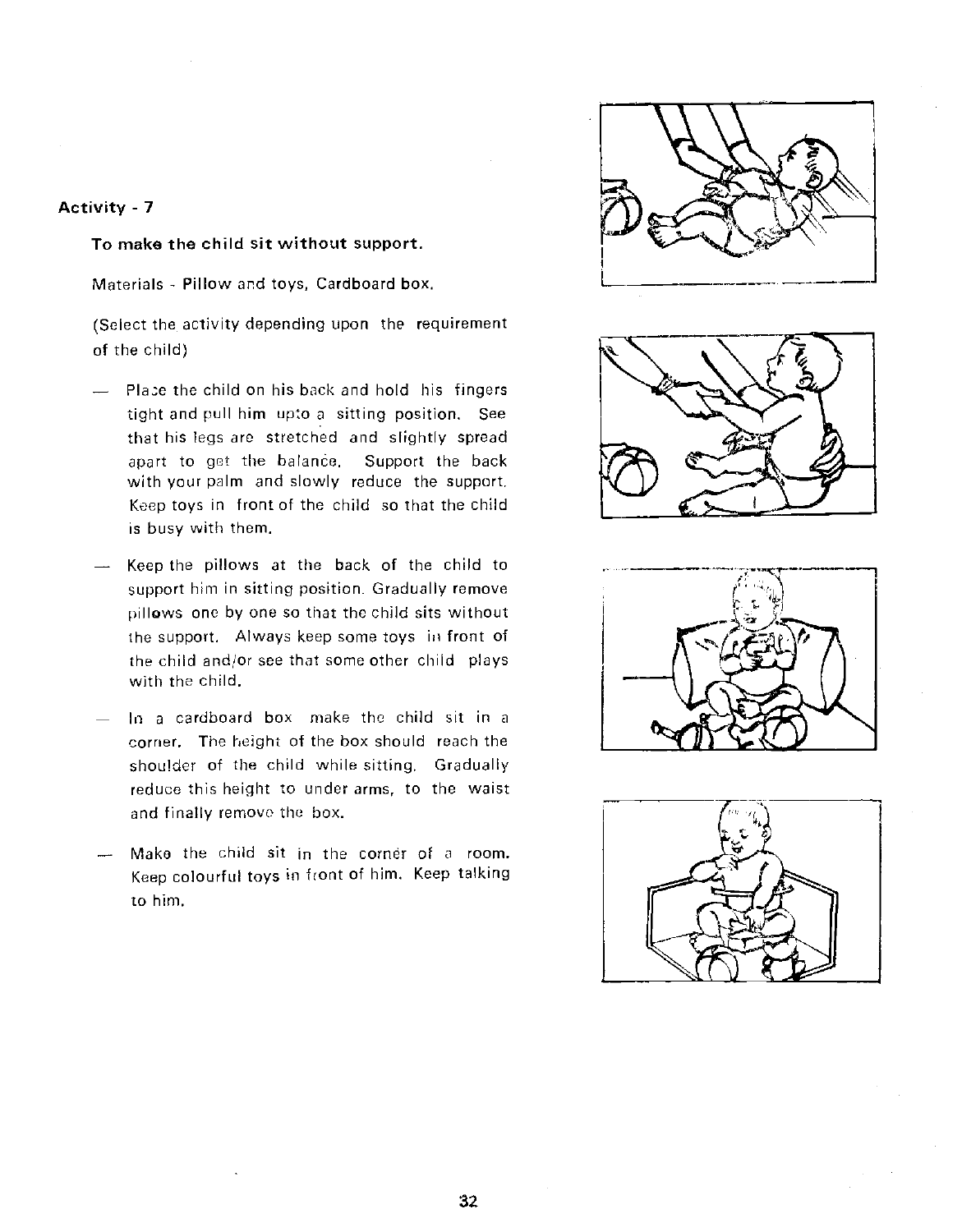![](_page_42_Picture_0.jpeg)

#### To make the child crawl.

Materials — Toys, Eatables.

- Place the child en his stomach and place some toys few inches away from his reach. Get his attention by tapping the toy on the floor and tell him to take it. Gradually se the distance between the toy/eatable child.
- Make the child rest his palm and knees on the floor. Run a towel under the child's chest and abdomen. Lift the ends of the towel so that the child's trunk is raised. Make him crawl towards the toys in front of him.
- Support the sole of his foot with your palm. He will push against your palm to move forward. Gradually withdraw the suppot.

![](_page_42_Figure_7.jpeg)

![](_page_42_Picture_8.jpeg)

![](_page_42_Picture_9.jpeg)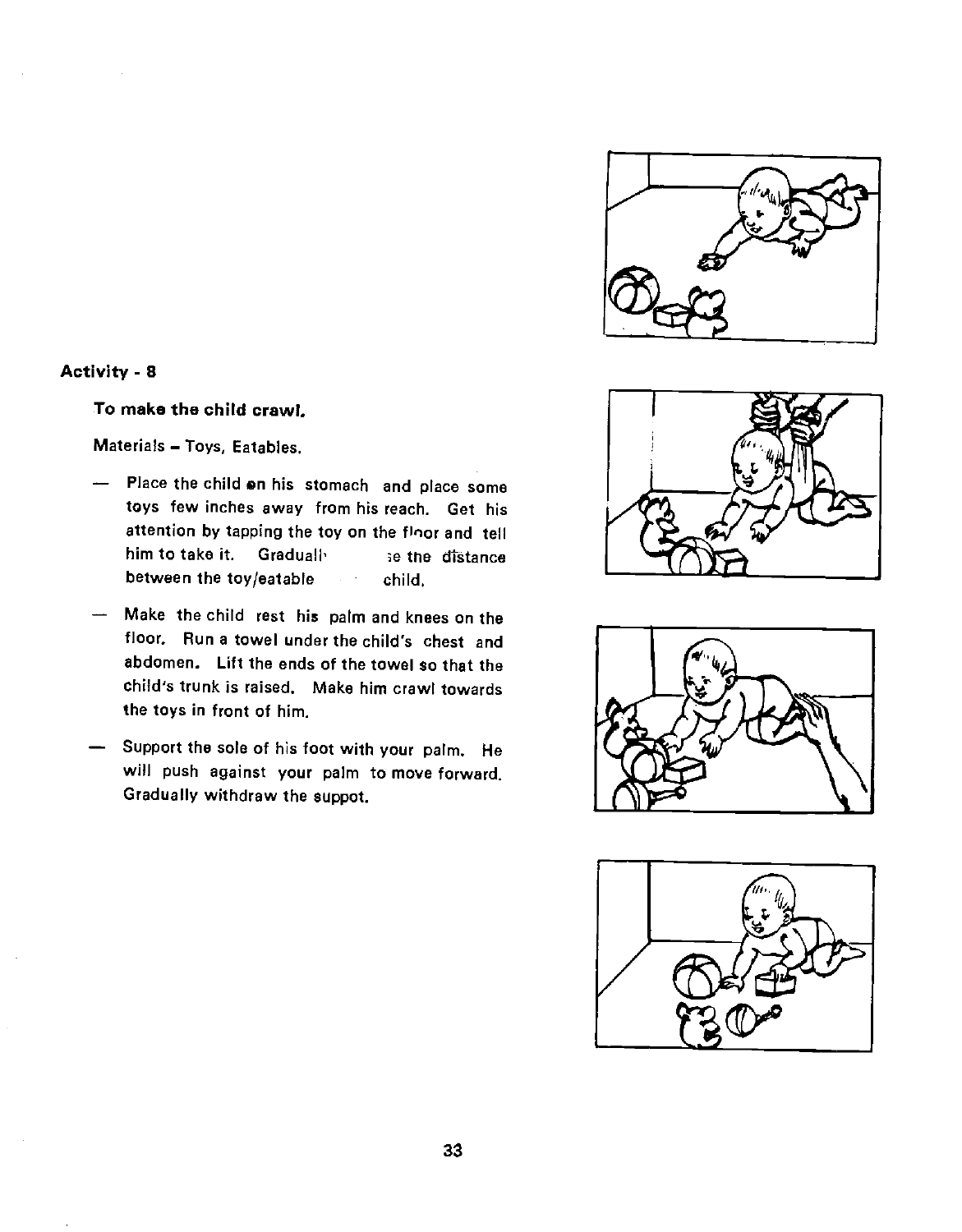To make the child stand by holding on to an object.

Materials - Toys, Table / Cot

- Show a toy to the child and place the toy on a low table/cot while the child watches. Encourage him to hold the table top or cot and pull himself up to reach the toy. Push at the hip to make the child stand.
- Make sure that the child is able to place both his feet on the ground by holding him under the arms and making him stand.

![](_page_43_Picture_5.jpeg)

![](_page_43_Picture_6.jpeg)

#### Activity - 10

To make the child pick up an object with his thumb and his index finger.

Materials - Pieces of chapati, Fluffed rice, Gum.

- Give small chapati pieces to the child. Encourage him to pick them up with his thumb and his index finger and let him eat.
- Place small bits of eatables on a plate and physically help him to pick up a piece with his thumb and his index finger and eat. Gradually reduce the help.
- Place some honey or a sticky edible on the child's thumb and his index finger. Press them a couple of times. When the gum dries the child needs to make an effort to pull the fingers apart. It becomes a play and the child keeps trying it. If needed, help him physically.

![](_page_43_Picture_13.jpeg)

![](_page_43_Picture_14.jpeg)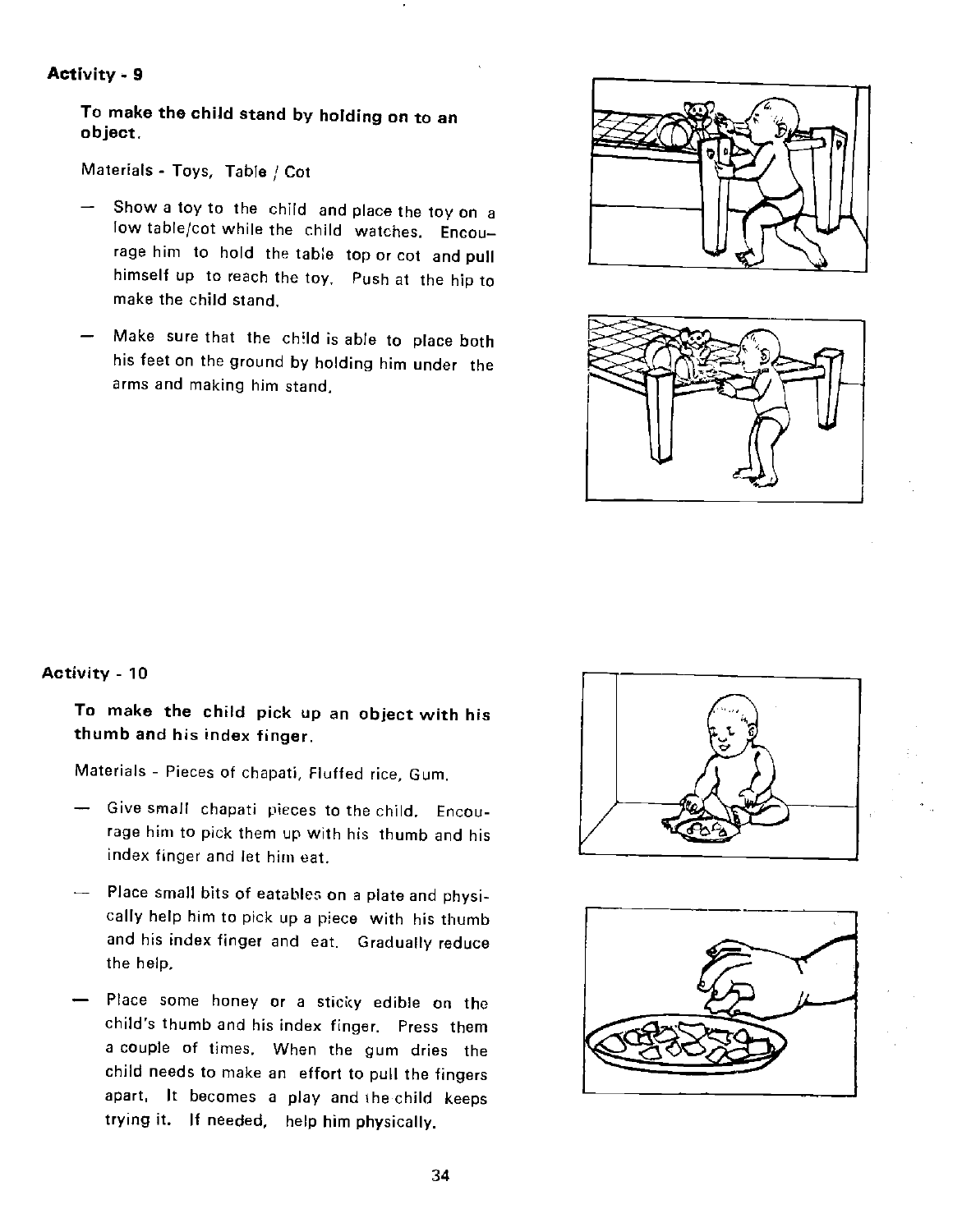#### Activity —11

## To make the child stand without support.

- Have the child hold your fingers with both his hands. Pull him to standing position and keep talking to him as you do this. Slowly withdraw one hand and let him hold with only one hand and stand. Gradually withdraw the second hand also. Let him stand. See that his feet are placed apart to balance when you withdraw total help.
- $-$  A wall, a stool or any such support can also be used to train the child to stand.

![](_page_44_Picture_4.jpeg)

### Activity - 12

To make the child say 'amma', 'akka', 'atha'. (meaningful terms, kinship terms)

Materials - Photographs of relatives.

- Point to the child's mother, brother or sister and ask - "who is this?" Give the answer and let the child imitate. Reward the child even if the child makes an attempt or approximation. In a group of persons ask the child "where is..................?" and point to that person and say "here is........."
- Show a photograph of his nearest relative with whom he spends most of the time and let the child point at that person. Give the name of the person (akka/atha/ammamma), and let the child repeat the name.
- Let a relative stand in front of the child, Let the child touch/point at that person and say the name of the relative.

![](_page_44_Picture_11.jpeg)

![](_page_44_Picture_12.jpeg)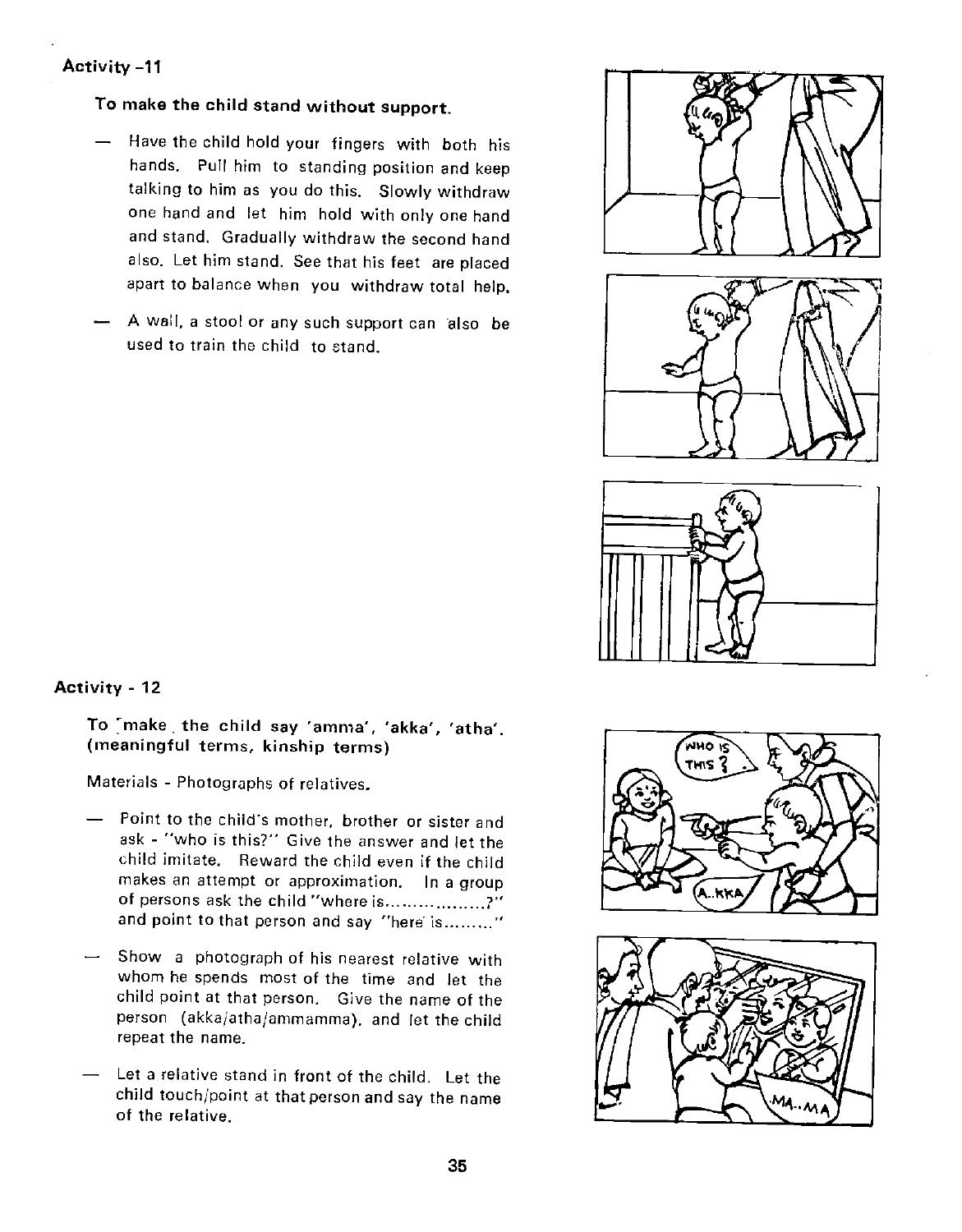![](_page_45_Picture_0.jpeg)

### Activity —13

To make the child walk without help.

Materials - A three wheeled cart (walker), Toys.

- Stand behind the child and support the child at the shoulders. Place your toes at the heels of the child. Push them alternately so that he walks forward. Gradually reduce the help. Start with short distances and gradually increase the distance.
- Make the child stand with the support of a three wheeler. Pull the three wheeler forward slowly and let the child move forward. After the child gains confidence slowly reduce your help and let the child push.
- Hold the child's hands and stand in front of him. While you walk backwards, let the child walk forward.

![](_page_45_Picture_7.jpeg)

![](_page_45_Picture_8.jpeg)

![](_page_45_Picture_9.jpeg)

### Activity - 14

Materials - A glass, A mirror and something to drink. To make the child drink by himself from a glass,

- Have a small amount of liquid in a cup/glass. Show the child what he is going to drink.
- Sit behind the child in front of mirror and physically help him 'to drink. When the child gains control increase the amount of liquid. Gradually reduce the help.
- To make the child learn faster, you also drink from a glass and let the child imitate you.

![](_page_45_Picture_15.jpeg)

![](_page_45_Picture_16.jpeg)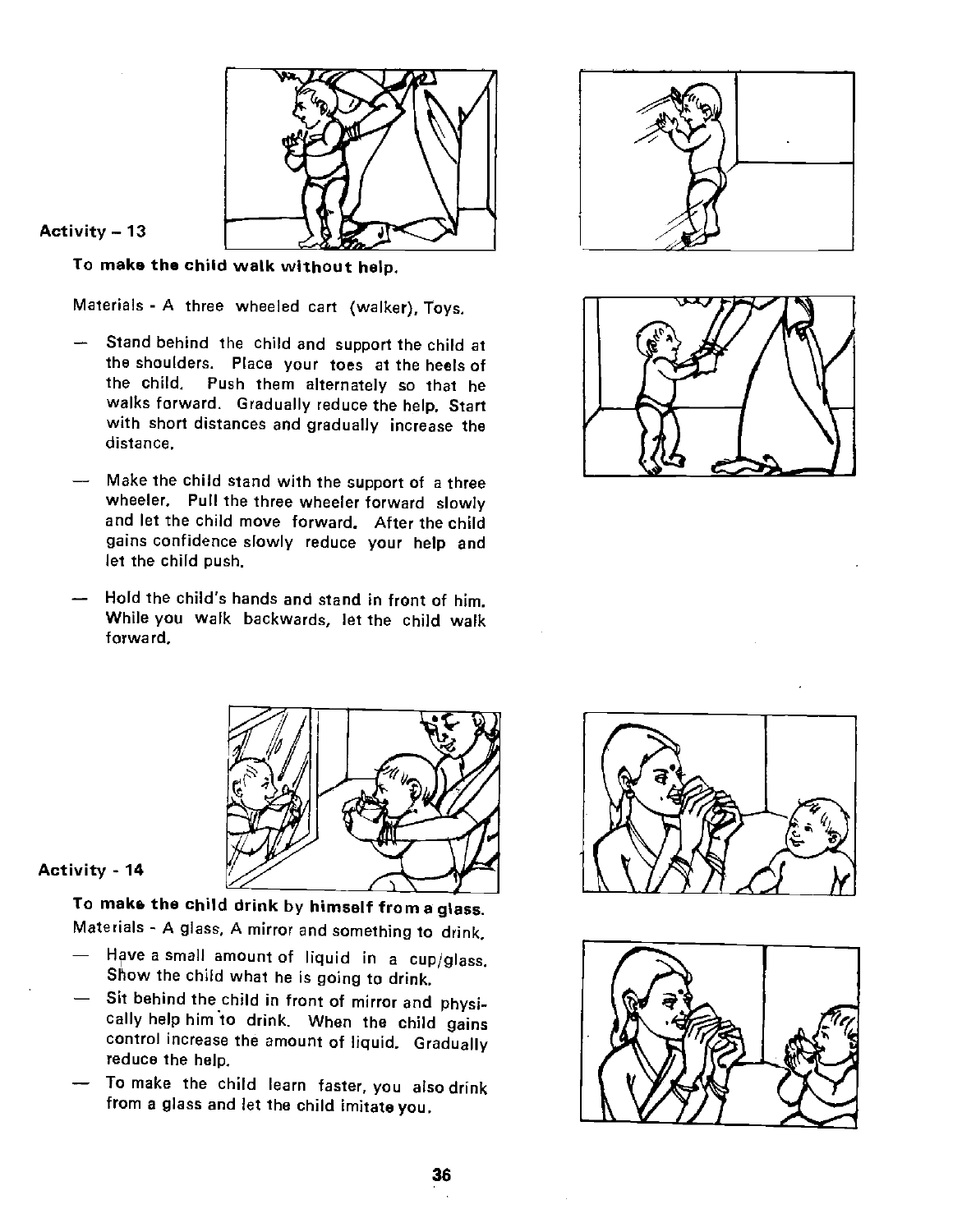![](_page_46_Picture_0.jpeg)

To make the child show his body parts.

### Materials - A mirror, A doll, Pictures.

- Name a part of the child's body while pointing to it. Ask the child to show it after you do. If the child speaks, let him also say the name of that part. Otherwise, let him show that part of the body which you say. Gradually introduce the names of other parts of the body also.
- Let him point to the parts of the body on the doll like the doll's legs, the doll's hands and the doll's head. Later let him show the doll's nose, doll's eyes, the doll's ears, etc. If he needs help, place his finger on that part which you want him to show and later let him try by himself.
- Let him stand in front of a mirror. Make him touch his head/nose on his reflection. Whenever necessary give help to touch that part and then let him try.

![](_page_46_Picture_7.jpeg)

![](_page_46_Picture_8.jpeg)

![](_page_46_Picture_9.jpeg)

![](_page_46_Picture_10.jpeg)

### Activity . 16

#### To make the child greet others when reminded.

- Every morning when Ihe child wakes up and every night when the child goes to bed greet him. Insist on the child greeting you back.
- When there are visitors in the house, have the child with you when you greet the visitor. Have the child greet the visitor.
- Always appreciate the child for greeting appropriately,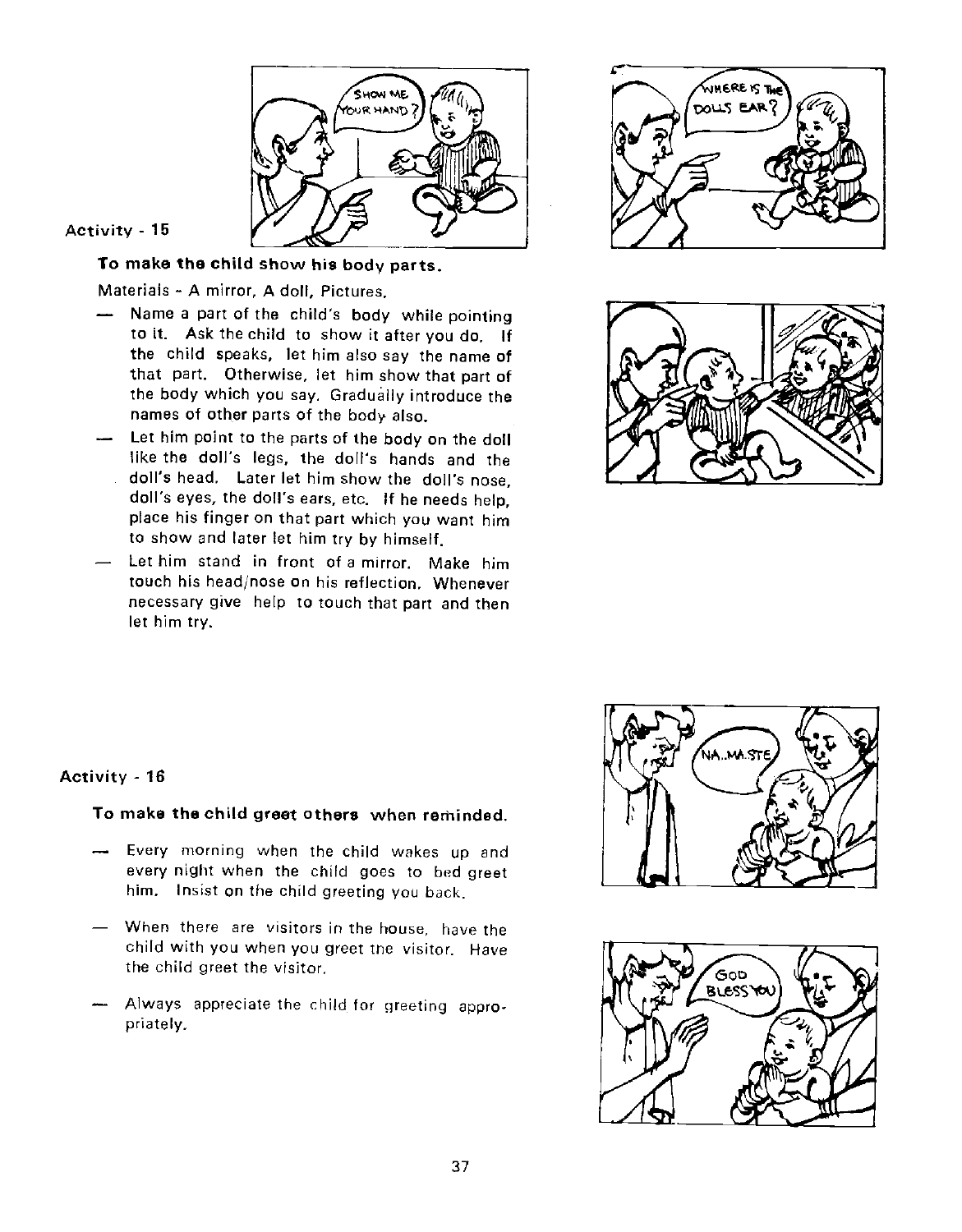#### To make the child jump with both feet together.

- Hold both hands of the child and jump. Ask the child to imitate you.
- Draw circles of one toot radius on the floor adjacent to each other. You jump from one circle to the other with both feet. Ask the child to imitate you.

![](_page_47_Figure_4.jpeg)

![](_page_47_Picture_5.jpeg)

#### Activity —18

To make the child give verbal answers to simple questions.

Materials - Action pictures, Varieties of toys.

- While the child is eating keep talking to him (now you will eat roti, and then vegetable) and in between ask him simple questions like what are you eating now, or what is in your hand? Let him answer. If he fails, let his sister, brother or a peer answer and let him imitate / repeat the answer.
- Show him big action pictures and ask the child what the person in the picture is doing. Help him to give the answer. Gradually reduce the help.
- Make a statement like 'I want to buy a sweet'. Ask the child 'what do you want to do?'. Let the child say 'buy a sweet', If he fails, help him to say it by giving clues.
- Keep a lot of toys and pick up one toy. Ask the child 'what did I pick up?' If the child says correctly reward him. Pick up another toy and ask the child the same question. Now let him answer. Make it a game. Let him ask questions, let somebody else answer. Later let him answer somebody else's questions. Make it a point to maintain conversation with the child.

![](_page_47_Picture_13.jpeg)

![](_page_47_Picture_14.jpeg)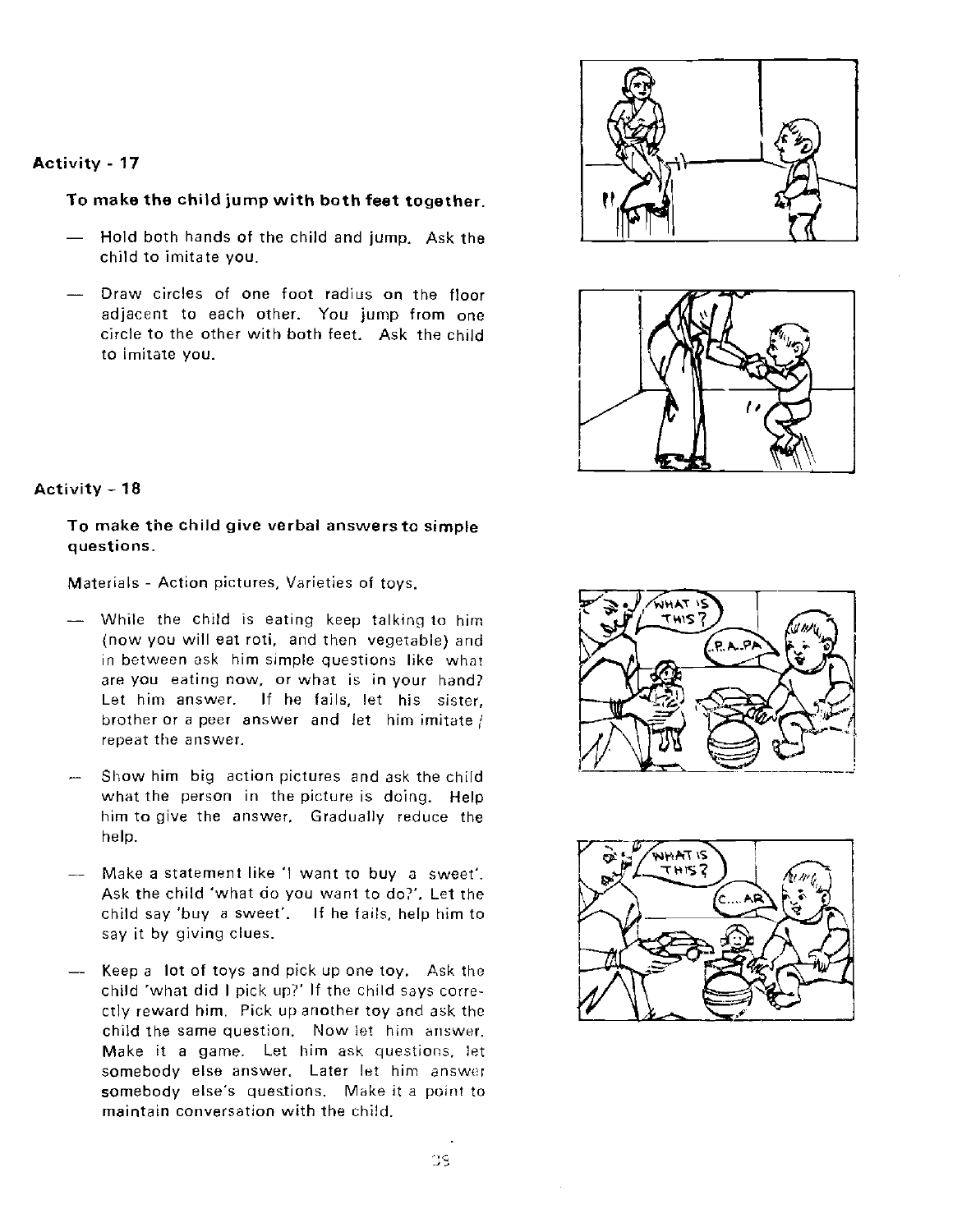To make the child hold a pencil properly.

Materials - A pencil, Splints, A tape, Rubber bands.

- Place the pencil in the correct position in the child's hand. Make sure he rests his wrist on the writing surface. If he does not rest his wrist, place a small splint from wrist to elbow on the inner side of his fore arm and tie it loosely at the wrist and upper part of his forearm.
- Hold the child's hands and guide him to scribble.
- To help the child to hold appropriately, a rubber band may be fixed one inch above the tip of the pencil.

![](_page_48_Figure_6.jpeg)

![](_page_48_Figure_7.jpeg)

#### Activity - 20

To make the child indicate his toilet needs. \*

- Before starting the training, note and record each time he urinates or has bowel movements for at least one week. Using this record as reference, take him to the toilet 3 to 5 minutes before the noted time. Use one word always (like ; sussu) whenever he is made to sit in the toilet.
- Observe his behaviour whenever he wants to ease himself. Provide a gesture along with the word. See that the child uses the gesturewhenever he goes to the toilet.
- Reward whenever he uses the toilet.
- \* In the rural areas toilets may not be present and open ground may be used as toilets. In such instances take the child to a fixed place to make him urinate or ease himself.

![](_page_48_Picture_14.jpeg)

![](_page_48_Picture_15.jpeg)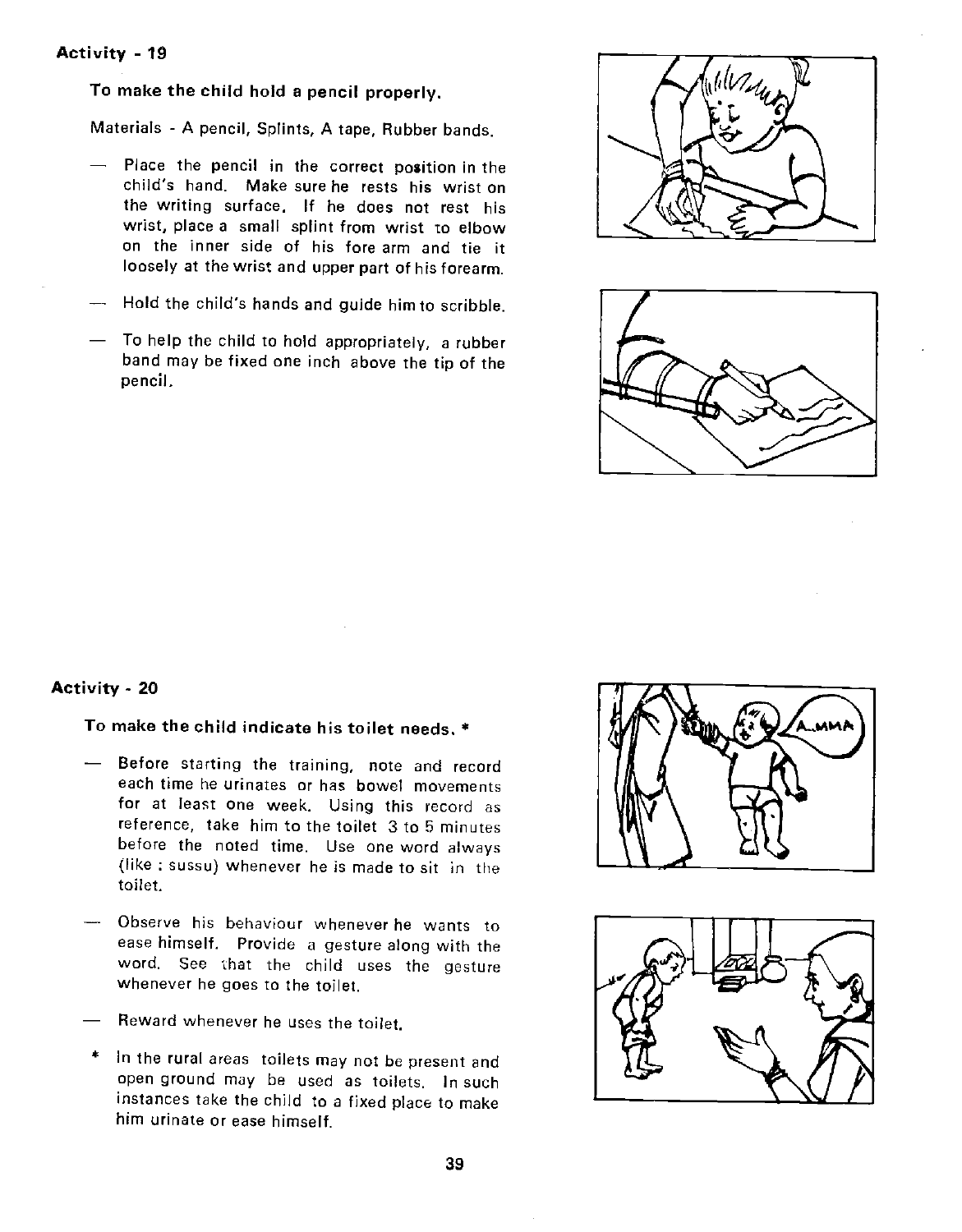To make the child tell his name.

- Give the child one name and always call him with that name whenever possible.
- Stand in front of a mirror with the child. Point at the child in the mirror and ask him; 'who is this?' Say his name and let him repeat it.
- Say "May name is and your name is Let the child say "My name is............................" (prompt his name if necessary). Withdraw total help and give clues by whispering his name, saying the first syllable or making lip movements suggesting his name.

![](_page_49_Figure_5.jpeg)

![](_page_49_Picture_6.jpeg)

#### Activity - 22

#### To make the child speak in small sentences.

Materials - Pictures of a story in sequence, Action pictures.

- Tell the child a story with pictures. Arrange the pictures in a sequence and ask the child to narrate the story in small sentences.
- Show him a picture poster. Ask the child to describe the actions in the poster in simple sentences.
- Act out a simple action such as eating. Let the child say in words what he /she has seen.

![](_page_49_Figure_13.jpeg)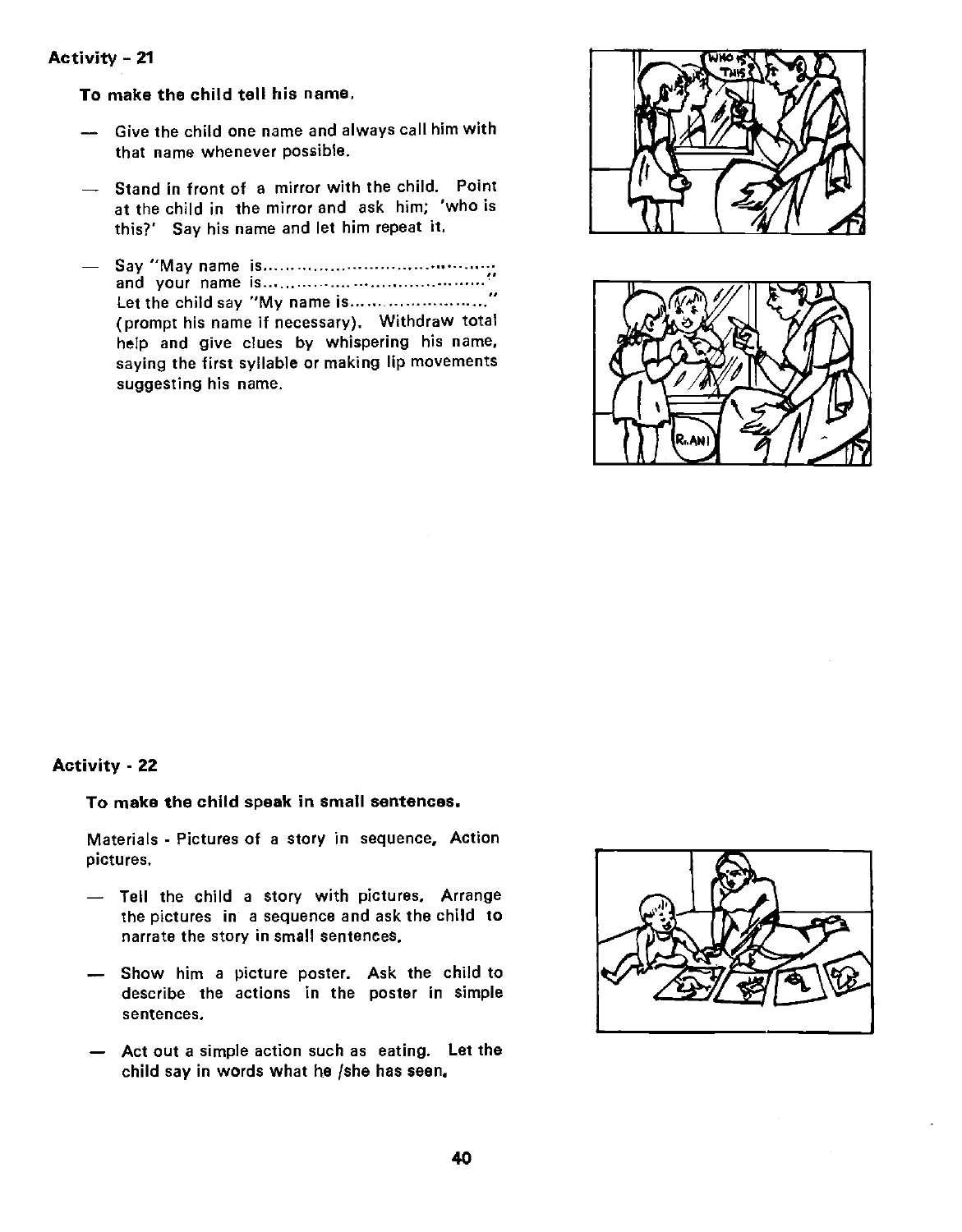# To make the child match colours.

Materials — Beads, Chips and Objects of different colours.

- Mix objects of two colours, eg. red and green. Objects can be coloured chips, beads or cardboard cut outs. Take out a red one and keep it<br>separately. Take another red object and keep it with the first one as the child watches you.<br>Now tell him to take out all the red ones and keep them with the red objects you had separated. Each time say 'red' as the child separates them.
- Add other colours when the child is able to separate and match two colours.

![](_page_50_Picture_5.jpeg)

![](_page_50_Figure_6.jpeg)

#### Activity - 24

# To make the child brush his teeth.

Materials – Tooth powder, Mirror, A bucket of water, A mug.

- Brush your teeth at the same time when you want the child to brush.
- Show him how you brush and let him imitate.
- Have a mirror in front and let the child see himself while brushing.
- If need be, initially guide him physically and gradually reduce the help and give only verbal directions. When he masters the skill reduce the directions also.

![](_page_50_Figure_14.jpeg)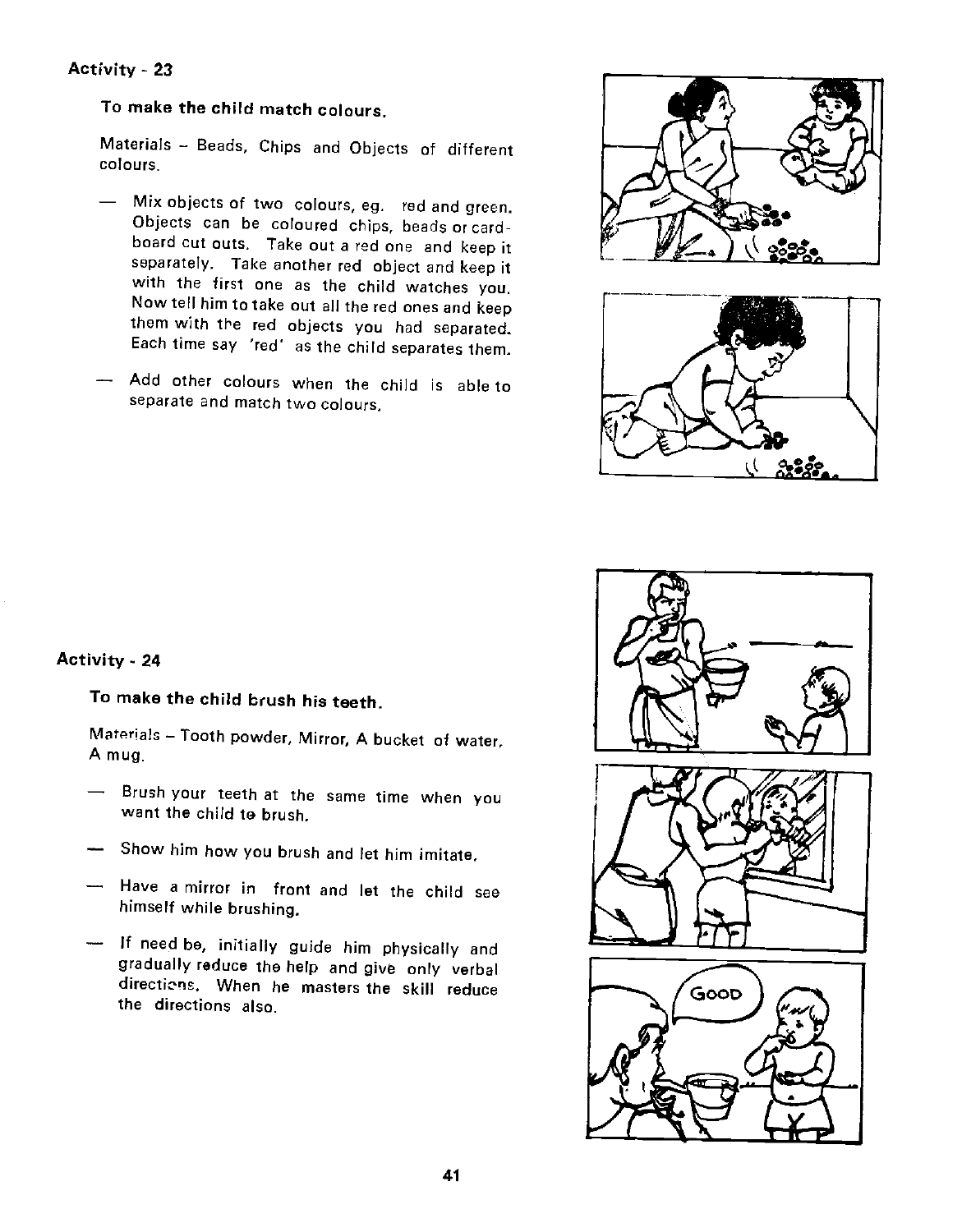#### To make the child unbutton his clothes.

Materials - Clothings with buttons and appropriate holes, A doll.

- Make the child unbutton by holding his hands. Then partially push the button out of the hole and let the child push it out completely.
- Wrap his favourite toy in a cloth and button it. Ask him to unbutton the packet and take his toy. Initially, assist him and gradually let him do it himself.
- Let the child take a doll for sand play and after the play, tell that both the child and the doll are dirty and that they must bathe. Tell the child to undress the doll so that it is ready for a bath. Help the child if necessary.

![](_page_51_Picture_6.jpeg)

#### Activity - 26

To make the child point to common objects by their use.

Materials - Balls, Spoons, Glasses, Pictures of familiar objects.

- Place familiar objects such as a spoon, a ball, a doll, a glass etc., in front of the child. Show and name the item and ask the child to point to it. Praise the child when he does it.
- Paste pictures of some items on a sheet of paper. Name and ask the child to point to them one by one. Correct the errors and appreciate the correct response.

![](_page_51_Picture_12.jpeg)

![](_page_51_Picture_13.jpeg)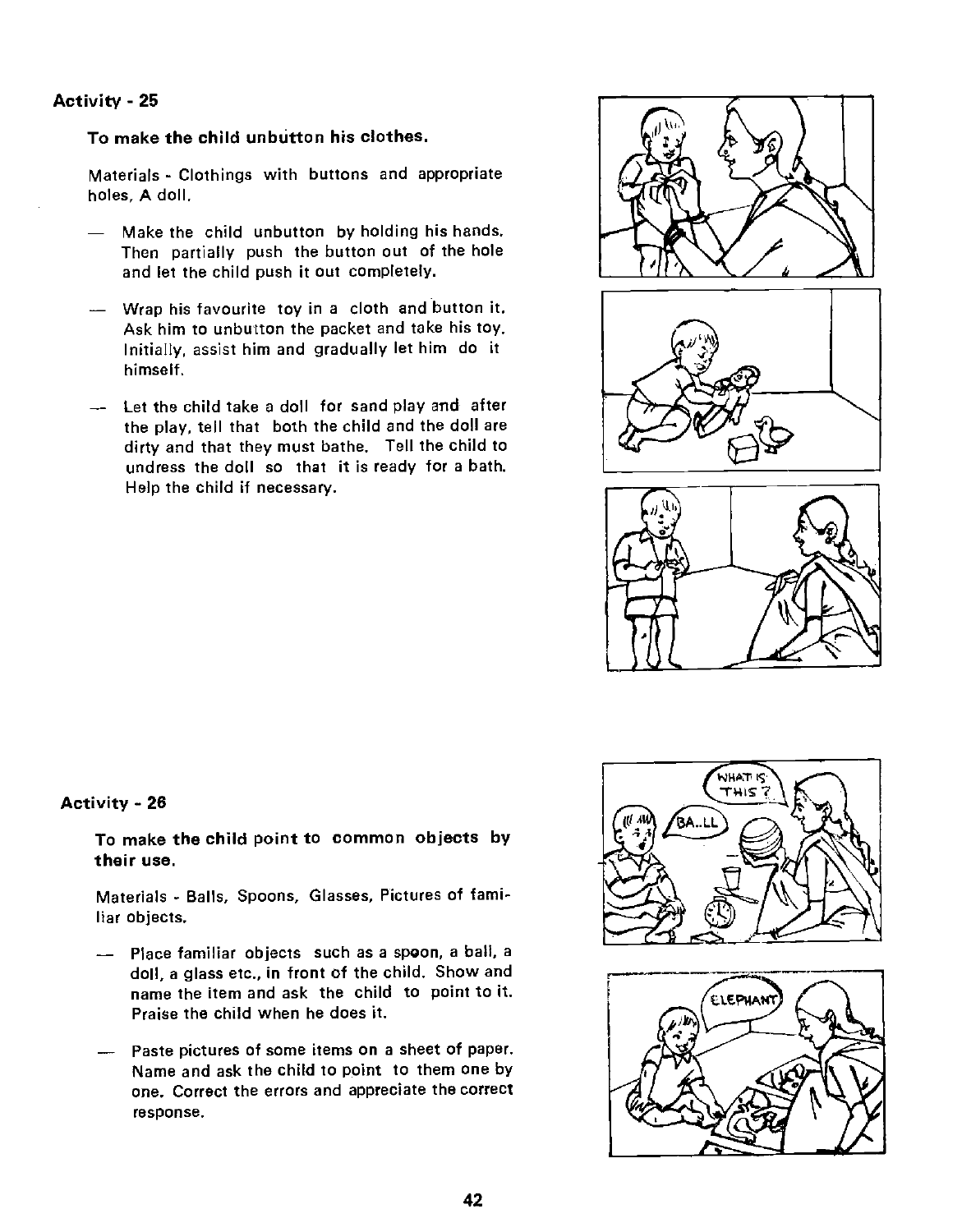To make the child walk up and down the stairs on alternate feet.

- Stand behind the child and place his feet on your feet. Hold him at the shoulder and walk up and down the stairs. Keep talking to him on what is being done. For example "Let us lift one leg and put it on the lower step. Now let us lift the other leg and put it on the next step" and so on.
- Let him hold the railing with one hand and you hold the other hand and verbally direct him to place his legs alternately on the steps. First teach him climbing up the stairs and then climbing down the stairs. Now let him hold the railing. Climb beside him without holding his hand, and finally let him climb up or down independently.

![](_page_52_Picture_4.jpeg)

![](_page_52_Picture_5.jpeg)

![](_page_52_Figure_6.jpeg)

#### Activity - 28

#### To make the child eat by himself.

Materials — Plate, Idli, Chapati, Dosa and such items

- Start the training with solid food items such as idly, dosa, chapati and so on. Put a few small pieces of food in a plate and physically guide the child to pick up a piece and eat it. Gradually reduce the physical help to verbal instructions.
- When he masters eating on his own, introduce food items such as rice and dal. Initially keep small balls of the food in the plate and let the child pick up a piece and eat it. Vegetable pieces should be prepared in size big enough to be picked up by the child and eaten.

![](_page_52_Figure_12.jpeg)

![](_page_52_Figure_13.jpeg)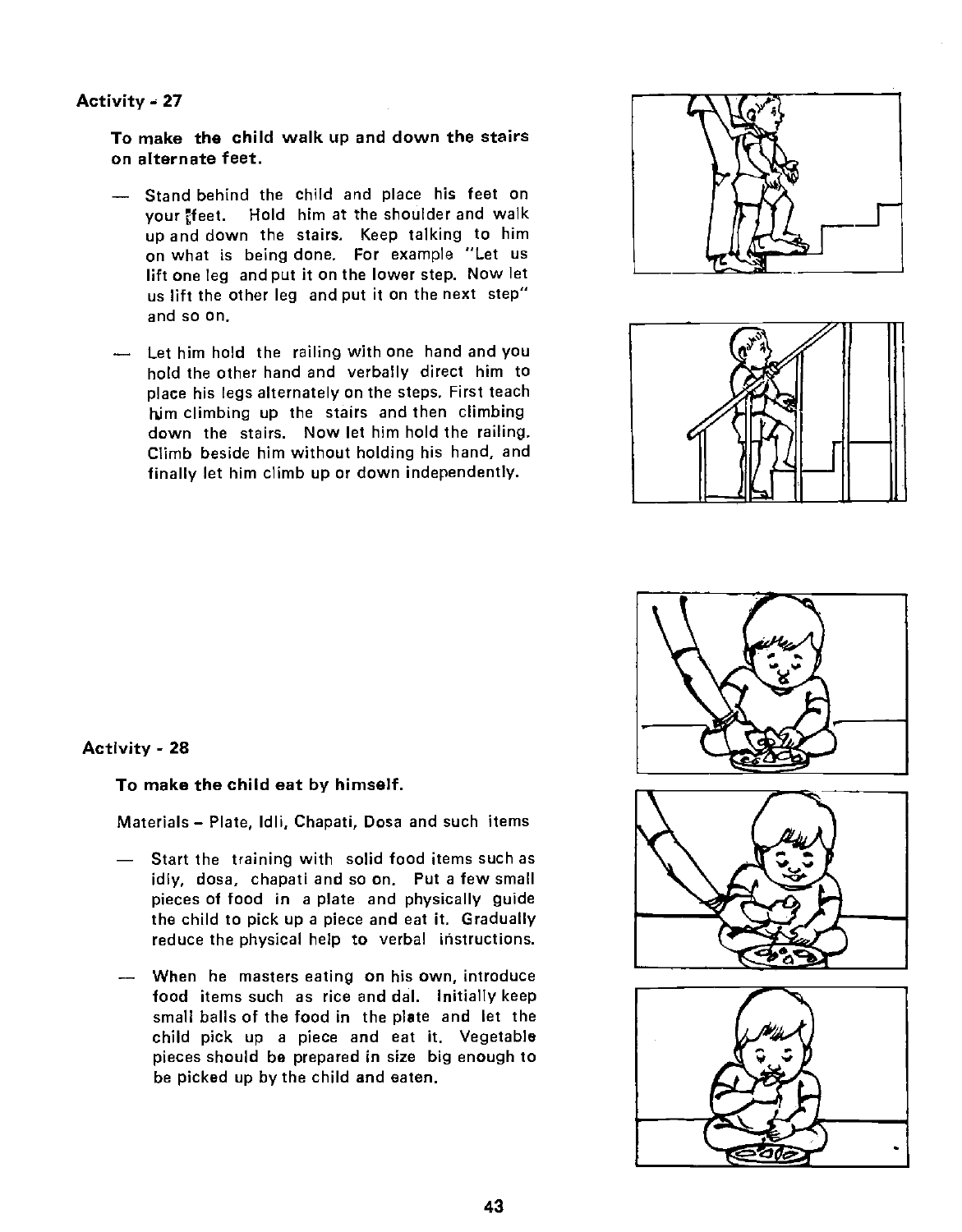To make the child differentiate big and small objects.

Materials — Tins or Cans of different sizes, Biscuits.

- Sort out objects according to the size. Show him two objects with a lot of difference in size. Point to the bigger one and say 'this is big'. Repeat this with the smaller one.
- Point to the child and say he is small. Point to yourself and say you are big. Use appropriate gestures to say big and small.
- Draw two circles, one big and the other small, Ask him to stand in the small circle. Point to the small circle and let him stand in it.
- Break a biscuit into two parts, one big piece and the other, a small piece. Ask him to take the big piece and point at it. Let him say "big". Give him the big biscuit piece and praise him,

![](_page_53_Picture_7.jpeg)

![](_page_53_Picture_8.jpeg)

#### Activity - 30

To make the child copy patterns.

Materials - Paper, A pencil,

- Draw a pattern that has to be copied. Hold the child's hand and physically guide him to trace the pattern. After a few trials let the child draw on the line on his own. Assist him if needed.
- Draw the pattern with dotted lines. Help the child to join the dots.
- Draw the pattern and ask the child to copy it.

![](_page_53_Picture_15.jpeg)

![](_page_53_Picture_16.jpeg)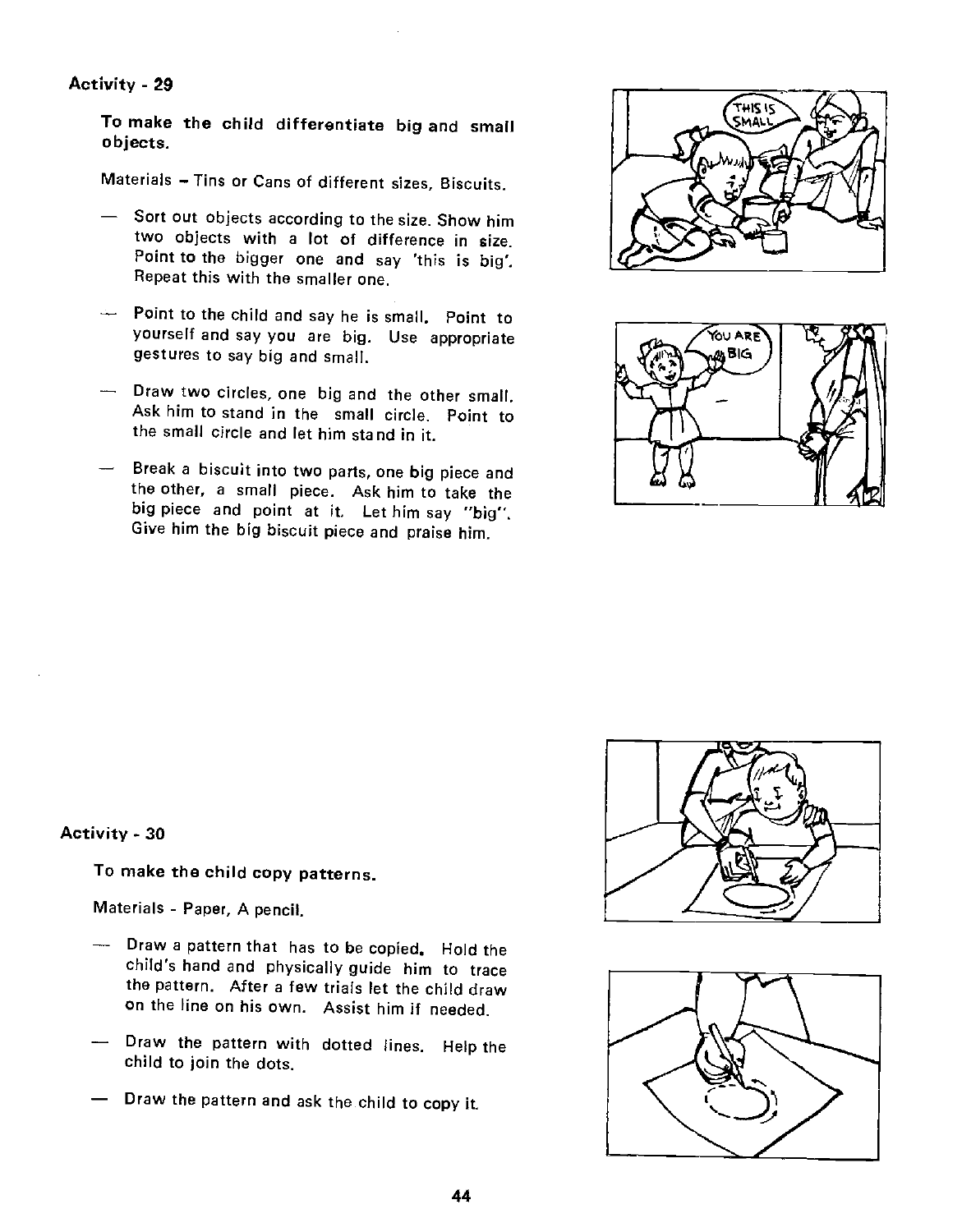![](_page_54_Picture_0.jpeg)

To make the child button his clothes.

Materials - Clothing with large buttons.

- Button your shirt  $/$  coat as the child watches. Help him to do likewise by giving him attractive coat / shirt with big buttons.
- Push the button half way through and let him complete by pushing it through the button hole and pulling it out with the other hand.
- Stand behind the child. Hold his hands and make him button his shirt. Gradually reduce the assistance and let him do it independently.
- Give verbal directions and let him button the shirt. Start with large buttons and slowly reduce the size of the buttons.

![](_page_54_Picture_8.jpeg)

![](_page_54_Picture_9.jpeg)

![](_page_54_Picture_10.jpeg)

#### Activity - 32

To make the child comb his hair.

Materials - A mirror. A comb.

- Comb your hair while the child watches. Ask him to comb your hair by giving him the comb.
- -— Stand in front of the mirror with the child. Comb your hair and ask him to imitate.
- Make him stand in front of a mirror and let him try combing. If necessary, help him to comb his hair. Gradually reduce your help. Let him do independently,

![](_page_54_Picture_17.jpeg)

![](_page_54_Picture_18.jpeg)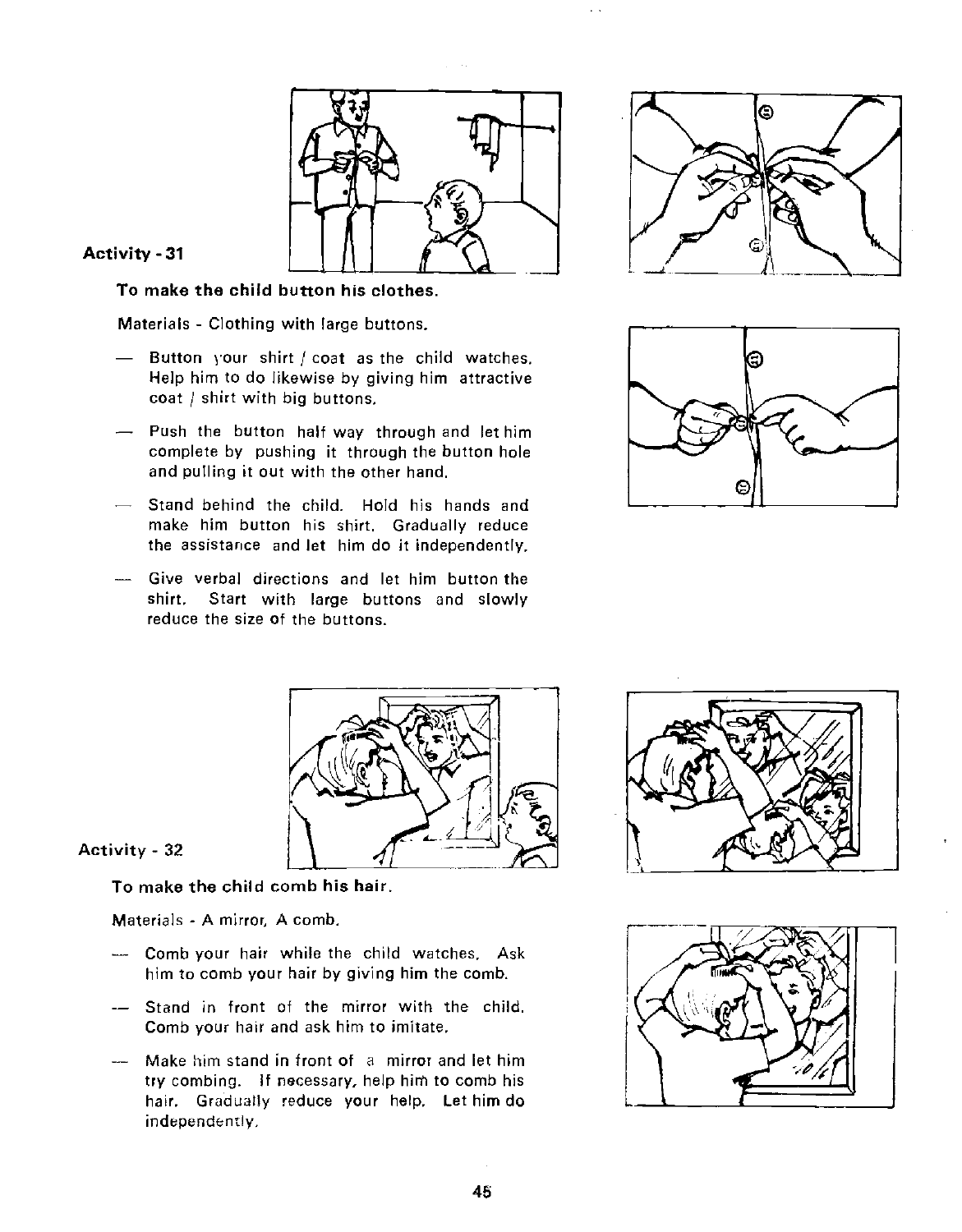![](_page_55_Picture_0.jpeg)

![](_page_55_Picture_1.jpeg)

![](_page_55_Picture_3.jpeg)

Activity<sup>-</sup> 33

To make the child wash his face.

Materials - A tub with water, A mug, A soap, A towel.

- Instruct the child to bend at his hip / squat and splash water over the face from a vessel. Help him to apply soap on his hands. Tell him to close his eyes and apply soap on the face.
- Give him the vessel with water and ask him to splash on his face. Initially help him and gra dually reduce the help. Give him the towel to wipe his face.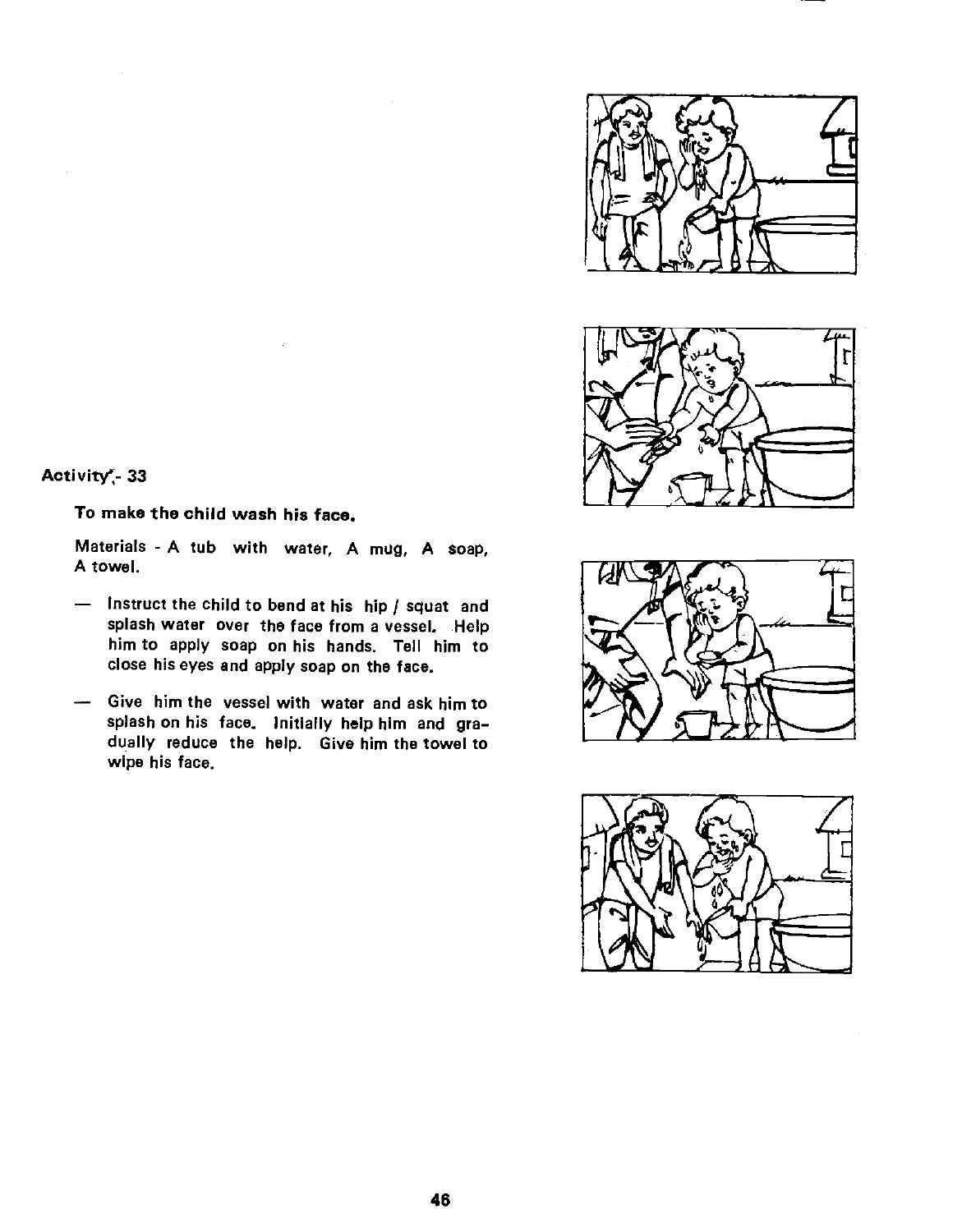![](_page_56_Picture_0.jpeg)

To make the child associate the time of the day with activity.

Materials - Pictures of various activities.

- Associate the day with the Sun and the night<br>with the Moon. Show that the lights are switched on during night time. with the Moon. Show that the lights are
- Talk to the child about the activities done during various times of the day such as eating breakfast in the morning, lunch in the afternoon, playing in the evening and sleeping in the night.
- When the child goes to bed tell him that when he wakes up it will be morning.
- Pictures of various activities can be used to say which time of the day the activity takes place.

![](_page_56_Picture_8.jpeg)

![](_page_56_Picture_9.jpeg)

# Activity - 35

To make the child count up to 10 by rote.

Materials - Ten objects.

- Say the numbers from one to ten and make the child repeat one by one.
- -- Make a row of ten objects and make the child count after you do.
- Let him walk up or down the stairs and count each sieg

![](_page_56_Picture_16.jpeg)

![](_page_56_Picture_17.jpeg)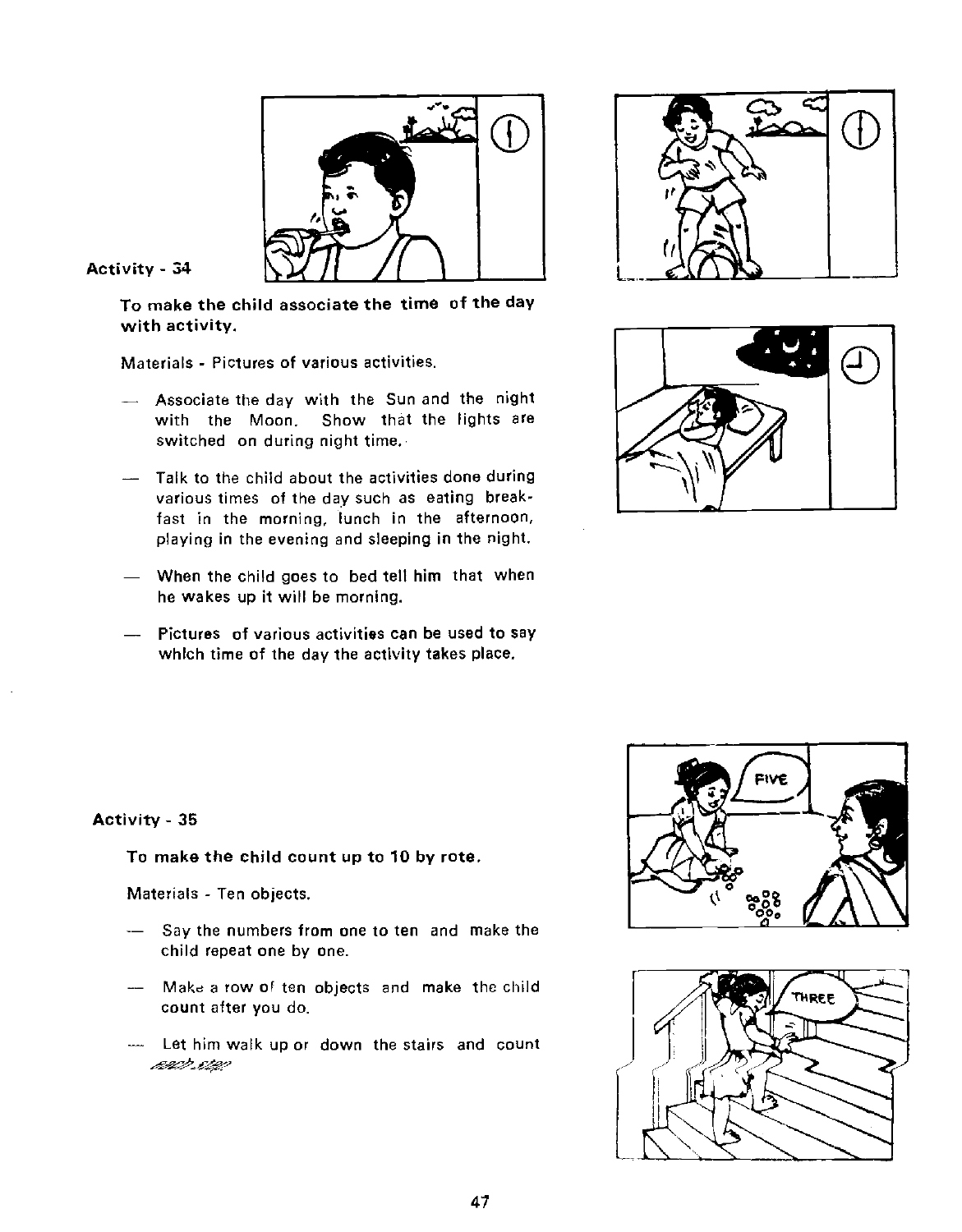To make the child name the colours of the objects when shown.

Materials - Bangles, Toys, Clothings.

- After the child sorts out the colours, point to one colour and ask him what it is. If he cannot say, name the colour. To make the child name 'red', show him the things in red such as tomatoes, apple, red coloured clothing, bangles, bindi and so on. Let him say the colour of those items.
- Similarly teach the other colours and associate them to things in everyday living. Such things need not be taught during training sessions only but can be taught at any time of the day under any circumstances.

![](_page_57_Picture_5.jpeg)

![](_page_57_Picture_6.jpeg)

![](_page_57_Picture_7.jpeg)

![](_page_57_Picture_8.jpeg)

#### Activity - 37

To make the child follow two unrelated instructions.

— Give the child one instruction such as 'close the door'. When he is able to do that, give two instructions such as 'open the window and get the plate'. If he does only one, ask him what the other instruction was, If he fails to say or remember, prompt him. Do not give complicated commands during the initial stages.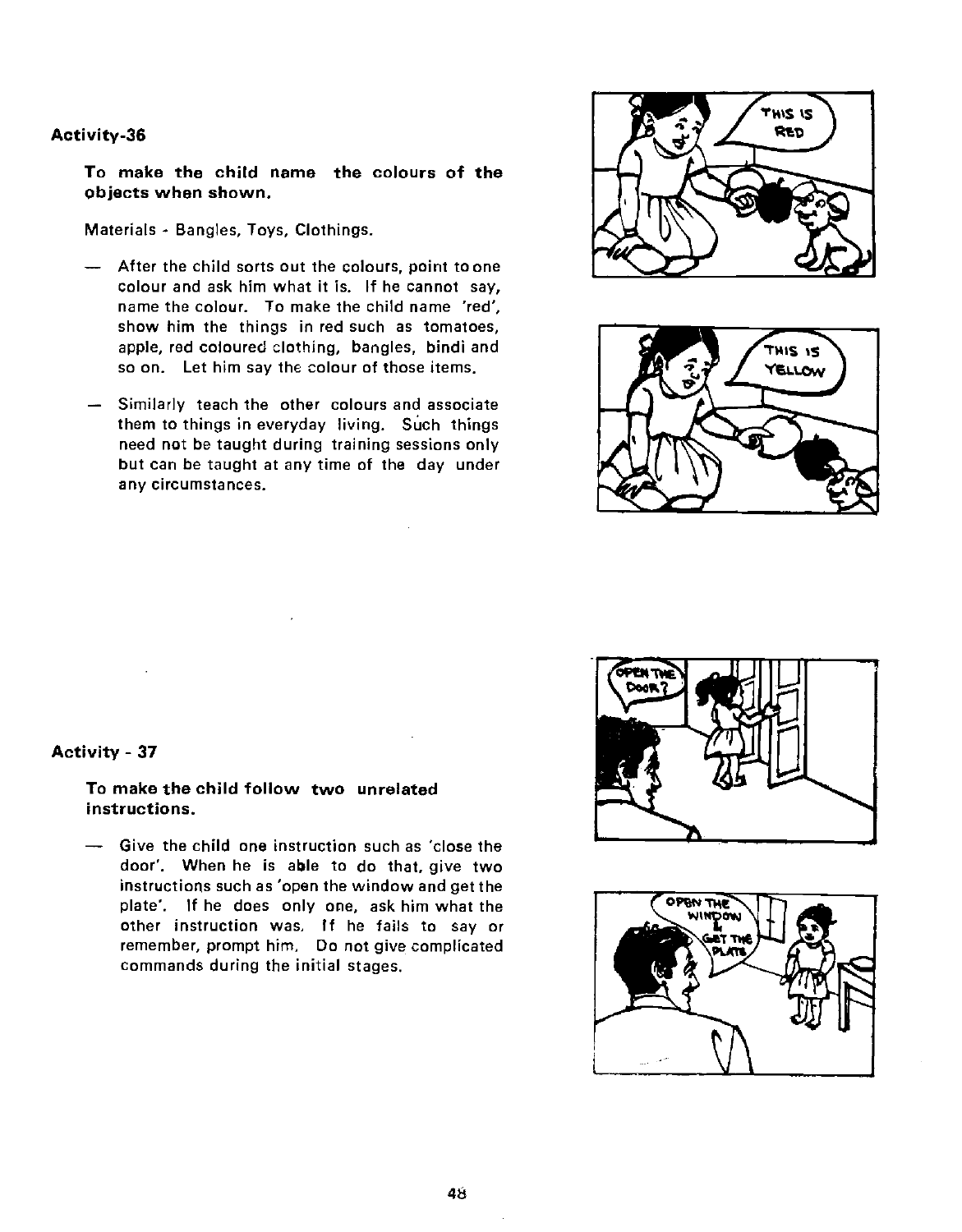To make the child name the days of the week.

- Say the names of the week and let the child repeat one by one.
- Make a rhyme of the days of the week and teach it as a song to the child.
- Every morning tell him what day it is and what day would follow. If possible make him change the day and date in the calendar.

![](_page_58_Picture_5.jpeg)

![](_page_58_Picture_6.jpeg)

![](_page_58_Picture_7.jpeg)

![](_page_58_Picture_8.jpeg)

![](_page_58_Picture_9.jpeg)

#### Activity : 39

 $\sim 10^{-1}$ 

#### To make the child read simple words.

Materials - Pictures of familiar objects with written/ printed names.

- Show him pictures of common animals, objects of everyday use, plants, various modes of transport etc. and name them, When he recognises the pictures add the written name. Expose the picture with the word many times. When you are sure the child knows it well, separate the word from the picture. Remember to show only two pictures with the names at a time. When the child is able to match correctly give the word alone without the picture and let him read it. Later, as and when the word is seen at any place ask the child to read it.
- Always begin with simple, two letter words. Later, words which we come across in day to day life such as men, women, danger, poison, etc., can be taught.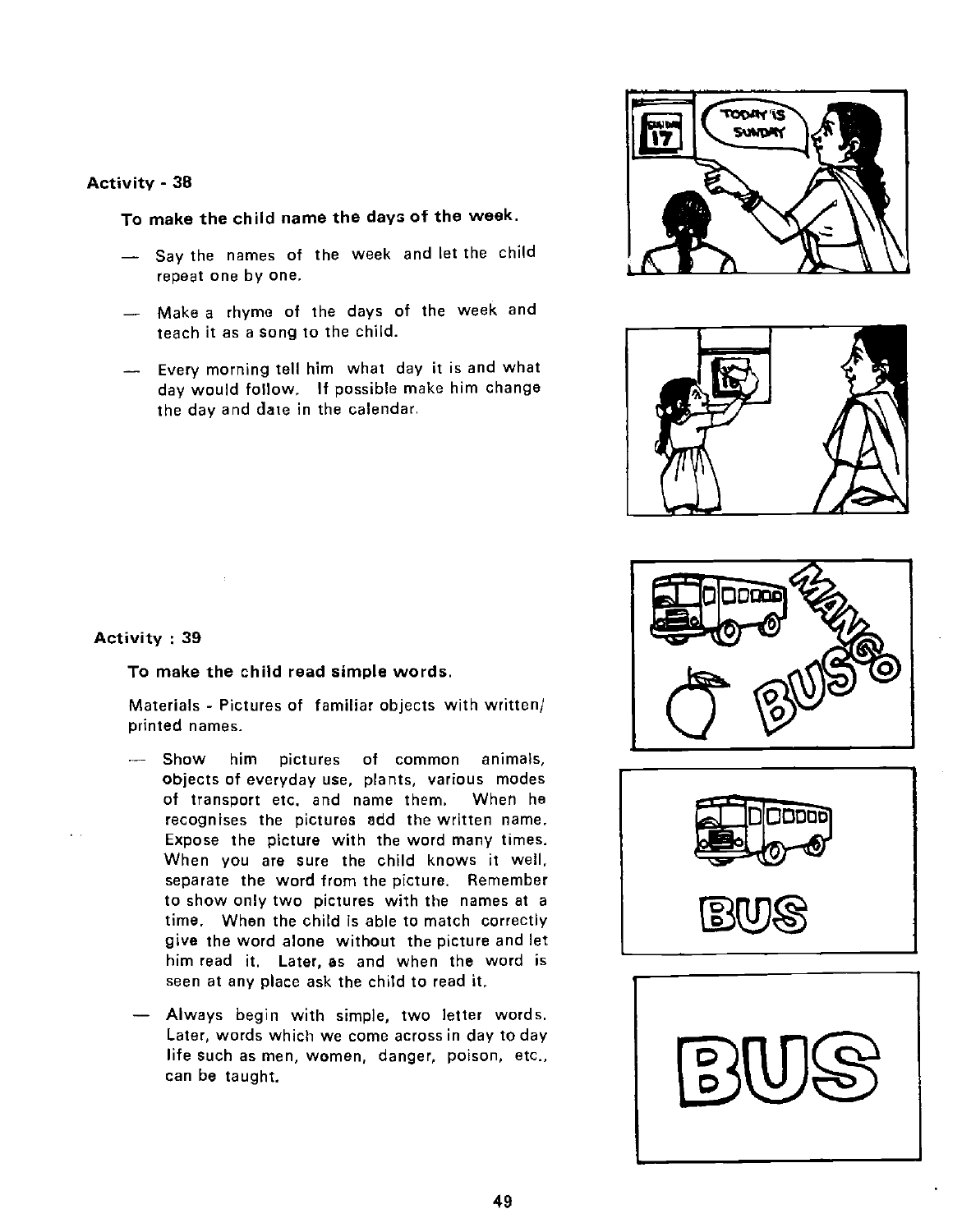#### <span id="page-59-0"></span>ro make the child count meaningfully upto ten.

Materials - Beads, Stones, Bottle caps, Cups.

- Use beads, stones, bottle caps or such other small items. Have two small cups. Drop one stone in each cup saying one. In the same way drop, two, three and so on.
- Let the child repeat what you did. Correct him if he drops more or less number of stones.
- Ask the child to give you a desired amount. If he gives you incorrectly, correct him. Start with small numbers and then proceed to bigger ones.
- Generalize the activity by asking him to count the number of people in the room, number of trees around, nuniber of windows in the room and so on.

![](_page_59_Picture_7.jpeg)

![](_page_59_Picture_8.jpeg)

The activities for skill training described in this chapter are some of the common ones to be trained. The trainer can use his own creative ideas and resources to train the mentally retarded persons in specific skills.

#### Summary:

- 1. Before taking up a mentally retarded child for training in various skills, he has to be assessed for his level of functioning in various areas.
- 2, The current level of functioning can be assessed using an assessment checklist given in the manual which lists forty essential areas.
- 3. After ascertaining the level of functioning of the child, he is taken up for training in one or two areas. The activities for stimulating/training that child are chosen. The activities are then broken into small steps and the training is started.
- 4. Hints for effective teaching/training of a mentally retarded child are given.
- 5. Activities for stimulation in forty essential areas are given.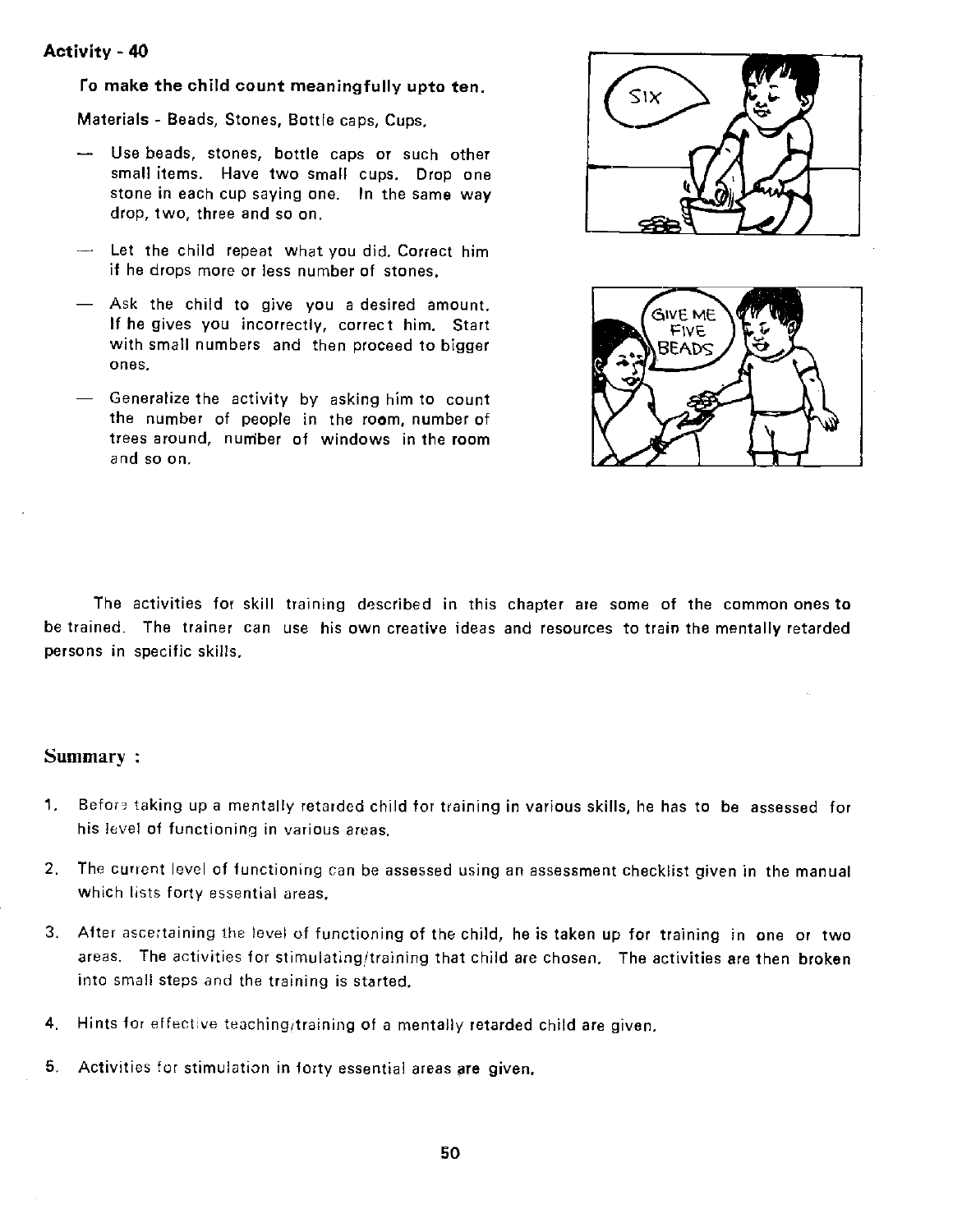# <span id="page-60-0"></span>Self Evaluation - 3

1. Study the following statements carefully and say whether they are true or false.

|    | a. The activities/skills must be taught only once a day,                                          | <b>True/False</b> |
|----|---------------------------------------------------------------------------------------------------|-------------------|
|    | b. The training of the mentally retarded person must be<br>carried out only at the DRC.           | True/False        |
| C. | The mentally retarded child should be appreciated<br>even if he attempts to do a particular task. | True/False        |
|    | d. Assessment of a mentally retarded person should be done<br>only once in 3 years.               | True/False        |
|    | e. There is no age limit for training a mentally retarded person.                                 | True/False        |

- 2. A one year old girl cannot hold her neck. She needs training in holding her head erect. How will you train the girl?
- 3. A child of four needs training in walking without help. He can stand for 2-3 minutes without any support. How will you train the child?
- 4. A boy of five needs training in eating by himself. His eyes, earsand limbs are normal. What activities will you take up to train the boy?
- 5. Fill in the blanks.
	- a. Training the mentally retarded is effective only when you\_\_\_\_\_\_\_\_\_\_\_\_\_\_\_\_\_\_\_\_

**The child/person.** 

- b. Some children learn an activity by imitating the instructor. This is called \_\_\_\_\_\_\_\_
- c. When a child is instructed by holding his/her hands to do an activity, one is giving
- d. Whatever method is used to teach an activity, the assistance given should be in
- 6. Suggest an activity of YOUR OWN for each of the following.
	- a. to make the child jump with both feet.
	- b. to make the child button his clothes.
	- c. to make the child count six objects.
	- d. to make the child read simple words.
	- e, to make the child match colours.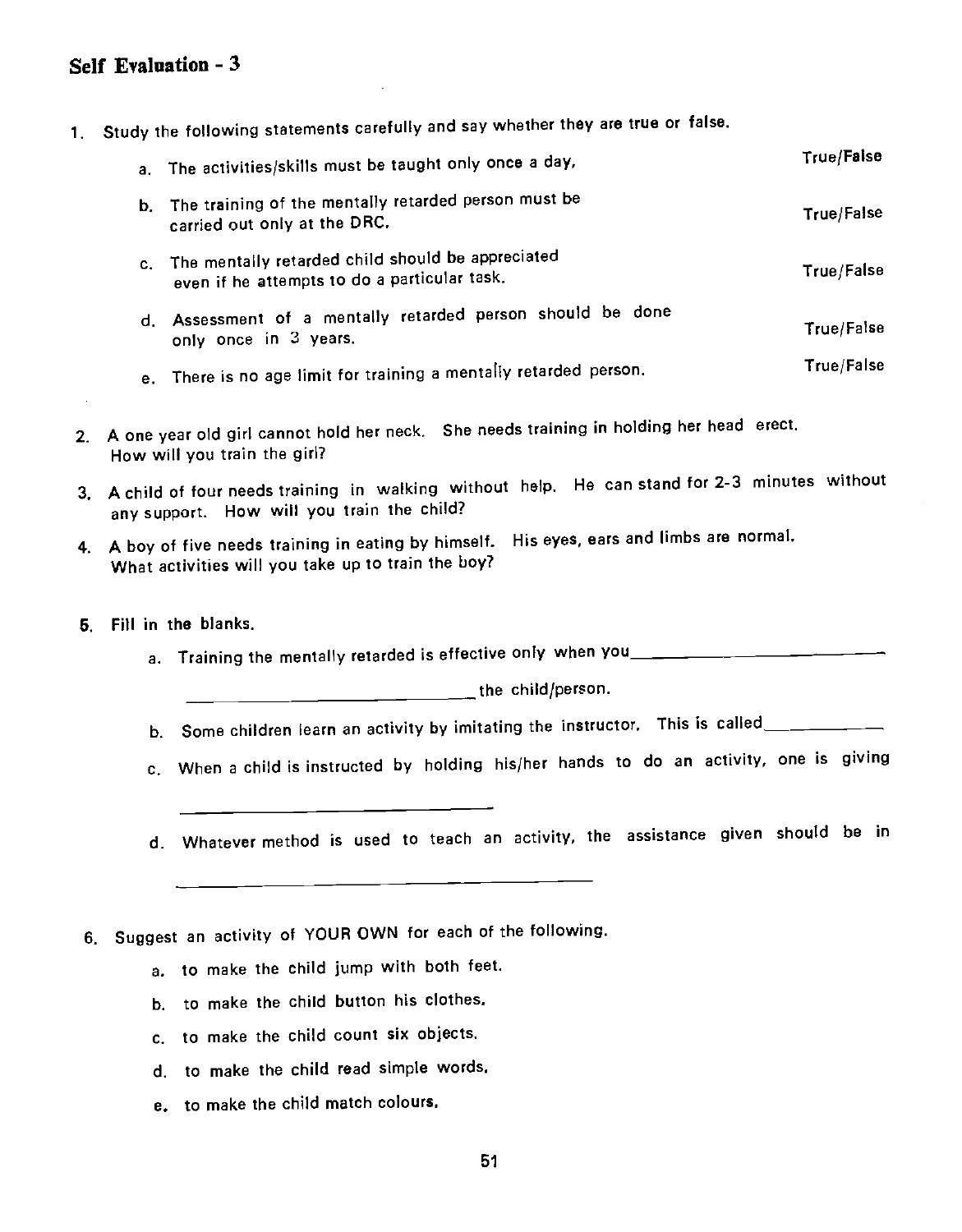<span id="page-61-0"></span>Answer Key - 3

- 1. a. False
	- b. False
	- c. True
	- d. False
	- e. True in the second second second second second second second second second second second second second second second second second second second second second second second second second second second second second seco
- 2. Place the child on his stomach. Rest his elbows on the floor. Physically guide the child to lift his head and look up. Gradually reduce the support.

See page 29

See page 36

25, 26. 27.

- 3. Hold the child's hands and stand in front of him. While you walk backwards help the child to walk forward.
- 4. Start the training with solid food items such as idly, dosa, chapati and so on. Put a few small<br>14. Start the training with solid physically quide the child to pick up a piece and eat. Gradually pieces of food in a plate and physically guide the child to pick up a piece and eat. reduce the physical help to verbal instructions.
- $5.$  a. Reward See page 26  $\,$ b. Modelling See page 27 See page 27 See page 27 See page 27 See page 27 See page 27 See page 27 See page 27 See page 27 See page 27 See page 27 See page 27 See page 27 See page 27 See page 27 See page 27 See page 27 See p c. Physical guidance See page 27 See page 27 d. Small steps See page 27 See page 27 See page 27 See page 27 See page 27 See page 27 See page 27 See page 27
- 6. There are no definite answers for this question. The activities have to be suggested on your own.

See page 34

- 
- 
-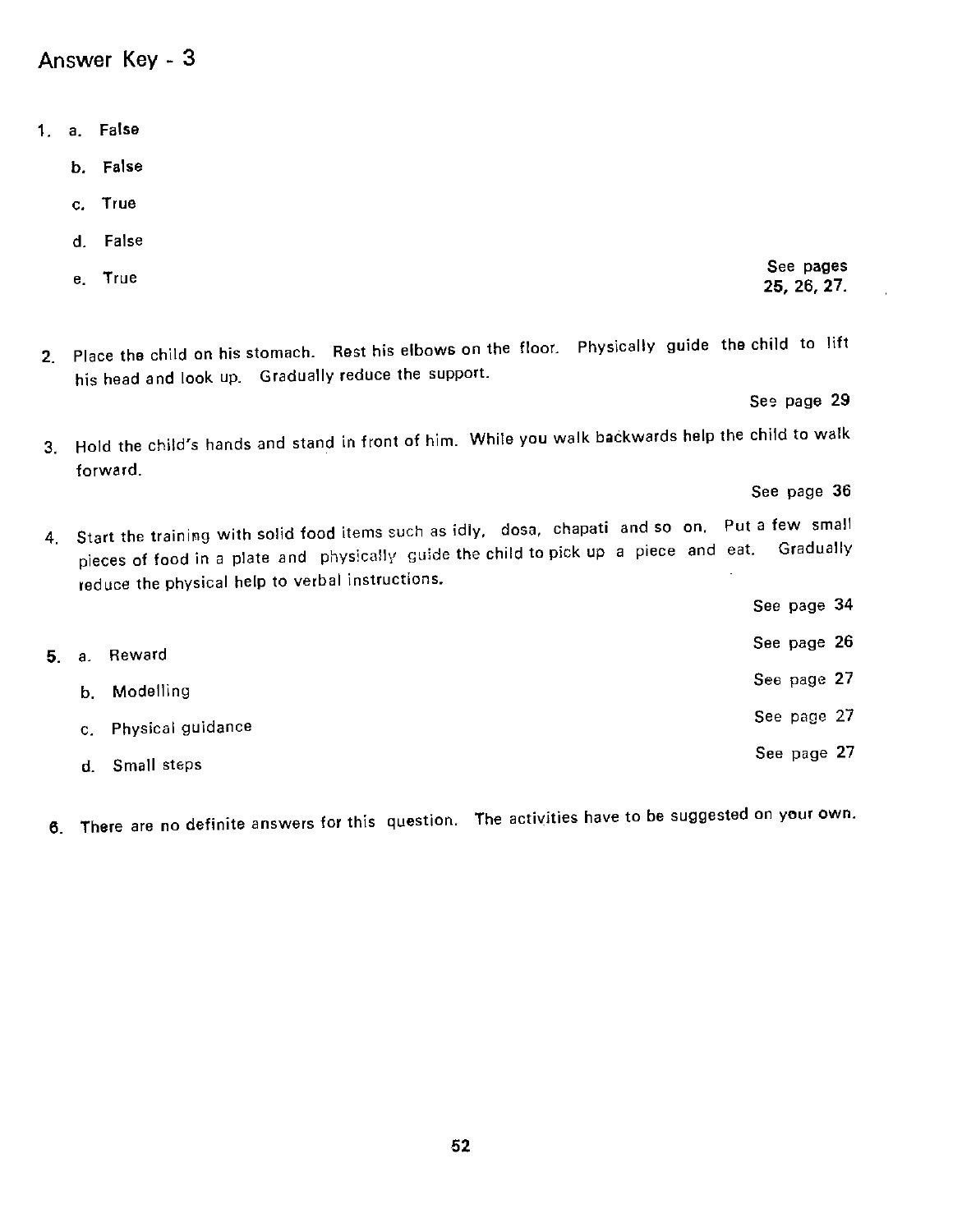# <span id="page-62-0"></span>CHAPTER -4

# GUIDANCE TO PARENTS

# OBJECTIVES :

On completing this chapter the Multi—Rehabilitation Worker will be able to

- 1. Correct the wrong beliefs commonly held by parents about mental retardation.
- 2. Understand the need for guiding the parents.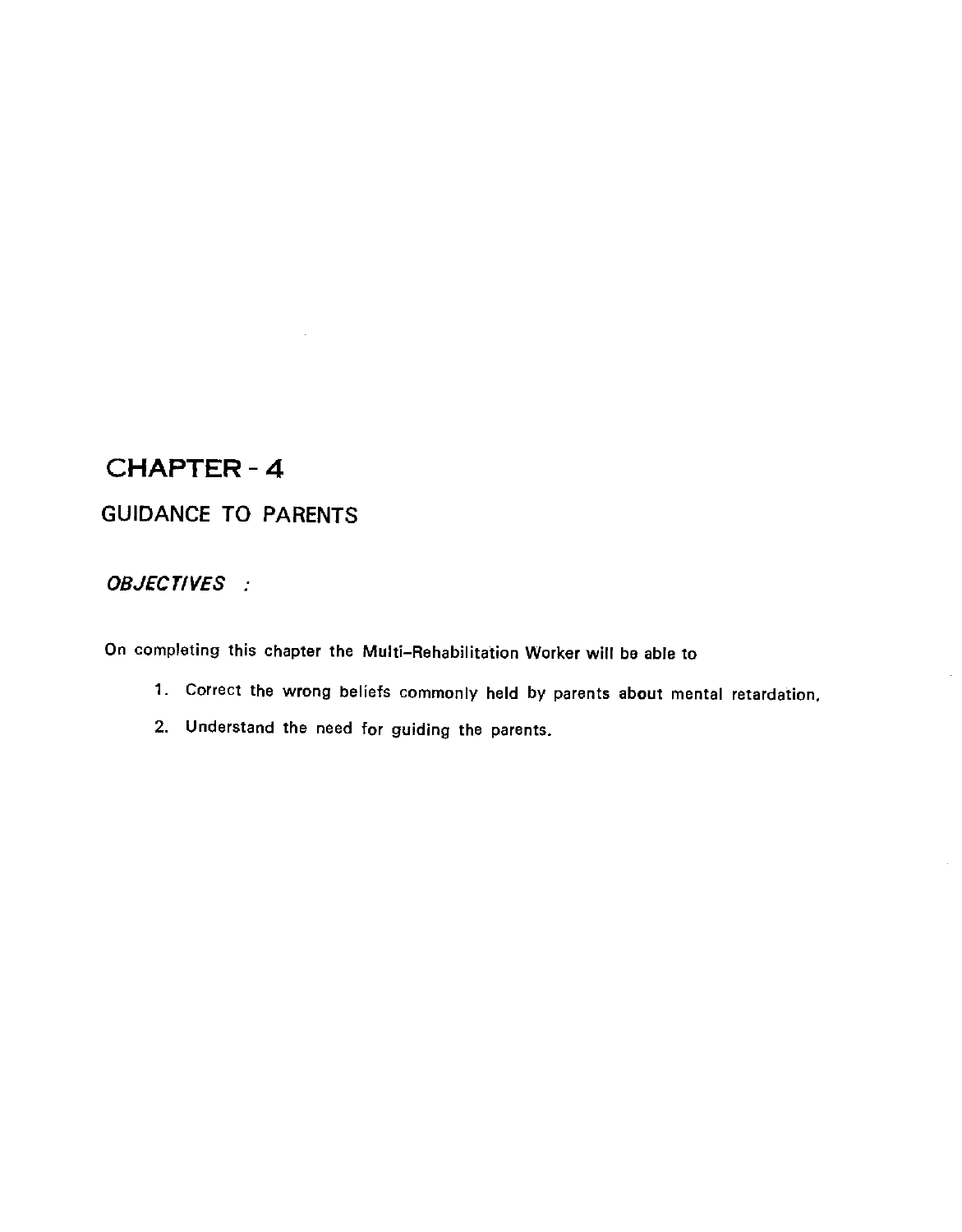# CHAPTER -4

# Guidance to Parents

<span id="page-63-0"></span>It is not enough if a mentally retarded child is identified and the parents are taught how to train the child. One should advise the parents and understand their feelings too. Parents may feel bad for having a retarded child. They may feel burdened. The parents should be given encouragement in their efforts to help the child. They must be made aware of the child's condition and told how to train him so that they accept their mentally retarded child. The problems described by the parents must be listened to carefully. Do not let the parents lose confidence in the training they give to the mentally retarded child. They should be reassured that the child will learn but slowly, depending on the level of retardation, Do not let the parents develop high hopes about the child, nor feel that the child is totally hopeless.

Many people, the parents as well as general public, have wrong ideas about mental retardation. A rehabilitation worker should help the people to correct their wrong ideas. By doing so, the parents can be made to cooperate better in the training of their retarded children. The parents should develop confidence in the rehabilitation worker and feel that he understands their problems and feelings. The worker should show interest in listening to what the parents are trying to say and guide them appropriately. Most people do not really know what mental retardation is. Study the following questions and answers to tell such people what mental retardation exactly is.

#### Question 1. Is mental retardation same as mental illness?

No. Mentally retarded persons are not mentally ill. The mentally retarded persons are just slow in their development. Therefore, they are dull and slow in understanding and have difficulty in learning various skills needed for daily living. Usually they have problems in speech. Some of them can be educated up to the 5th class while the others cannot reach even this level.

The mentally ill, on the other hand have normal development. Mental illness can occur at any age and even among the highly qualified people. Mental illness can be cured.

#### Question 2. Is mental retardation curable?

No. Mental retardation is a condition which cannot be cured. But timely and appropriate intervention can help the mentally retarded person to learn several skills.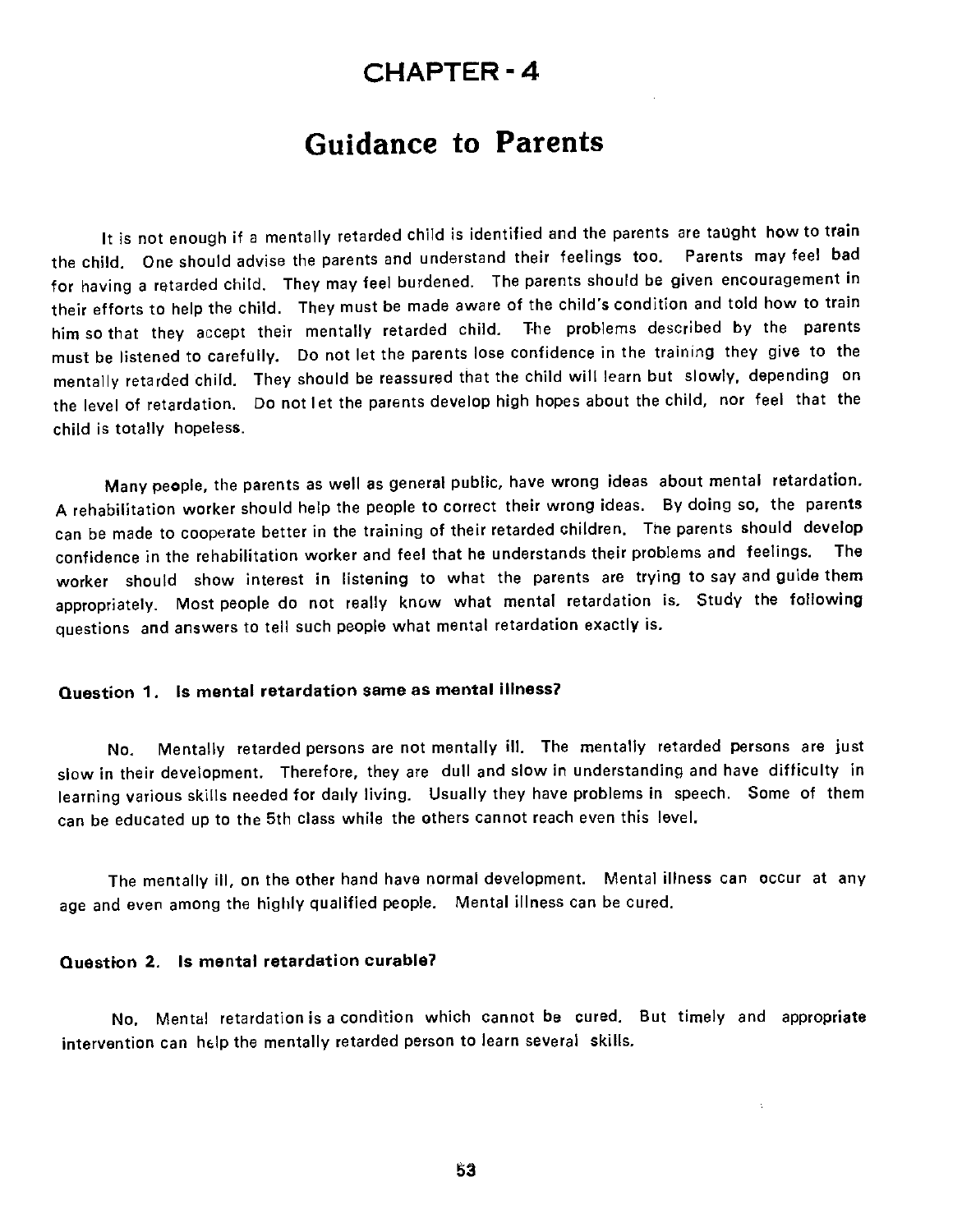# <span id="page-64-0"></span>Question 3. Can marriage solve the problems of mental retardation?

No. Many people think that after marriage, the mantally retarded person will become active and responsible or sexual satisfaction will cure the person. That is not so. Marriage will only further complicate the problems. When it is known that a mentally retarded person cannot be totally independent, it will not be possible for him/her to look after his/her family.

# Question 4. Do mentally retarded persons become normal as they grow older?

No. The mentally retarded person's mental development is slower than that of a normal person. Therefore, when their actual age increases with time, the mental development does not occur at the same pace to catch up with the actual age. The mentally retarded persons cannot become normal as they grow older, but, with intensive training they can improve to some extent. Early training is very important.

# Question 5. Is mental retardation an infectious disease?

No. Many people think that on allowing normal children to mix, eat or play with mentally retarded children, the normal children also develop mental retardation. This is wrong. Interaction between mentally retarded children and normal children on the other hand, helps in the improvement of mentally retarded children. The normal children will understand the problems of the retarded children and will accept them.

# Question 6. Is it true that the mentally retarded persons can be taught nothing?

No. Mentally retarded persons can be taught many things, They can learn to look after themselves; to do tasks such as watering the plants, sowing the seeds, looking after the cattle, sweeping the floor, cleaning the utensils and carrying the loads. The mentally retarded persons have to be trained systematically. They can perform many jobs under supervision.

# Question 7. Is it true that mental retardation is due to karma and hence nothing can be done about it?

No. Believing that mental retardation is due to their karma helps the parents to be free from the feelings of guilt. But having this belief and making no efforts to train the child and leaving the child to fate is not correct. Parents must be told that whatever may be the cause, training the child will improve him/her. The earlier the training is started, the better the chances of improvement in the child.

#### Summary:

- 1. Guidance to parents is one of the important aspects in the total care of the mentally retarded person.
- 2. The common questions asked generally by the parents are listed and the explanations given.